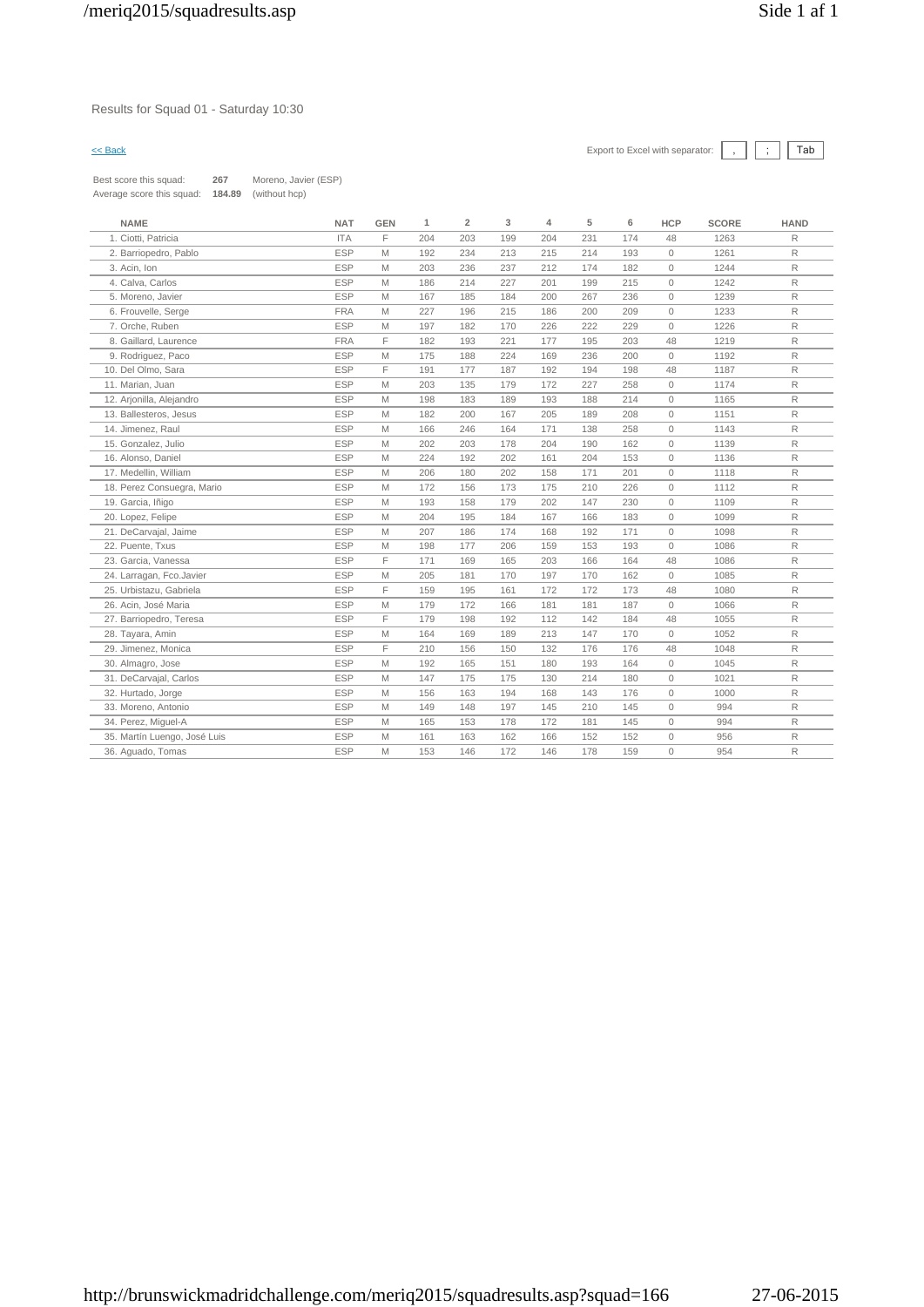### Results for Squad 05 - Sunday 10:30

| Best score this squad:    | 288    | Barriopedro, Pablo (ESP) |
|---------------------------|--------|--------------------------|
| Average score this squad: | 190.23 | (without hcp)            |

| <b>NAME</b>              | <b>NAT</b> | <b>GEN</b> | 1   | $\overline{2}$ | 3   | 4   | 5   | 6   | <b>HCP</b>   | <b>SCORE</b> | <b>HAND</b>  |     |
|--------------------------|------------|------------|-----|----------------|-----|-----|-----|-----|--------------|--------------|--------------|-----|
| 1. Wegner, Cajsa         | <b>SWE</b> | F.         | 160 | 217            | 237 | 238 | 224 | 223 | 48           | 1347         | R            |     |
| 2. Barriopedro, Pablo    | <b>ESP</b> | M          | 212 | 188            | 185 | 193 | 288 | 277 | $\circ$      | 1343         | $\mathsf{R}$ | (R) |
| 3. Ballesteros, Jesus    | <b>ESP</b> | M          | 151 | 256            | 233 | 211 | 224 | 213 | $\circ$      | 1288         | $\mathsf{R}$ | (R) |
| 4. Acin. Ion             | <b>ESP</b> | M          | 216 | 195            | 226 | 204 | 236 | 210 | $\circ$      | 1287         | R            | (R) |
| 5. Orche, Ruben          | <b>ESP</b> | M          | 156 | 192            | 181 | 256 | 199 | 275 | $\circ$      | 1259         | R            | (R) |
| 6. Medellin, William     | <b>ESP</b> | M          | 202 | 212            | 204 | 144 | 267 | 225 | $\circ$      | 1254         | R            | (R) |
| 7. Larragan, Fco.Javier  | <b>ESP</b> | M          | 210 | 193            | 204 | 238 | 209 | 196 | $\circ$      | 1250         | R            | (R) |
| 8. Machon, Daniel        | <b>ESP</b> | M          | 181 | 200            | 234 | 218 | 174 | 237 | $\circ$      | 1244         | R            |     |
| 9. Gonzalez, Julio       | <b>ESP</b> | M          | 201 | 193            | 201 | 203 | 255 | 191 | $\mathbf{0}$ | 1244         | R            | (R) |
| 10. Garcia, Iñigo        | <b>ESP</b> | M          | 222 | 197            | 246 | 233 | 174 | 167 | $\mathbf{0}$ | 1239         | R            | (R) |
| 11. Gaillard, Laurence   | <b>FRA</b> | F.         | 226 | 203            | 166 | 192 | 193 | 195 | 48           | 1223         | R            | (R) |
| 12. Moreno, Javier       | <b>ESP</b> | M          | 185 | 204            | 209 | 203 | 185 | 236 | $\mathbf{0}$ | 1222         | R            | (R) |
| 13. Lopez, Felipe        | <b>ESP</b> | M          | 193 | 215            | 192 | 193 | 226 | 194 | $\circ$      | 1213         | R            | (R) |
| 14. Alonso, Daniel       | <b>ESP</b> | M          | 213 | 226            | 186 | 200 | 194 | 183 | $\mathbf{0}$ | 1202         | R            | (R) |
| 15. Urbistazu, Gabriela  | <b>ESP</b> | F.         | 148 | 209            | 178 | 198 | 217 | 166 | 48           | 1164         | R            | (R) |
| 16. Rodriguez, Paco      | <b>ESP</b> | M          | 165 | 177            | 195 | 204 | 211 | 207 | $\circ$      | 1159         | R            | (R) |
| 17. Frouvelle, Serge     | <b>FRA</b> | M          | 222 | 158            | 224 | 177 | 214 | 164 | $\circ$      | 1159         | R            | (R) |
| 18. Arjonilla, Alejandro | <b>ESP</b> | M          | 204 | 176            | 178 | 156 | 214 | 215 | $\circ$      | 1143         | R            | (R) |
| 19. Tayara, Amin         | <b>ESP</b> | M          | 156 | 195            | 193 | 193 | 223 | 182 | $\circ$      | 1142         | R            | (R) |
| 20. Calva, Carlos        | <b>ESP</b> | M          | 197 | 200            | 236 | 138 | 186 | 179 | $\circ$      | 1136         | R            | (R) |
| 21. Rodriguez-P, Julian  | <b>USA</b> | M          | 142 | 202            | 228 | 165 | 214 | 172 | $\mathbb O$  | 1123         | R            |     |
| 22. DeCarvajal, Carlos   | <b>ESP</b> | M          | 196 | 180            | 166 | 212 | 154 | 212 | $\mathbf{0}$ | 1120         | R            | (R) |
| 23. Barriopedro, Teresa  | <b>ESP</b> | F          | 184 | 212            | 190 | 197 | 155 | 131 | 48           | 1117         | R            | (R) |
| 24. Garcia, Vanessa      | <b>ESP</b> | F          | 158 | 187            | 171 | 190 | 136 | 224 | 48           | 1114         | R            | (R) |
| 25. Marian, Juan         | <b>ESP</b> | M          | 174 | 155            | 222 | 190 | 191 | 168 | $\mathbf{0}$ | 1100         | R            | (R) |
| 26. Del Olmo, Sara       | <b>ESP</b> | F.         | 174 | 194            | 185 | 150 | 159 | 179 | 48           | 1089         | R            | (R) |
| 27. Alonso, JuanPablo    | <b>ESP</b> | M          | 179 | 138            | 159 | 208 | 204 | 190 | $\circ$      | 1078         | R            |     |
| 28. DeCarvajal, Jaime    | <b>ESP</b> | M          | 160 | 157            | 190 | 168 | 170 | 224 | $\mathbf{0}$ | 1069         | R            | (R) |
| 29. Castillo, Sammy      | <b>ESP</b> | M          | 177 | 157            | 201 | 172 | 157 | 176 | $\circ$      | 1040         | L            |     |
| 30. Acin, José Maria     | <b>ESP</b> | M          | 193 | 185            | 191 | 153 | 145 | 162 | $\circ$      | 1029         | R            | (R) |
| 31. Barrionuevo, Eloy    | <b>ESP</b> | M          | 160 | 162            | 165 | 147 | 164 | 200 | $\circ$      | 998          | R            |     |
| 32. Velasco, Carlos      | <b>ESP</b> | M          | 164 | 196            | 148 | 150 | 161 | 179 | $\circ$      | 998          | R            |     |
| 33. Puente, Txus         | <b>ESP</b> | M          | 153 | 174            | 138 | 136 | 199 | 132 | $\circ$      | 932          | R            | (R) |
| 34. Ciotti, Patricia     | <b>ITA</b> | F.         | 151 | 226            | 180 | 194 | 114 |     | 40           | 905          | R            | (R) |
| 35. Jimenez, Monica      | <b>ESP</b> | F          | 143 | 150            | 140 | 148 | 132 | 143 | 48           | 904          | R            | (R) |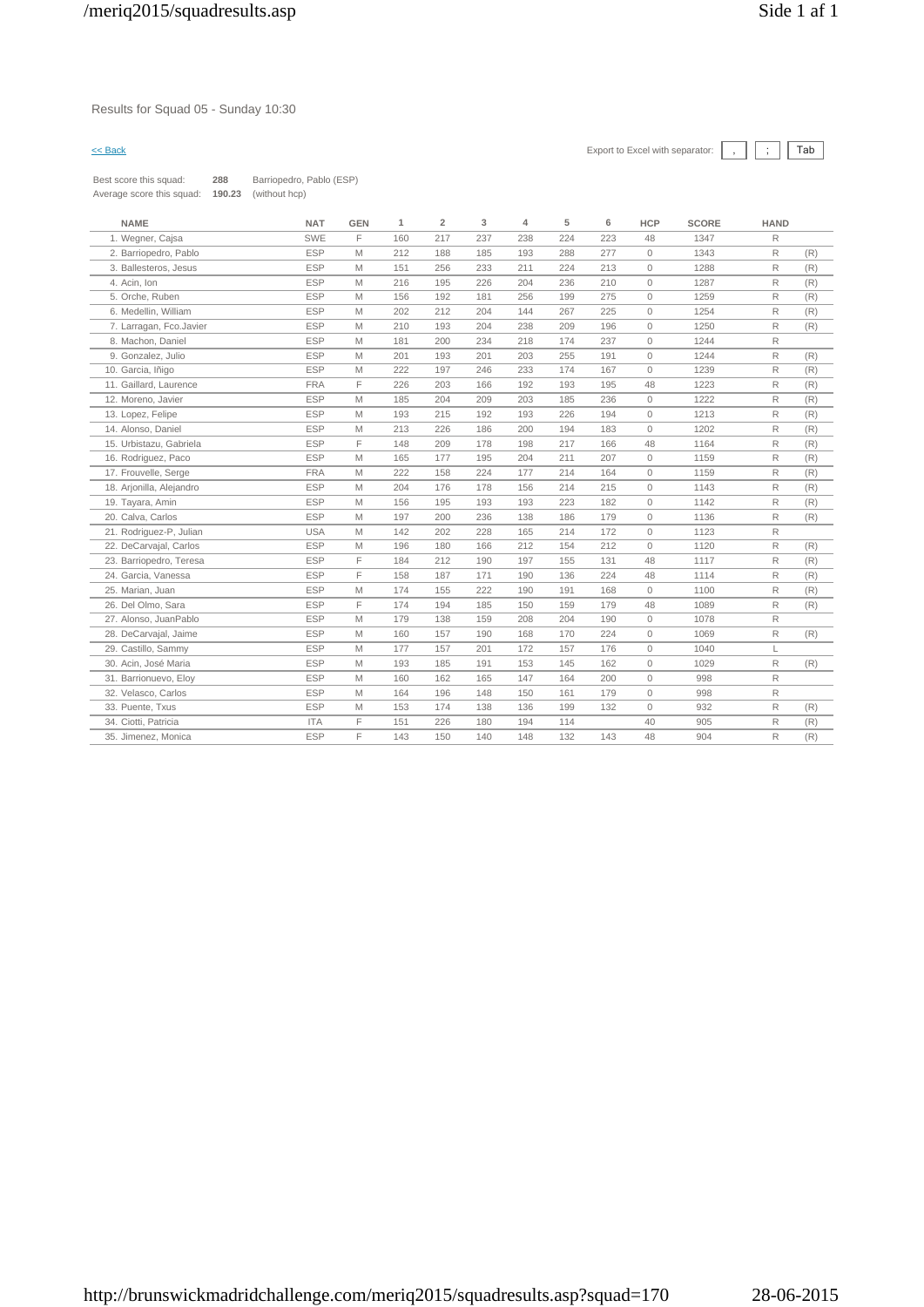# Results for Squad 09 - Monday 17:00

<< Back Export to Excel with separator:

| Best score this squad:    | 284    | Gullberg, Madelene (SWE) |
|---------------------------|--------|--------------------------|
| Average score this squad: | 176.78 | (without hcp)            |

| <b>NAME</b>                     | <b>NAT</b> | <b>GEN</b> | 1   | $\overline{2}$ | 3   | 4   | 5   | 6   | <b>HCP</b>  | <b>SCORE</b> | <b>HAND</b>  |     |
|---------------------------------|------------|------------|-----|----------------|-----|-----|-----|-----|-------------|--------------|--------------|-----|
| 1. Spacey, Tanner               | <b>USA</b> | М          | 266 | 232            | 243 | 203 | 170 | 221 | $\mathbf 0$ | 1335         | R            |     |
| 2. Gamazo, Noe                  | <b>VEN</b> | M          | 249 | 212            | 220 | 162 | 205 | 198 | $\mathbf 0$ | 1246         | R            |     |
| 3. Orche, Ruben                 | <b>ESP</b> | M          | 199 | 201            | 223 | 183 | 234 | 201 | $\mathbf 0$ | 1241         | R            | (R) |
| 4. Thorstensen, Heidi           | <b>NOR</b> | F          | 204 | 180            | 214 | 168 | 201 | 202 | 48          | 1217         | R            |     |
| 5. Hidalgo, Pablo               | <b>ESP</b> | M          | 234 | 183            | 213 | 158 | 219 | 200 | $\mathbf 0$ | 1207         | R            |     |
| 6. Clemente, Jesus              | <b>ESP</b> | М          | 179 | 173            | 226 | 254 | 181 | 179 | $\mathbf 0$ | 1192         | R            |     |
| 7. Gullberg, Madelene           | <b>SWE</b> | F          | 124 | 160            | 200 | 158 | 220 | 276 | 48          | 1186         | R            |     |
| 8. Garcia, Iñigo                | <b>ESP</b> | M          | 186 | 199            | 199 | 198 | 204 | 161 | $\mathbf 0$ | 1147         | R            | (R) |
| 9. DeCarvajal, Jaime            | <b>ESP</b> | M          | 171 | 175            | 225 | 197 | 212 | 155 | $\mathbf 0$ | 1135         | R            | (R) |
| 10. Urbistazu, Gabriela         | <b>ESP</b> | F          | 168 | 169            | 198 | 156 | 181 | 168 | 48          | 1088         | R.           | (R) |
| 11. DeCarvajal, Carlos          | <b>ESP</b> | M          | 138 | 209            | 190 | 201 | 193 | 149 | $\mathbf 0$ | 1080         | R.           | (R) |
| 12. Rasmussen, Nicole Rodríguez | <b>DEN</b> | F          | 147 | 190            | 192 | 148 | 151 | 190 | 48          | 1066         | R.           |     |
| 13. Gonzalez, Julio             | <b>ESP</b> | М          | 135 | 134            | 202 | 232 | 153 | 177 | $\mathbf 0$ | 1033         | R            | (R) |
| 14. Sanchez Lopez, Antonio      | <b>ESP</b> | м          | 175 | 161            | 137 | 175 | 215 | 169 | 0           | 1032         | R.           |     |
| 15. Alonso, JuanPablo           | <b>ESP</b> | М          | 150 | 181            | 147 | 179 | 173 | 190 | $\mathbf 0$ | 1020         | R            | (R) |
| 16. Garcia, Alejandro           | <b>ESP</b> | M          | 148 | 202            | 186 | 158 | 144 | 155 | 0           | 993          | R.           |     |
| 17. Muñoz, Mario                | <b>ESP</b> | M          | 126 | 147            | 157 | 202 | 172 | 184 | $\mathbf 0$ | 988          | R            |     |
| 18. Puente, Txus                | <b>ESP</b> | M          | 173 | 125            | 152 | 168 | 191 | 179 | 0           | 988          | R            | (R) |
| 19. Medellin, William           | <b>ESP</b> | M          | 137 | 160            | 161 | 124 | 193 | 189 | $\mathbf 0$ | 964          | R            | (R) |
| 20. Mcneal, Tommie              | <b>USA</b> | М          | 170 | 136            | 153 | 204 | 155 | 146 | 0           | 964          | R.           |     |
| 21. Gonzalez, Luis              | <b>ESP</b> | M          | 139 | 149            | 176 | 178 | 166 | 124 | $\mathbf 0$ | 932          | R            |     |
| 22. Gonzalez.A, J.L.            | <b>ESP</b> | M          | 182 | 119            | 142 | 147 | 166 | 165 | $\mathbf 0$ | 921          | R.           |     |
| 23. Cartagena, Aurora           | <b>ESP</b> | F          | 110 | 140            | 133 | 140 | 155 | 188 | 48          | 914          | L            |     |
| 24. Rubio, Geli                 | <b>ESP</b> | F          | 141 | 113            | 114 | 146 | 132 | 161 | 48          | 855          | $\mathsf{R}$ |     |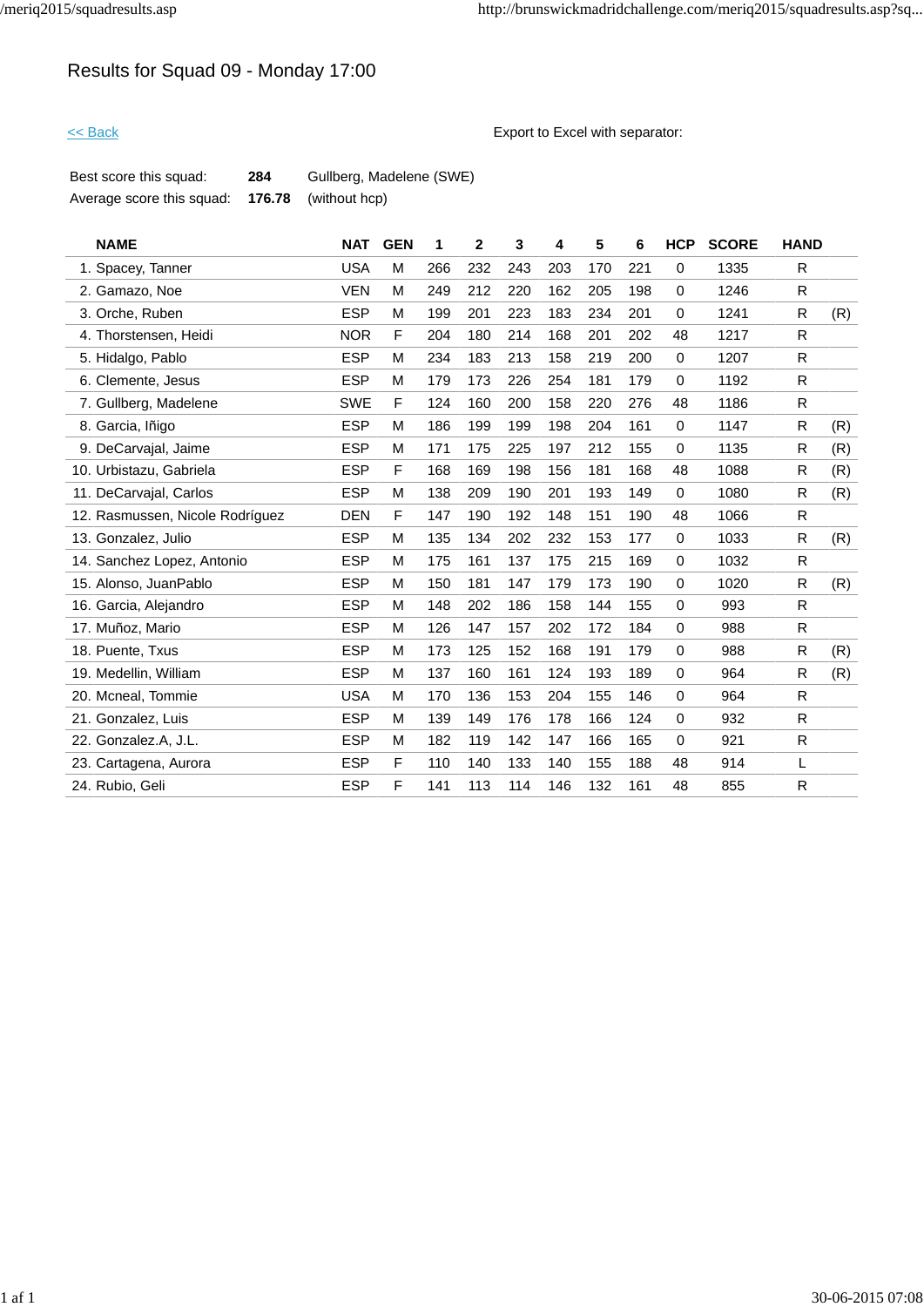# Results for Squad 10 - Monday 21:00

<< Back Export to Excel with separator:

| Best score this squad:    | 266 | Orche, Ruben (ESP)          |
|---------------------------|-----|-----------------------------|
| Average score this squad: |     | <b>169.03</b> (without hcp) |

| <b>NAME</b>              | <b>NAT</b> | <b>GEN</b> | 1   | $\mathbf 2$ | 3   | 4   | 5   | 6   | <b>HCP</b>  | <b>SCORE</b> | <b>HAND</b>  |     |
|--------------------------|------------|------------|-----|-------------|-----|-----|-----|-----|-------------|--------------|--------------|-----|
| 1. Orche, Ruben          | <b>ESP</b> | M          | 266 | 177         | 246 | 214 | 207 | 222 | 0           | 1332         | R            | (R) |
| 2. Barriopedro, Teresa   | <b>ESP</b> | F          | 192 | 189         | 204 | 157 | 172 | 198 | 48          | 1160         | R            | (R) |
| 3. Larragan, F.Javier    | <b>ESP</b> | M          | 187 | 187         | 178 | 159 | 191 | 237 | 0           | 1139         | R            | (R) |
| 4. Jimenez, Raul         | <b>ESP</b> | M          | 220 | 170         | 204 | 186 | 202 | 149 | 0           | 1131         | R            | (R) |
| 5. Larracoechea, Ignacio | <b>ESP</b> | M          | 159 | 154         | 199 | 237 | 197 | 183 | $\mathbf 0$ | 1129         | $\mathsf{R}$ |     |
| 6. Rius, Gregory         | <b>FRA</b> | M          | 167 | 159         | 237 | 202 | 188 | 174 | 0           | 1127         | R            |     |
| 7. Mcneal, Tommie        | <b>USA</b> | M          | 180 | 175         | 188 | 200 | 184 | 177 | 0           | 1104         | R            | (R) |
| 8. Lopez, Francisco      | <b>ESP</b> | M          | 213 | 156         | 169 | 211 | 175 | 177 | 0           | 1101         | R            |     |
| 9. Castillo, Angel       | <b>ESP</b> | M          | 202 | 176         | 203 | 145 | 174 | 192 | 0           | 1092         | R            |     |
| 10. Gamazo, Noe          | <b>VEN</b> | M          | 160 | 176         | 159 | 233 | 190 | 174 | $\mathbf 0$ | 1092         | $\mathsf{R}$ | (R) |
| 11. Hernandez, Servio    | <b>ESP</b> | M          | 158 | 161         | 227 | 171 | 169 | 204 | 0           | 1090         | R            |     |
| 12. Bravo, Carlos        | <b>ESP</b> | M          | 180 | 186         | 201 | 147 | 175 | 185 | 0           | 1074         | $\mathsf{R}$ |     |
| 13. Marian, Juan         | <b>ESP</b> | M          | 187 | 191         | 186 | 191 | 163 | 155 | 0           | 1073         | R            | (R) |
| 14. Garcia, Vanessa      | <b>ESP</b> | F          | 144 | 158         | 201 | 187 | 177 | 132 | 48          | 1047         | R            | (R) |
| 15. Arjonilla, Alejandro | <b>ESP</b> | M          | 188 | 170         | 126 | 158 | 187 | 214 | 0           | 1043         | R            | (R) |
| 16. Tayara, Amin         | <b>ESP</b> | M          | 145 | 141         | 170 | 156 | 230 | 180 | 0           | 1022         | R            | (R) |
| 17. Gonzalez, Julio      | <b>ESP</b> | M          | 147 | 212         | 167 | 189 | 158 | 144 | 0           | 1017         | R            | (R) |
| 18. Capmany, Carlos      | <b>ESP</b> | M          | 150 | 188         | 161 | 159 | 170 | 181 | 0           | 1009         | R            |     |
| 19. Braga, Serge         | <b>FRA</b> | M          | 150 | 144         | 186 | 167 | 178 | 176 | 0           | 1001         | $\mathsf{R}$ |     |
| 20. Almagro, Jose        | <b>ESP</b> | M          | 158 | 154         | 179 | 185 | 156 | 167 | $\mathbf 0$ | 999          | R            | (R) |
| 21. Lopez, Felipe        | <b>ESP</b> | M          | 181 | 155         | 192 | 143 | 165 | 156 | 0           | 992          | R            | (R) |
| 22. MartinLuengo, JoseL  | <b>ESP</b> | М          | 158 | 115         | 168 | 166 | 168 | 215 | $\mathbf 0$ | 990          | R            | (R) |
| 23. Beaudoin, Stephane   | <b>FRA</b> | M          | 166 | 163         | 179 | 143 | 154 | 181 | $\mathbf 0$ | 986          | R            |     |
| 24. Alonso, Daniel       | <b>ESP</b> | M          | 146 | 183         | 163 | 185 | 168 | 137 | $\mathbf 0$ | 982          | $\mathsf{R}$ | (R) |
| 25. Castillo, Sammy      | <b>ESP</b> | M          | 153 | 173         | 162 | 179 | 164 | 144 | $\mathbf 0$ | 975          | L            | (R) |
| 26. Martin, Enrique      | <b>ESP</b> | M          | 168 | 167         | 164 | 149 | 166 | 157 | 0           | 971          | R            |     |
| 27. Bastidas, Elisabeth  | <b>ESP</b> | F          | 179 | 151         | 129 | 142 | 158 | 155 | 48          | 962          | $\mathsf{R}$ |     |
| 28. Gonzalez.A, J.L.     | <b>ESP</b> | M          | 150 | 135         | 154 | 149 | 199 | 140 | $\mathbf 0$ | 927          | $\mathsf{R}$ | (R) |
| 29. Rodriguez.A, Manuel  | <b>ESP</b> | M          | 138 | 136         | 176 | 141 | 150 | 167 | $\mathbf 0$ | 908          | $\mathsf{R}$ |     |
| 30. Barreto, Jose        | <b>VEN</b> | M          | 138 | 160         | 142 | 125 | 150 | 186 | 0           | 901          | R            |     |
| 31. Carrera, Florentino  | <b>ESP</b> | M          | 129 | 145         | 146 | 143 | 156 | 172 | 0           | 891          | $\mathsf{R}$ |     |
| 32. Gonzalez.M, Raul     | <b>ESP</b> | M          | 140 | 149         | 153 | 149 | 150 | 143 | 0           | 884          | $\mathsf{R}$ |     |
| 33. Briones, Mayka       | <b>ESP</b> | F          | 139 | 152         | 144 | 124 | 141 | 135 | 48          | 883          | $\mathsf{R}$ |     |
| 34. Perez, Marta         | <b>ESP</b> | F          | 119 | 159         | 125 | 136 | 149 | 145 | 48          | 881          | $\mathsf{R}$ |     |
| 35. Perez, Miguel-A      | <b>ESP</b> | M          | 126 | 135         | 137 | 147 | 130 | 181 | 0           | 856          | R            | (R) |
| 36. Rodriguez, Paco      | <b>ESP</b> | M          | 160 | 143         |     |     |     |     | 0           | 303          | $\mathsf R$  | (R) |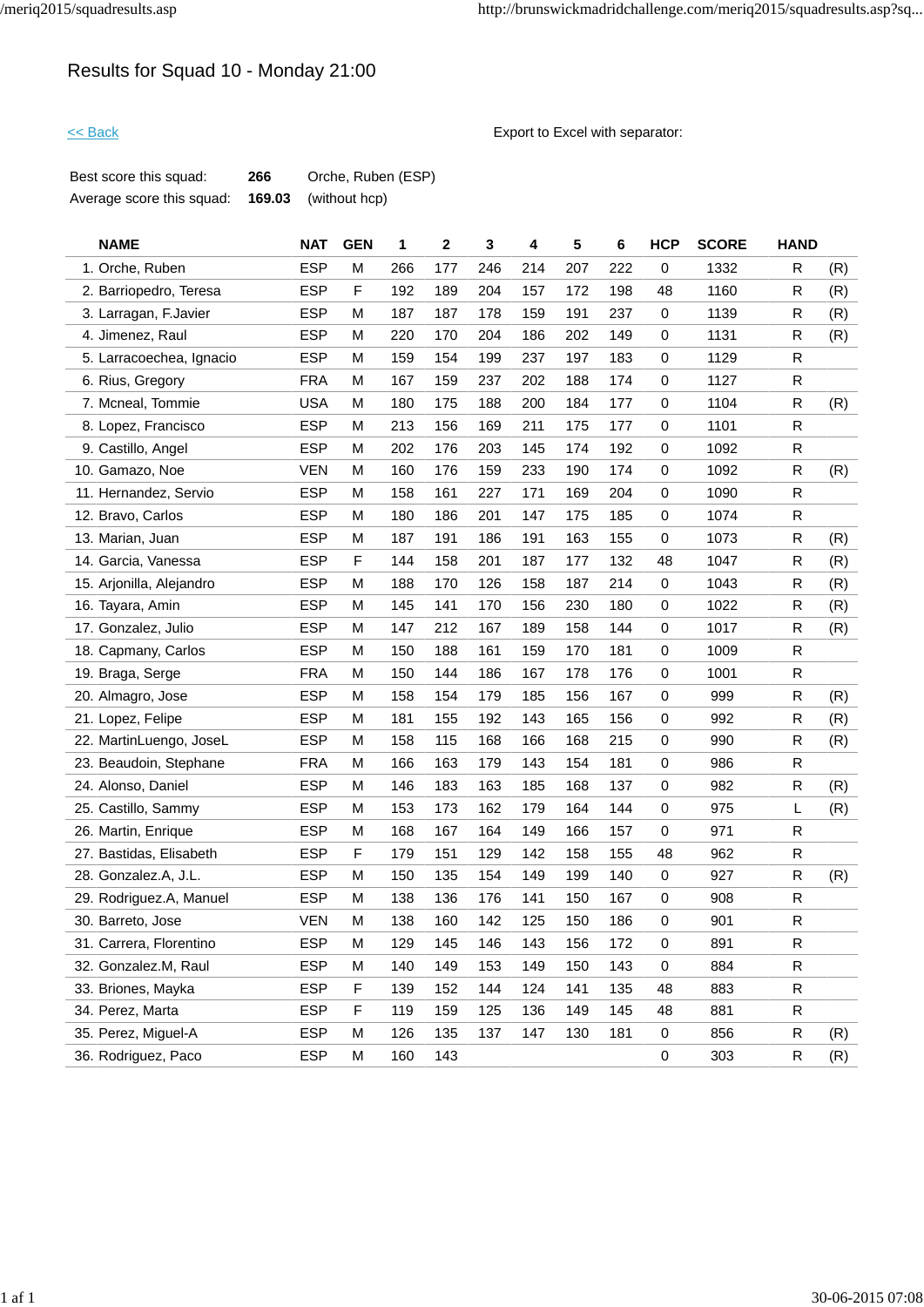### Results for Squad 11 - Tuesday 17:00

Best score this squad: **276** Marcano, Karen (VEN) Average score this squad: **187.69** (without hcp)

| <b>NAME</b>                     | <b>NAT</b> | <b>GEN</b> |     | $\overline{2}$ | 3   | 4   | 5   | 6   | <b>HCP</b>   | <b>SCORE</b> | <b>HAND</b> |     |
|---------------------------------|------------|------------|-----|----------------|-----|-----|-----|-----|--------------|--------------|-------------|-----|
| 1. Marcano, Karen               | <b>VEN</b> | F          | 186 | 214            | 223 | 246 | 268 | 234 | 48           | 1419         | R           |     |
| 2. Thorstensen, Heidi           | <b>NOR</b> | F          | 206 | 211            | 191 | 226 | 246 | 172 | 48           | 1300         | R           | (R) |
| 3. Medellin, William            | <b>ESP</b> | M          | 189 | 212            | 192 | 245 | 202 | 204 | $\circ$      | 1244         | R           | (R) |
| 4. Jimenez, Raul                | <b>ESP</b> | M          | 202 | 240            | 160 | 190 | 246 | 181 | $\mathbf{0}$ | 1219         | R           | (R) |
| 5. Rodriguez, Paco              | <b>ESP</b> | M          | 179 | 197            | 184 | 201 | 258 | 191 | 0            | 1210         | R           | (R) |
| 6. Pascual, Erwin               | <b>ESP</b> | M          | 191 | 223            | 223 | 155 | 219 | 190 | $\circ$      | 1201         | R           |     |
| 7. Garcia, Iñigo                | <b>ESP</b> | M          | 190 | 211            | 183 | 232 | 173 | 190 | $\circ$      | 1179         | R           | (R) |
| 8. Rius, Gregory                | <b>FRA</b> | M          | 205 | 168            | 191 | 202 | 214 | 191 | $\circ$      | 1171         | R           | (R) |
| 9. Gullberg, Madelene           | <b>SWE</b> | F          | 191 | 168            | 213 | 199 | 178 | 156 | 48           | 1153         | R           | (R) |
| 10. Beaudoin, Stephane          | <b>FRA</b> | M          | 178 | 197            | 181 | 206 | 167 | 204 | $\circ$      | 1133         | R           | (R) |
| 11. Rasmussen, Nicole Rodríguez | <b>DEN</b> | F          | 163 | 197            | 176 | 170 | 213 | 148 | 48           | 1115         | R           | (R) |
| 12. Braga, Serge                | <b>FRA</b> | M          | 214 | 167            | 203 | 164 | 218 | 145 | $\circ$      | 1111         | R           | (R) |
| 13. Mcneal, Tommie              | <b>USA</b> | M          | 187 | 191            | 169 | 192 | 158 | 168 | 0            | 1065         | R           | (R) |
| 14. Cuesta, JoseAntonio         | <b>ESP</b> | M          | 227 | 213            | 129 | 210 | 138 | 142 | $\circ$      | 1059         | R           |     |
| 15. Fernandez, Ruben            | <b>ESP</b> | M          | 190 | 155            | 161 | 126 | 220 | 190 | $\circ$      | 1042         | R           |     |
| 16. Pascual, Catherine          | <b>ESP</b> | F          | 149 | 134            | 127 | 161 | 201 | 190 | 48           | 1010         | R           |     |
| 17. Cruz, Juan Mari             | <b>ESP</b> | M          | 189 | 155            | 161 | 139 | 166 | 163 | $\circ$      | 973          | R           |     |
| 18. Huertas, Manoli             | <b>ESP</b> | F          | 158 | 161            | 147 | 156 | 134 | 150 | 48           | 954          | R           |     |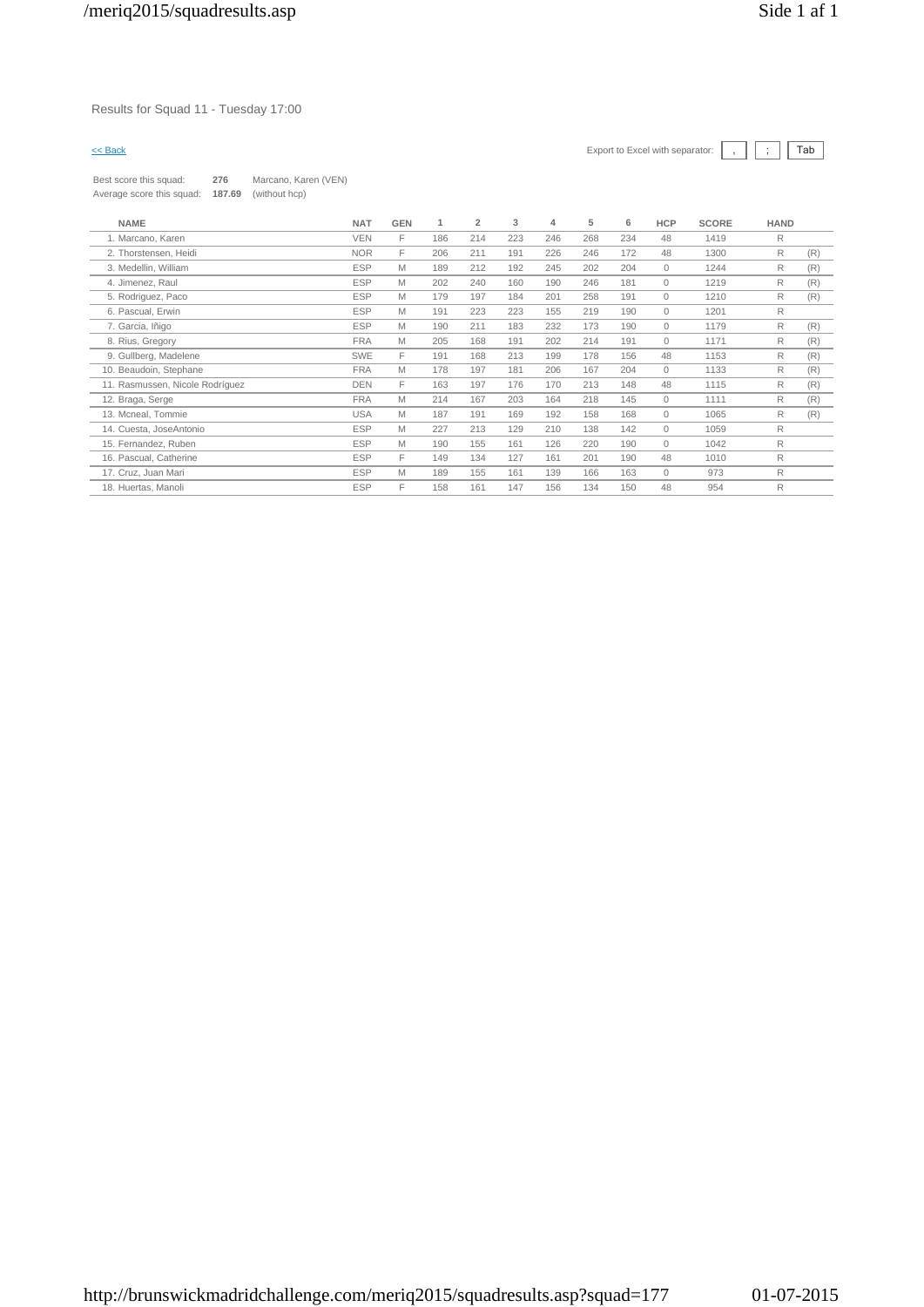### Results for Squad 12 - Tuesday 21:00

| Best score this squad:    | 287    | Ruiz Jr, Ildemaro (VEN) |
|---------------------------|--------|-------------------------|
| Average score this squad: | 189.08 | (without hcp)           |

| <b>NAME</b>                | <b>NAT</b> | <b>GEN</b> | $\mathbf{1}$ | $\overline{2}$ | 3   | 4   | 5   | 6   | <b>HCP</b>   | <b>SCORE</b> | <b>HAND</b>  |     |
|----------------------------|------------|------------|--------------|----------------|-----|-----|-----|-----|--------------|--------------|--------------|-----|
| 1. Ruiz Jr, Ildemaro       | <b>VEN</b> | M          | 235          | 218            | 264 | 236 | 287 | 247 | $\mathbf{0}$ | 1487         | R            |     |
| 2. Barriopedro, Pablo      | <b>ESP</b> | M          | 181          | 241            | 218 | 267 | 247 | 255 | $\mathbf{0}$ | 1409         | R            | (R) |
| 3. Rodriguez, Paco         | <b>ESP</b> | M          | 205          | 176            | 205 | 232 | 227 | 246 | $\mathbf{0}$ | 1291         | R            | (R) |
| 4. Flack, Nina             | <b>SWE</b> | F          | 209          | 231            | 222 | 188 | 165 | 219 | 48           | 1282         | R            |     |
| 5. Larracoechea, Ignacio   | <b>ESP</b> | M          | 191          | 172            | 195 | 206 | 264 | 222 | $\mathbf{0}$ | 1250         | R            | (R) |
| 6. Ballesteros, Jesus      | <b>ESP</b> | M          | 179          | 216            | 226 | 161 | 214 | 226 | $\Omega$     | 1222         | R            | (R) |
| 7. Gullberg, Madelene      | <b>SWE</b> | F          | 211          | 183            | 211 | 176 | 212 | 180 | 48           | 1221         | R            | (R) |
| 8. Barriopedro, Teresa     | <b>ESP</b> | F.         | 235          | 154            | 200 | 196 | 180 | 202 | 48           | 1215         | R            | (R) |
| 9. Marcano, Karen          | <b>VEN</b> | F          | 169          | 177            | 206 | 183 | 246 | 184 | 48           | 1213         | R            | (R) |
| 10. Del Olmo, Sara         | <b>ESP</b> | F.         | 254          | 175            | 188 | 197 | 169 | 180 | 48           | 1211         | R            | (R) |
| 11. Cruz, Juan Mari        | <b>ESP</b> | M          | 181          | 183            | 214 | 189 | 213 | 223 | $\mathbf{0}$ | 1203         | R            | (R) |
| 12. Arjonilla, Alejandro   | <b>ESP</b> | M          | 223          | 179            | 180 | 212 | 201 | 201 | $\mathbf{0}$ | 1196         | R            | (R) |
| 13. Larsen, Rebecka        | <b>SWE</b> | F.         | 163          | 202            | 181 | 236 | 193 | 164 | 48           | 1187         | R            |     |
| 14. Jimenez, Monica        | <b>ESP</b> | F.         | 221          | 215            | 225 | 168 | 170 | 109 | 48           | 1156         | R            | (R) |
| 15. Lopez, Francisco       | <b>ESP</b> | M          | 200          | 204            | 168 | 189 | 182 | 211 | $\mathbf{0}$ | 1154         | R            | (R) |
| 16. Gamazo, Noe            | <b>VEN</b> | M          | 173          | 193            | 219 | 193 | 190 | 172 | $\mathbf{0}$ | 1140         | R            | (R) |
| 17. Ciotti, Patricia       | <b>ITA</b> | F.         | 179          | 187            | 196 | 192 | 175 | 162 | 48           | 1139         | R            | (R) |
| 18. Medellin, William      | <b>ESP</b> | M          | 183          | 201            | 173 | 179 | 202 | 194 | $\mathbf{0}$ | 1132         | R            | (R) |
| 19. Pascual, Erwin         | <b>ESP</b> | M          | 177          | 150            | 194 | 213 | 205 | 191 | $\mathbf{0}$ | 1130         | R            | (R) |
| 20. Marian, Juan           | <b>ESP</b> | M          | 204          | 142            | 209 | 184 | 219 | 168 | $\mathbf{0}$ | 1126         | R            | (R) |
| 21. Moreno, Javier         | <b>ESP</b> | M          | 173          | 178            | 171 | 182 | 192 | 213 | $\mathbf{0}$ | 1109         | R            | (R) |
| 22. Garcia, Vanessa        | <b>ESP</b> | F          | 211          | 193            | 144 | 175 | 177 | 157 | 48           | 1105         | R            | (R) |
| 23. Urbistazu, Gabriela    | <b>ESP</b> | F.         | 153          | 173            | 199 | 202 | 178 | 152 | 48           | 1105         | R            | (R) |
| 24. Sanchez Lopez, Antonio | <b>ESP</b> | M          | 211          | 192            | 164 | 186 | 183 | 160 | $\circ$      | 1096         | R            | (R) |
| 25. Cuesta, JoseAntonio    | <b>ESP</b> | M          | 167          | 182            | 199 | 206 | 190 | 149 | $\mathbf{0}$ | 1093         | R            | (R) |
| 26. Cepeda, Carlos         | <b>ESP</b> | M          | 203          | 172            | 175 | 193 | 176 | 172 | $\mathbf{0}$ | 1091         | R            |     |
| 27. Fernandez, Ruben       | <b>ESP</b> | M          | 171          | 156            | 202 | 193 | 203 | 162 | $\mathbf{0}$ | 1087         | R            | (R) |
| 28. Lopez, Felipe          | <b>ESP</b> | M          | 161          | 172            | 179 | 205 | 162 | 202 | $\mathbf{0}$ | 1081         | R            | (R) |
| 29. Alonso, JuanPablo      | <b>ESP</b> | M          | 159          | 178            | 191 | 224 | 138 | 190 | $\mathbf{0}$ | 1080         | R            | (R) |
| 30. Albares, Juan          | <b>ESP</b> | M          | 152          | 171            | 194 | 152 | 224 | 178 | $\mathbf{0}$ | 1071         | R            |     |
| 31. Alonso, Daniel         | <b>ESP</b> | M          | 163          | 202            | 184 | 186 | 149 | 181 | $\mathbf{0}$ | 1065         | R            | (R) |
| 32. Garcia, Iñigo          | <b>ESP</b> | M          | 139          | 193            | 195 | 166 | 203 | 166 | $\mathbf{0}$ | 1062         | R            | (R) |
| 33. Hidalgo.Jr, Pablo      | <b>ESP</b> | M          | 146          | 224            | 175 | 161 | 187 | 168 | $\mathbf{0}$ | 1061         | R            |     |
| 34. Pérez Ponce, Guillermo | <b>ESP</b> | M          | 193          | 160            | 160 | 175 | 147 | 180 | $\circ$      | 1015         | $\mathsf{R}$ |     |
| 35. Huertas, Manoli        | <b>ESP</b> | F          | 143          | 147            | 139 | 121 | 187 | 161 | 48           | 946          | $\mathsf{R}$ | (R) |
| 36. Muñoz, Mario           | <b>ESP</b> | M          | 147          | 129            | 188 | 169 | 131 | 174 | $\circ$      | 938          | R            | (R) |
|                            |            |            |              |                |     |     |     |     |              |              |              |     |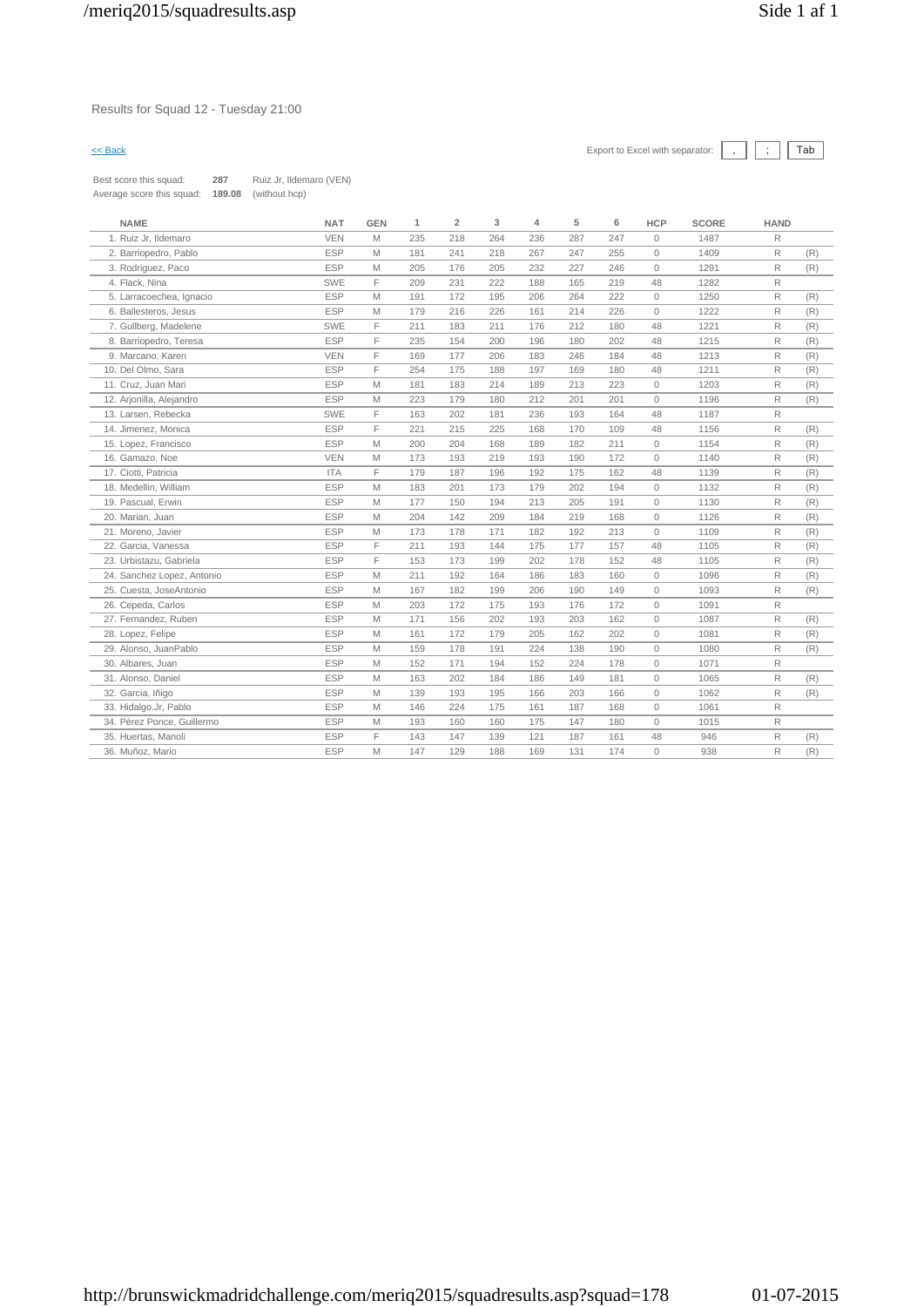### Results for Squad 14 - Wednesday 21:00

| Best score this squad:    | 279    | Wodka, Dave (USA) |
|---------------------------|--------|-------------------|
| Average score this squad: | 187.78 | (without hcp)     |

| <b>NAME</b>                     | <b>NAT</b> | <b>GEN</b> | 1   | $\overline{2}$ | 3   | 4   | 5   | 6   | <b>HCP</b>   | <b>SCORE</b> | <b>HAND</b> |     |
|---------------------------------|------------|------------|-----|----------------|-----|-----|-----|-----|--------------|--------------|-------------|-----|
| 1. Moor, Paul                   | <b>ENG</b> | M          | 215 | 226            | 245 | 200 | 191 | 267 | $\mathbf{0}$ | 1344         |             |     |
| 2. Zavjalova, Diana             | LAT        | F          | 214 | 215            | 237 | 246 | 200 | 180 | 48           | 1340         | R           |     |
| 3. Jensen, Mai Ginge            | <b>DEN</b> | E          | 216 | 216            | 213 | 212 | 247 | 177 | 48           | 1329         | R           |     |
| 4. Wodka, Dave                  | <b>USA</b> | M          | 205 | 216            | 200 | 219 | 279 | 202 | $\circ$      | 1321         | R           |     |
| 5. Beuthner, Laura              | <b>GER</b> | F          | 222 | 212            | 152 | 231 | 243 | 211 | 48           | 1319         | L           |     |
| 6. Persson, Filippa             | SWE        | F          | 201 | 194            | 196 | 259 | 203 | 194 | 48           | 1295         | R           |     |
| 7. Arjonilla, Alejandro         | <b>ESP</b> | M          | 223 | 194            | 235 | 189 | 237 | 191 | $\circ$      | 1269         | R           | (R) |
| 8. Gill, Steven                 | SCO        | M          | 177 | 194            | 278 | 269 | 164 | 167 | $\circ$      | 1249         | L           |     |
| 9. Wedel, Sascha                | <b>DEN</b> | F          | 199 | 198            | 192 | 190 | 205 | 213 | 48           | 1245         | R           |     |
| 10. Hidalgo, Pablo              | <b>ESP</b> | M          | 178 | 236            | 229 | 191 | 197 | 211 | $\circ$      | 1242         | R           | (R) |
| 11. Gamazo, Noe                 | <b>VEN</b> | M          | 154 | 226            | 170 | 220 | 180 | 278 | $\circ$      | 1228         | R           | (R) |
| 12. Larragan, F. Javier         | <b>ESP</b> | M          | 183 | 213            | 248 | 189 | 206 | 176 | $\circ$      | 1215         | R           | (R) |
| 13. Lee Llamas, Carlos          | <b>MEX</b> | M          | 234 | 162            | 175 | 173 | 255 | 206 | $\circ$      | 1205         | R           |     |
| 14. Persson, Kristoffer         | SWE        | M          | 202 | 158            | 216 | 247 | 194 | 184 | $\circ$      | 1201         | R           |     |
| 15. Reyna, Alejandro            | CRC        | M          | 179 | 196            | 201 | 205 | 189 | 181 | $\circ$      | 1151         | R           |     |
| 16. MartinLuengo, JoseL         | <b>ESP</b> | M          | 143 | 178            | 194 | 215 | 235 | 171 | $\circ$      | 1136         | R           | (R) |
| 17. Sturt, Jonathan             | <b>ENG</b> | M          | 195 | 169            | 167 | 225 | 188 | 176 | $\circ$      | 1120         | R           |     |
| 18. Puente, Txus                | <b>ESP</b> | M          | 183 | 187            | 232 | 182 | 174 | 152 | $\circ$      | 1110         | R           | (R) |
| 19. Meteksinova, Mariana        | <b>BUL</b> | F          | 171 | 202            | 167 | 212 | 147 | 159 | 48           | 1106         | R           |     |
| 20. Rodriguez-P, Julian         | <b>USA</b> | M          | 163 | 192            | 212 | 182 | 198 | 159 | $\circ$      | 1106         | R           | (R) |
| 21. Alonso, JuanPablo           | <b>ESP</b> | M          | 205 | 154            | 225 | 137 | 190 | 189 | $\circ$      | 1100         | R           | (R) |
| 22. Stefanova, Marina           | <b>BUL</b> | F          | 145 | 180            | 182 | 189 | 157 | 191 | 48           | 1092         | R           |     |
| 23. Albares, Juan               | <b>ESP</b> | M          | 185 | 181            | 165 | 203 | 193 | 162 | $\circ$      | 1089         | R           | (R) |
| 24. Gonzalez, Julio             | <b>ESP</b> | M          | 190 | 183            | 150 | 203 | 202 | 142 | $\circ$      | 1070         | R           | (R) |
| 25. Alonso, Daniel              | <b>ESP</b> | M          | 201 | 176            | 183 | 171 | 163 | 173 | $\circ$      | 1067         | R           | (R) |
| 26. Larracoechea, Ignacio       | <b>ESP</b> | M          | 159 | 189            | 178 | 157 | 165 | 212 | $\circ$      | 1060         | R           | (R) |
| 27. Rasmussen, Nicole Rodríguez | <b>DEN</b> | F          | 145 | 174            | 191 | 161 | 147 | 190 | 48           | 1056         | R           | (R) |
| 28. Perez Consuegra, Mario      | <b>ESP</b> | M          | 161 | 165            | 204 | 179 | 171 | 165 | $\circ$      | 1045         | R           | (R) |
| 29. Petrov, Julian              | <b>BUL</b> | M          | 145 | 154            | 199 | 184 | 158 | 197 | $\circ$      | 1037         | R           |     |
| 30. Hurtado, Jorge              | <b>ESP</b> | M          | 146 | 203            | 181 | 158 | 187 | 148 | $\circ$      | 1023         | R           | (R) |
| 31. Gonzalez, Luis              | <b>ESP</b> | M          | 161 | 149            | 167 | 154 | 200 | 182 | $\circ$      | 1013         | R           | (R) |
| 32. Bravo, Carlos               | <b>ESP</b> | M          | 171 | 180            | 138 | 168 | 186 | 165 | $\mathbf{0}$ | 1008         | R           | (R) |
| 33. Almagro, Jose               | <b>ESP</b> | M          | 194 | 189            | 145 | 151 | 172 | 121 | $\mathbf{0}$ | 972          | R           | (R) |
| 34. Carrera, Florentino         | <b>ESP</b> | M          | 157 | 154            | 170 | 141 | 157 | 165 | $\circ$      | 944          | R           | (R) |
| 35. Gonzalez.A, J.L.            | <b>ESP</b> | M          | 161 | 182            | 135 | 170 | 157 | 130 | $\circ$      | 935          | R           | (R) |
| 36. Yakubov, Utkir              | <b>UZB</b> | M          | 146 | 140            | 104 | 155 | 179 | 178 | $\Omega$     | 902          | R           |     |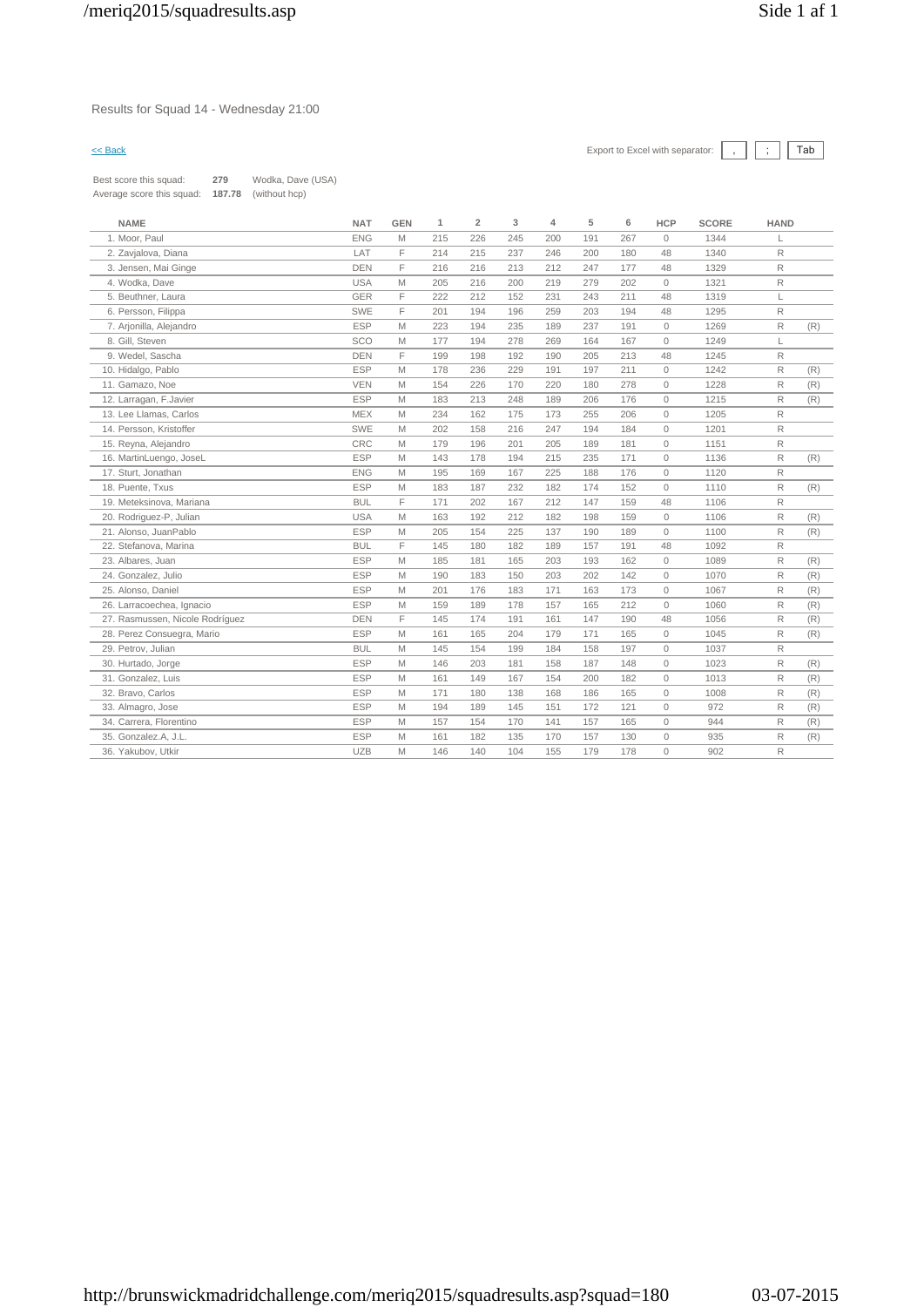### Results for Squad 17 - Thursday 17:00



| Best score this squad:    | 279    | Koivuniemi, Mika (FIN)<br>Mortensen, Jimmy (DEN)<br>Gill, Steven (SCO) |
|---------------------------|--------|------------------------------------------------------------------------|
| Average score this squad: | 202.57 | (without hcp)                                                          |

| <b>FIN</b><br>257<br>234<br>1. Koivuniemi, Mika<br>M<br>225<br>279<br>199<br>233<br>$\circ$<br>1427<br>R<br>2. Teece, Richard<br>R<br><b>ENG</b><br>M<br>258<br>240<br>194<br>196<br>237<br>267<br>$\circ$<br>1392<br><b>DEN</b><br>212<br>237<br>222<br>227<br>R<br>3. Østergaard-Poulsen, Dan<br>M<br>233<br>248<br>$\circ$<br>1379<br>F<br>SWE<br>189<br>239<br>223<br>255<br>201<br>218<br>48<br>1373<br>R<br>4. Wegner, Jenny<br><b>MEX</b><br>5. Lee Llamas, Carlos<br>214<br>223<br>223<br>267<br>257<br>175<br>$\circ$<br>1359<br>R<br>(R)<br>M<br><b>DEN</b><br>R<br>6. Mortensen, Jimmy<br>M<br>191<br>186<br>204<br>225<br>279<br>256<br>$\circ$<br>1341<br>F<br>LAT<br>$\mathsf R$<br>7. Zavjalova, Diana<br>246<br>236<br>215<br>195<br>186<br>194<br>48<br>1320<br>(R)<br>8. Wodka, Dave<br><b>USA</b><br>M<br>235<br>233<br>182<br>237<br>222<br>207<br>R<br>$\circ$<br>1316<br>(R)<br>SCO<br>9. Gill, Steven<br>226<br>279<br>217<br>201<br>188<br>200<br>$\circ$<br>(R)<br>M<br>1311<br>L<br>SWE<br>232<br>234<br>202<br>212<br>$\circ$<br>1308<br>R<br>10. Andersson, Pontus<br>M<br>185<br>243<br><b>IRL</b><br>11. Sloan, Christopher<br>M<br>224<br>235<br>203<br>237<br>$\circ$<br>1302<br>R<br>187<br>216<br><b>NED</b><br>156<br>225<br>202<br>$\circ$<br>1299<br>R<br>12. Hilferink, Ramon<br>M<br>242<br>248<br>226<br>SWE<br>F<br>222<br>202<br>195<br>R<br>13. Andersson, Ida<br>200<br>171<br>256<br>48<br>1294<br>GER<br>F<br>184<br>210<br>(R)<br>14. Beuthner, Laura<br>195<br>215<br>258<br>179<br>48<br>1289<br>L.<br><b>DEN</b><br>F<br>15. Agerbo, Mie<br>185<br>248<br>188<br>246<br>183<br>173<br>1271<br>R<br>48<br><b>ENG</b><br>16. Sturt, Jonathan<br>M<br>204<br>199<br>244<br>203<br>223<br>194<br>$\circ$<br>1267<br>R<br>(R)<br><b>NED</b><br>17. Van Geel, Jeroen<br>171<br>235<br>202<br>$\Omega$<br>1266<br>R<br>M<br>231<br>245<br>182<br><b>FIN</b><br>18. Heinonen, Markus<br>M<br>199<br>239<br>217<br>201<br>213<br>196<br>$\circ$<br>1265<br>R<br>R<br>19. Purnell, Adam<br><b>ENG</b><br>266<br>245<br>202<br>141<br>198<br>195<br>$\circ$<br>1247<br>M<br>20. Persson, Kristoffer<br>SWE<br>225<br>1232<br>R<br>(R)<br>M<br>191<br>190<br>238<br>197<br>191<br>$\circ$<br><b>ENG</b><br>171<br>234<br>204<br>$\circ$<br>1219<br>R<br>21. Howison-Johnstone, Ben<br>M<br>216<br>196<br>198<br>SWE<br>F<br>R<br>22. Persson, Filippa<br>190<br>183<br>229<br>169<br>206<br>189<br>48<br>1214<br>(R)<br><b>ESP</b><br>M<br>257<br>173<br>221<br>127<br>185<br>$\circ$<br>1210<br>R<br>(R)<br>23. Jimenez, Raul<br>247<br>CRC<br>R<br>182<br>236<br>172<br>167<br>237<br>$\circ$<br>1205<br>(R)<br>24. Reyna, Alejandro<br>M<br>211<br><b>NED</b><br>R<br>25. Meka, Patrick<br>M<br>226<br>190<br>206<br>202<br>199<br>170<br>$\circ$<br>1193<br><b>POR</b><br>R<br>26. Fretes, Ivo<br>M<br>167<br>191<br>197<br>189<br>218<br>180<br>$\circ$<br>1142<br>SWE<br>R<br>27. Ekstedt, Jesper<br>M<br>214<br>144<br>159<br>195<br>223<br>205<br>$\circ$<br>1140<br><b>VEN</b><br>155<br>$\circ$<br>1134<br>R<br>28. Gamazo, Noe<br>M<br>192<br>169<br>224<br>194<br>200<br>(R)<br>CRC<br>201<br>$\circ$<br>R<br>29. Madriz, Rodolfo<br>M<br>164<br>211<br>174<br>179<br>202<br>1131<br>F<br>30. Stefanova, Marina<br><b>BUL</b><br>169<br>166<br>182<br>156<br>154<br>240<br>48<br>1115<br>R<br>(R)<br><b>ESP</b><br>212<br>R<br>31. Monsen, Kjell Roald<br>M<br>184<br>201<br>150<br>179<br>170<br>$\circ$<br>1096<br><b>ESP</b><br>32. Lopez, Felipe<br>M<br>199<br>149<br>175<br>172<br>170<br>$\circ$<br>1071<br>R<br>(R)<br>206<br>F<br><b>BUL</b><br>R<br>33. Meteksinova, Mariana<br>157<br>185<br>159<br>154<br>187<br>169<br>48<br>1059<br>(R)<br><b>POR</b><br>R<br>34. Pinho, José<br>M<br>174<br>164<br>160<br>179<br>181<br>172<br>$\circ$<br>1030<br><b>ESP</b><br>R<br>173<br>188<br>163<br>145<br>213<br>$\circ$<br>1027<br>35. Peltonen, Jarmo<br>M<br>145<br><b>UZB</b><br>R<br>128<br>$\circ$<br>(R)<br>36. Yakubov, Utkir<br>M<br>187<br>140<br>158<br>136<br>147<br>896 | <b>NAME</b> | <b>NAT</b> | <b>GEN</b> | 1 | $\overline{2}$ | 3 | 4 | 5 | 6 | <b>HCP</b> | <b>SCORE</b> | <b>HAND</b> |  |
|----------------------------------------------------------------------------------------------------------------------------------------------------------------------------------------------------------------------------------------------------------------------------------------------------------------------------------------------------------------------------------------------------------------------------------------------------------------------------------------------------------------------------------------------------------------------------------------------------------------------------------------------------------------------------------------------------------------------------------------------------------------------------------------------------------------------------------------------------------------------------------------------------------------------------------------------------------------------------------------------------------------------------------------------------------------------------------------------------------------------------------------------------------------------------------------------------------------------------------------------------------------------------------------------------------------------------------------------------------------------------------------------------------------------------------------------------------------------------------------------------------------------------------------------------------------------------------------------------------------------------------------------------------------------------------------------------------------------------------------------------------------------------------------------------------------------------------------------------------------------------------------------------------------------------------------------------------------------------------------------------------------------------------------------------------------------------------------------------------------------------------------------------------------------------------------------------------------------------------------------------------------------------------------------------------------------------------------------------------------------------------------------------------------------------------------------------------------------------------------------------------------------------------------------------------------------------------------------------------------------------------------------------------------------------------------------------------------------------------------------------------------------------------------------------------------------------------------------------------------------------------------------------------------------------------------------------------------------------------------------------------------------------------------------------------------------------------------------------------------------------------------------------------------------------------------------------------------------------------------------------------------------------------------------------------------------------------------------------------------------------------------------------------------------------------------------------------------------------------------------------------------------------------------------------------------------------------------------------------------------------------------------------------------------------------------------------------------------------------------------------------------------------------------------------------------------------------------------------------------------------------------------------------------------------------------------------------------------------------------------------------------------------------------------|-------------|------------|------------|---|----------------|---|---|---|---|------------|--------------|-------------|--|
|                                                                                                                                                                                                                                                                                                                                                                                                                                                                                                                                                                                                                                                                                                                                                                                                                                                                                                                                                                                                                                                                                                                                                                                                                                                                                                                                                                                                                                                                                                                                                                                                                                                                                                                                                                                                                                                                                                                                                                                                                                                                                                                                                                                                                                                                                                                                                                                                                                                                                                                                                                                                                                                                                                                                                                                                                                                                                                                                                                                                                                                                                                                                                                                                                                                                                                                                                                                                                                                                                                                                                                                                                                                                                                                                                                                                                                                                                                                                                                                                                                              |             |            |            |   |                |   |   |   |   |            |              |             |  |
|                                                                                                                                                                                                                                                                                                                                                                                                                                                                                                                                                                                                                                                                                                                                                                                                                                                                                                                                                                                                                                                                                                                                                                                                                                                                                                                                                                                                                                                                                                                                                                                                                                                                                                                                                                                                                                                                                                                                                                                                                                                                                                                                                                                                                                                                                                                                                                                                                                                                                                                                                                                                                                                                                                                                                                                                                                                                                                                                                                                                                                                                                                                                                                                                                                                                                                                                                                                                                                                                                                                                                                                                                                                                                                                                                                                                                                                                                                                                                                                                                                              |             |            |            |   |                |   |   |   |   |            |              |             |  |
|                                                                                                                                                                                                                                                                                                                                                                                                                                                                                                                                                                                                                                                                                                                                                                                                                                                                                                                                                                                                                                                                                                                                                                                                                                                                                                                                                                                                                                                                                                                                                                                                                                                                                                                                                                                                                                                                                                                                                                                                                                                                                                                                                                                                                                                                                                                                                                                                                                                                                                                                                                                                                                                                                                                                                                                                                                                                                                                                                                                                                                                                                                                                                                                                                                                                                                                                                                                                                                                                                                                                                                                                                                                                                                                                                                                                                                                                                                                                                                                                                                              |             |            |            |   |                |   |   |   |   |            |              |             |  |
|                                                                                                                                                                                                                                                                                                                                                                                                                                                                                                                                                                                                                                                                                                                                                                                                                                                                                                                                                                                                                                                                                                                                                                                                                                                                                                                                                                                                                                                                                                                                                                                                                                                                                                                                                                                                                                                                                                                                                                                                                                                                                                                                                                                                                                                                                                                                                                                                                                                                                                                                                                                                                                                                                                                                                                                                                                                                                                                                                                                                                                                                                                                                                                                                                                                                                                                                                                                                                                                                                                                                                                                                                                                                                                                                                                                                                                                                                                                                                                                                                                              |             |            |            |   |                |   |   |   |   |            |              |             |  |
|                                                                                                                                                                                                                                                                                                                                                                                                                                                                                                                                                                                                                                                                                                                                                                                                                                                                                                                                                                                                                                                                                                                                                                                                                                                                                                                                                                                                                                                                                                                                                                                                                                                                                                                                                                                                                                                                                                                                                                                                                                                                                                                                                                                                                                                                                                                                                                                                                                                                                                                                                                                                                                                                                                                                                                                                                                                                                                                                                                                                                                                                                                                                                                                                                                                                                                                                                                                                                                                                                                                                                                                                                                                                                                                                                                                                                                                                                                                                                                                                                                              |             |            |            |   |                |   |   |   |   |            |              |             |  |
|                                                                                                                                                                                                                                                                                                                                                                                                                                                                                                                                                                                                                                                                                                                                                                                                                                                                                                                                                                                                                                                                                                                                                                                                                                                                                                                                                                                                                                                                                                                                                                                                                                                                                                                                                                                                                                                                                                                                                                                                                                                                                                                                                                                                                                                                                                                                                                                                                                                                                                                                                                                                                                                                                                                                                                                                                                                                                                                                                                                                                                                                                                                                                                                                                                                                                                                                                                                                                                                                                                                                                                                                                                                                                                                                                                                                                                                                                                                                                                                                                                              |             |            |            |   |                |   |   |   |   |            |              |             |  |
|                                                                                                                                                                                                                                                                                                                                                                                                                                                                                                                                                                                                                                                                                                                                                                                                                                                                                                                                                                                                                                                                                                                                                                                                                                                                                                                                                                                                                                                                                                                                                                                                                                                                                                                                                                                                                                                                                                                                                                                                                                                                                                                                                                                                                                                                                                                                                                                                                                                                                                                                                                                                                                                                                                                                                                                                                                                                                                                                                                                                                                                                                                                                                                                                                                                                                                                                                                                                                                                                                                                                                                                                                                                                                                                                                                                                                                                                                                                                                                                                                                              |             |            |            |   |                |   |   |   |   |            |              |             |  |
|                                                                                                                                                                                                                                                                                                                                                                                                                                                                                                                                                                                                                                                                                                                                                                                                                                                                                                                                                                                                                                                                                                                                                                                                                                                                                                                                                                                                                                                                                                                                                                                                                                                                                                                                                                                                                                                                                                                                                                                                                                                                                                                                                                                                                                                                                                                                                                                                                                                                                                                                                                                                                                                                                                                                                                                                                                                                                                                                                                                                                                                                                                                                                                                                                                                                                                                                                                                                                                                                                                                                                                                                                                                                                                                                                                                                                                                                                                                                                                                                                                              |             |            |            |   |                |   |   |   |   |            |              |             |  |
|                                                                                                                                                                                                                                                                                                                                                                                                                                                                                                                                                                                                                                                                                                                                                                                                                                                                                                                                                                                                                                                                                                                                                                                                                                                                                                                                                                                                                                                                                                                                                                                                                                                                                                                                                                                                                                                                                                                                                                                                                                                                                                                                                                                                                                                                                                                                                                                                                                                                                                                                                                                                                                                                                                                                                                                                                                                                                                                                                                                                                                                                                                                                                                                                                                                                                                                                                                                                                                                                                                                                                                                                                                                                                                                                                                                                                                                                                                                                                                                                                                              |             |            |            |   |                |   |   |   |   |            |              |             |  |
|                                                                                                                                                                                                                                                                                                                                                                                                                                                                                                                                                                                                                                                                                                                                                                                                                                                                                                                                                                                                                                                                                                                                                                                                                                                                                                                                                                                                                                                                                                                                                                                                                                                                                                                                                                                                                                                                                                                                                                                                                                                                                                                                                                                                                                                                                                                                                                                                                                                                                                                                                                                                                                                                                                                                                                                                                                                                                                                                                                                                                                                                                                                                                                                                                                                                                                                                                                                                                                                                                                                                                                                                                                                                                                                                                                                                                                                                                                                                                                                                                                              |             |            |            |   |                |   |   |   |   |            |              |             |  |
|                                                                                                                                                                                                                                                                                                                                                                                                                                                                                                                                                                                                                                                                                                                                                                                                                                                                                                                                                                                                                                                                                                                                                                                                                                                                                                                                                                                                                                                                                                                                                                                                                                                                                                                                                                                                                                                                                                                                                                                                                                                                                                                                                                                                                                                                                                                                                                                                                                                                                                                                                                                                                                                                                                                                                                                                                                                                                                                                                                                                                                                                                                                                                                                                                                                                                                                                                                                                                                                                                                                                                                                                                                                                                                                                                                                                                                                                                                                                                                                                                                              |             |            |            |   |                |   |   |   |   |            |              |             |  |
|                                                                                                                                                                                                                                                                                                                                                                                                                                                                                                                                                                                                                                                                                                                                                                                                                                                                                                                                                                                                                                                                                                                                                                                                                                                                                                                                                                                                                                                                                                                                                                                                                                                                                                                                                                                                                                                                                                                                                                                                                                                                                                                                                                                                                                                                                                                                                                                                                                                                                                                                                                                                                                                                                                                                                                                                                                                                                                                                                                                                                                                                                                                                                                                                                                                                                                                                                                                                                                                                                                                                                                                                                                                                                                                                                                                                                                                                                                                                                                                                                                              |             |            |            |   |                |   |   |   |   |            |              |             |  |
|                                                                                                                                                                                                                                                                                                                                                                                                                                                                                                                                                                                                                                                                                                                                                                                                                                                                                                                                                                                                                                                                                                                                                                                                                                                                                                                                                                                                                                                                                                                                                                                                                                                                                                                                                                                                                                                                                                                                                                                                                                                                                                                                                                                                                                                                                                                                                                                                                                                                                                                                                                                                                                                                                                                                                                                                                                                                                                                                                                                                                                                                                                                                                                                                                                                                                                                                                                                                                                                                                                                                                                                                                                                                                                                                                                                                                                                                                                                                                                                                                                              |             |            |            |   |                |   |   |   |   |            |              |             |  |
|                                                                                                                                                                                                                                                                                                                                                                                                                                                                                                                                                                                                                                                                                                                                                                                                                                                                                                                                                                                                                                                                                                                                                                                                                                                                                                                                                                                                                                                                                                                                                                                                                                                                                                                                                                                                                                                                                                                                                                                                                                                                                                                                                                                                                                                                                                                                                                                                                                                                                                                                                                                                                                                                                                                                                                                                                                                                                                                                                                                                                                                                                                                                                                                                                                                                                                                                                                                                                                                                                                                                                                                                                                                                                                                                                                                                                                                                                                                                                                                                                                              |             |            |            |   |                |   |   |   |   |            |              |             |  |
|                                                                                                                                                                                                                                                                                                                                                                                                                                                                                                                                                                                                                                                                                                                                                                                                                                                                                                                                                                                                                                                                                                                                                                                                                                                                                                                                                                                                                                                                                                                                                                                                                                                                                                                                                                                                                                                                                                                                                                                                                                                                                                                                                                                                                                                                                                                                                                                                                                                                                                                                                                                                                                                                                                                                                                                                                                                                                                                                                                                                                                                                                                                                                                                                                                                                                                                                                                                                                                                                                                                                                                                                                                                                                                                                                                                                                                                                                                                                                                                                                                              |             |            |            |   |                |   |   |   |   |            |              |             |  |
|                                                                                                                                                                                                                                                                                                                                                                                                                                                                                                                                                                                                                                                                                                                                                                                                                                                                                                                                                                                                                                                                                                                                                                                                                                                                                                                                                                                                                                                                                                                                                                                                                                                                                                                                                                                                                                                                                                                                                                                                                                                                                                                                                                                                                                                                                                                                                                                                                                                                                                                                                                                                                                                                                                                                                                                                                                                                                                                                                                                                                                                                                                                                                                                                                                                                                                                                                                                                                                                                                                                                                                                                                                                                                                                                                                                                                                                                                                                                                                                                                                              |             |            |            |   |                |   |   |   |   |            |              |             |  |
|                                                                                                                                                                                                                                                                                                                                                                                                                                                                                                                                                                                                                                                                                                                                                                                                                                                                                                                                                                                                                                                                                                                                                                                                                                                                                                                                                                                                                                                                                                                                                                                                                                                                                                                                                                                                                                                                                                                                                                                                                                                                                                                                                                                                                                                                                                                                                                                                                                                                                                                                                                                                                                                                                                                                                                                                                                                                                                                                                                                                                                                                                                                                                                                                                                                                                                                                                                                                                                                                                                                                                                                                                                                                                                                                                                                                                                                                                                                                                                                                                                              |             |            |            |   |                |   |   |   |   |            |              |             |  |
|                                                                                                                                                                                                                                                                                                                                                                                                                                                                                                                                                                                                                                                                                                                                                                                                                                                                                                                                                                                                                                                                                                                                                                                                                                                                                                                                                                                                                                                                                                                                                                                                                                                                                                                                                                                                                                                                                                                                                                                                                                                                                                                                                                                                                                                                                                                                                                                                                                                                                                                                                                                                                                                                                                                                                                                                                                                                                                                                                                                                                                                                                                                                                                                                                                                                                                                                                                                                                                                                                                                                                                                                                                                                                                                                                                                                                                                                                                                                                                                                                                              |             |            |            |   |                |   |   |   |   |            |              |             |  |
|                                                                                                                                                                                                                                                                                                                                                                                                                                                                                                                                                                                                                                                                                                                                                                                                                                                                                                                                                                                                                                                                                                                                                                                                                                                                                                                                                                                                                                                                                                                                                                                                                                                                                                                                                                                                                                                                                                                                                                                                                                                                                                                                                                                                                                                                                                                                                                                                                                                                                                                                                                                                                                                                                                                                                                                                                                                                                                                                                                                                                                                                                                                                                                                                                                                                                                                                                                                                                                                                                                                                                                                                                                                                                                                                                                                                                                                                                                                                                                                                                                              |             |            |            |   |                |   |   |   |   |            |              |             |  |
|                                                                                                                                                                                                                                                                                                                                                                                                                                                                                                                                                                                                                                                                                                                                                                                                                                                                                                                                                                                                                                                                                                                                                                                                                                                                                                                                                                                                                                                                                                                                                                                                                                                                                                                                                                                                                                                                                                                                                                                                                                                                                                                                                                                                                                                                                                                                                                                                                                                                                                                                                                                                                                                                                                                                                                                                                                                                                                                                                                                                                                                                                                                                                                                                                                                                                                                                                                                                                                                                                                                                                                                                                                                                                                                                                                                                                                                                                                                                                                                                                                              |             |            |            |   |                |   |   |   |   |            |              |             |  |
|                                                                                                                                                                                                                                                                                                                                                                                                                                                                                                                                                                                                                                                                                                                                                                                                                                                                                                                                                                                                                                                                                                                                                                                                                                                                                                                                                                                                                                                                                                                                                                                                                                                                                                                                                                                                                                                                                                                                                                                                                                                                                                                                                                                                                                                                                                                                                                                                                                                                                                                                                                                                                                                                                                                                                                                                                                                                                                                                                                                                                                                                                                                                                                                                                                                                                                                                                                                                                                                                                                                                                                                                                                                                                                                                                                                                                                                                                                                                                                                                                                              |             |            |            |   |                |   |   |   |   |            |              |             |  |
|                                                                                                                                                                                                                                                                                                                                                                                                                                                                                                                                                                                                                                                                                                                                                                                                                                                                                                                                                                                                                                                                                                                                                                                                                                                                                                                                                                                                                                                                                                                                                                                                                                                                                                                                                                                                                                                                                                                                                                                                                                                                                                                                                                                                                                                                                                                                                                                                                                                                                                                                                                                                                                                                                                                                                                                                                                                                                                                                                                                                                                                                                                                                                                                                                                                                                                                                                                                                                                                                                                                                                                                                                                                                                                                                                                                                                                                                                                                                                                                                                                              |             |            |            |   |                |   |   |   |   |            |              |             |  |
|                                                                                                                                                                                                                                                                                                                                                                                                                                                                                                                                                                                                                                                                                                                                                                                                                                                                                                                                                                                                                                                                                                                                                                                                                                                                                                                                                                                                                                                                                                                                                                                                                                                                                                                                                                                                                                                                                                                                                                                                                                                                                                                                                                                                                                                                                                                                                                                                                                                                                                                                                                                                                                                                                                                                                                                                                                                                                                                                                                                                                                                                                                                                                                                                                                                                                                                                                                                                                                                                                                                                                                                                                                                                                                                                                                                                                                                                                                                                                                                                                                              |             |            |            |   |                |   |   |   |   |            |              |             |  |
|                                                                                                                                                                                                                                                                                                                                                                                                                                                                                                                                                                                                                                                                                                                                                                                                                                                                                                                                                                                                                                                                                                                                                                                                                                                                                                                                                                                                                                                                                                                                                                                                                                                                                                                                                                                                                                                                                                                                                                                                                                                                                                                                                                                                                                                                                                                                                                                                                                                                                                                                                                                                                                                                                                                                                                                                                                                                                                                                                                                                                                                                                                                                                                                                                                                                                                                                                                                                                                                                                                                                                                                                                                                                                                                                                                                                                                                                                                                                                                                                                                              |             |            |            |   |                |   |   |   |   |            |              |             |  |
|                                                                                                                                                                                                                                                                                                                                                                                                                                                                                                                                                                                                                                                                                                                                                                                                                                                                                                                                                                                                                                                                                                                                                                                                                                                                                                                                                                                                                                                                                                                                                                                                                                                                                                                                                                                                                                                                                                                                                                                                                                                                                                                                                                                                                                                                                                                                                                                                                                                                                                                                                                                                                                                                                                                                                                                                                                                                                                                                                                                                                                                                                                                                                                                                                                                                                                                                                                                                                                                                                                                                                                                                                                                                                                                                                                                                                                                                                                                                                                                                                                              |             |            |            |   |                |   |   |   |   |            |              |             |  |
|                                                                                                                                                                                                                                                                                                                                                                                                                                                                                                                                                                                                                                                                                                                                                                                                                                                                                                                                                                                                                                                                                                                                                                                                                                                                                                                                                                                                                                                                                                                                                                                                                                                                                                                                                                                                                                                                                                                                                                                                                                                                                                                                                                                                                                                                                                                                                                                                                                                                                                                                                                                                                                                                                                                                                                                                                                                                                                                                                                                                                                                                                                                                                                                                                                                                                                                                                                                                                                                                                                                                                                                                                                                                                                                                                                                                                                                                                                                                                                                                                                              |             |            |            |   |                |   |   |   |   |            |              |             |  |
|                                                                                                                                                                                                                                                                                                                                                                                                                                                                                                                                                                                                                                                                                                                                                                                                                                                                                                                                                                                                                                                                                                                                                                                                                                                                                                                                                                                                                                                                                                                                                                                                                                                                                                                                                                                                                                                                                                                                                                                                                                                                                                                                                                                                                                                                                                                                                                                                                                                                                                                                                                                                                                                                                                                                                                                                                                                                                                                                                                                                                                                                                                                                                                                                                                                                                                                                                                                                                                                                                                                                                                                                                                                                                                                                                                                                                                                                                                                                                                                                                                              |             |            |            |   |                |   |   |   |   |            |              |             |  |
|                                                                                                                                                                                                                                                                                                                                                                                                                                                                                                                                                                                                                                                                                                                                                                                                                                                                                                                                                                                                                                                                                                                                                                                                                                                                                                                                                                                                                                                                                                                                                                                                                                                                                                                                                                                                                                                                                                                                                                                                                                                                                                                                                                                                                                                                                                                                                                                                                                                                                                                                                                                                                                                                                                                                                                                                                                                                                                                                                                                                                                                                                                                                                                                                                                                                                                                                                                                                                                                                                                                                                                                                                                                                                                                                                                                                                                                                                                                                                                                                                                              |             |            |            |   |                |   |   |   |   |            |              |             |  |
|                                                                                                                                                                                                                                                                                                                                                                                                                                                                                                                                                                                                                                                                                                                                                                                                                                                                                                                                                                                                                                                                                                                                                                                                                                                                                                                                                                                                                                                                                                                                                                                                                                                                                                                                                                                                                                                                                                                                                                                                                                                                                                                                                                                                                                                                                                                                                                                                                                                                                                                                                                                                                                                                                                                                                                                                                                                                                                                                                                                                                                                                                                                                                                                                                                                                                                                                                                                                                                                                                                                                                                                                                                                                                                                                                                                                                                                                                                                                                                                                                                              |             |            |            |   |                |   |   |   |   |            |              |             |  |
|                                                                                                                                                                                                                                                                                                                                                                                                                                                                                                                                                                                                                                                                                                                                                                                                                                                                                                                                                                                                                                                                                                                                                                                                                                                                                                                                                                                                                                                                                                                                                                                                                                                                                                                                                                                                                                                                                                                                                                                                                                                                                                                                                                                                                                                                                                                                                                                                                                                                                                                                                                                                                                                                                                                                                                                                                                                                                                                                                                                                                                                                                                                                                                                                                                                                                                                                                                                                                                                                                                                                                                                                                                                                                                                                                                                                                                                                                                                                                                                                                                              |             |            |            |   |                |   |   |   |   |            |              |             |  |
|                                                                                                                                                                                                                                                                                                                                                                                                                                                                                                                                                                                                                                                                                                                                                                                                                                                                                                                                                                                                                                                                                                                                                                                                                                                                                                                                                                                                                                                                                                                                                                                                                                                                                                                                                                                                                                                                                                                                                                                                                                                                                                                                                                                                                                                                                                                                                                                                                                                                                                                                                                                                                                                                                                                                                                                                                                                                                                                                                                                                                                                                                                                                                                                                                                                                                                                                                                                                                                                                                                                                                                                                                                                                                                                                                                                                                                                                                                                                                                                                                                              |             |            |            |   |                |   |   |   |   |            |              |             |  |
|                                                                                                                                                                                                                                                                                                                                                                                                                                                                                                                                                                                                                                                                                                                                                                                                                                                                                                                                                                                                                                                                                                                                                                                                                                                                                                                                                                                                                                                                                                                                                                                                                                                                                                                                                                                                                                                                                                                                                                                                                                                                                                                                                                                                                                                                                                                                                                                                                                                                                                                                                                                                                                                                                                                                                                                                                                                                                                                                                                                                                                                                                                                                                                                                                                                                                                                                                                                                                                                                                                                                                                                                                                                                                                                                                                                                                                                                                                                                                                                                                                              |             |            |            |   |                |   |   |   |   |            |              |             |  |
|                                                                                                                                                                                                                                                                                                                                                                                                                                                                                                                                                                                                                                                                                                                                                                                                                                                                                                                                                                                                                                                                                                                                                                                                                                                                                                                                                                                                                                                                                                                                                                                                                                                                                                                                                                                                                                                                                                                                                                                                                                                                                                                                                                                                                                                                                                                                                                                                                                                                                                                                                                                                                                                                                                                                                                                                                                                                                                                                                                                                                                                                                                                                                                                                                                                                                                                                                                                                                                                                                                                                                                                                                                                                                                                                                                                                                                                                                                                                                                                                                                              |             |            |            |   |                |   |   |   |   |            |              |             |  |
|                                                                                                                                                                                                                                                                                                                                                                                                                                                                                                                                                                                                                                                                                                                                                                                                                                                                                                                                                                                                                                                                                                                                                                                                                                                                                                                                                                                                                                                                                                                                                                                                                                                                                                                                                                                                                                                                                                                                                                                                                                                                                                                                                                                                                                                                                                                                                                                                                                                                                                                                                                                                                                                                                                                                                                                                                                                                                                                                                                                                                                                                                                                                                                                                                                                                                                                                                                                                                                                                                                                                                                                                                                                                                                                                                                                                                                                                                                                                                                                                                                              |             |            |            |   |                |   |   |   |   |            |              |             |  |
|                                                                                                                                                                                                                                                                                                                                                                                                                                                                                                                                                                                                                                                                                                                                                                                                                                                                                                                                                                                                                                                                                                                                                                                                                                                                                                                                                                                                                                                                                                                                                                                                                                                                                                                                                                                                                                                                                                                                                                                                                                                                                                                                                                                                                                                                                                                                                                                                                                                                                                                                                                                                                                                                                                                                                                                                                                                                                                                                                                                                                                                                                                                                                                                                                                                                                                                                                                                                                                                                                                                                                                                                                                                                                                                                                                                                                                                                                                                                                                                                                                              |             |            |            |   |                |   |   |   |   |            |              |             |  |
|                                                                                                                                                                                                                                                                                                                                                                                                                                                                                                                                                                                                                                                                                                                                                                                                                                                                                                                                                                                                                                                                                                                                                                                                                                                                                                                                                                                                                                                                                                                                                                                                                                                                                                                                                                                                                                                                                                                                                                                                                                                                                                                                                                                                                                                                                                                                                                                                                                                                                                                                                                                                                                                                                                                                                                                                                                                                                                                                                                                                                                                                                                                                                                                                                                                                                                                                                                                                                                                                                                                                                                                                                                                                                                                                                                                                                                                                                                                                                                                                                                              |             |            |            |   |                |   |   |   |   |            |              |             |  |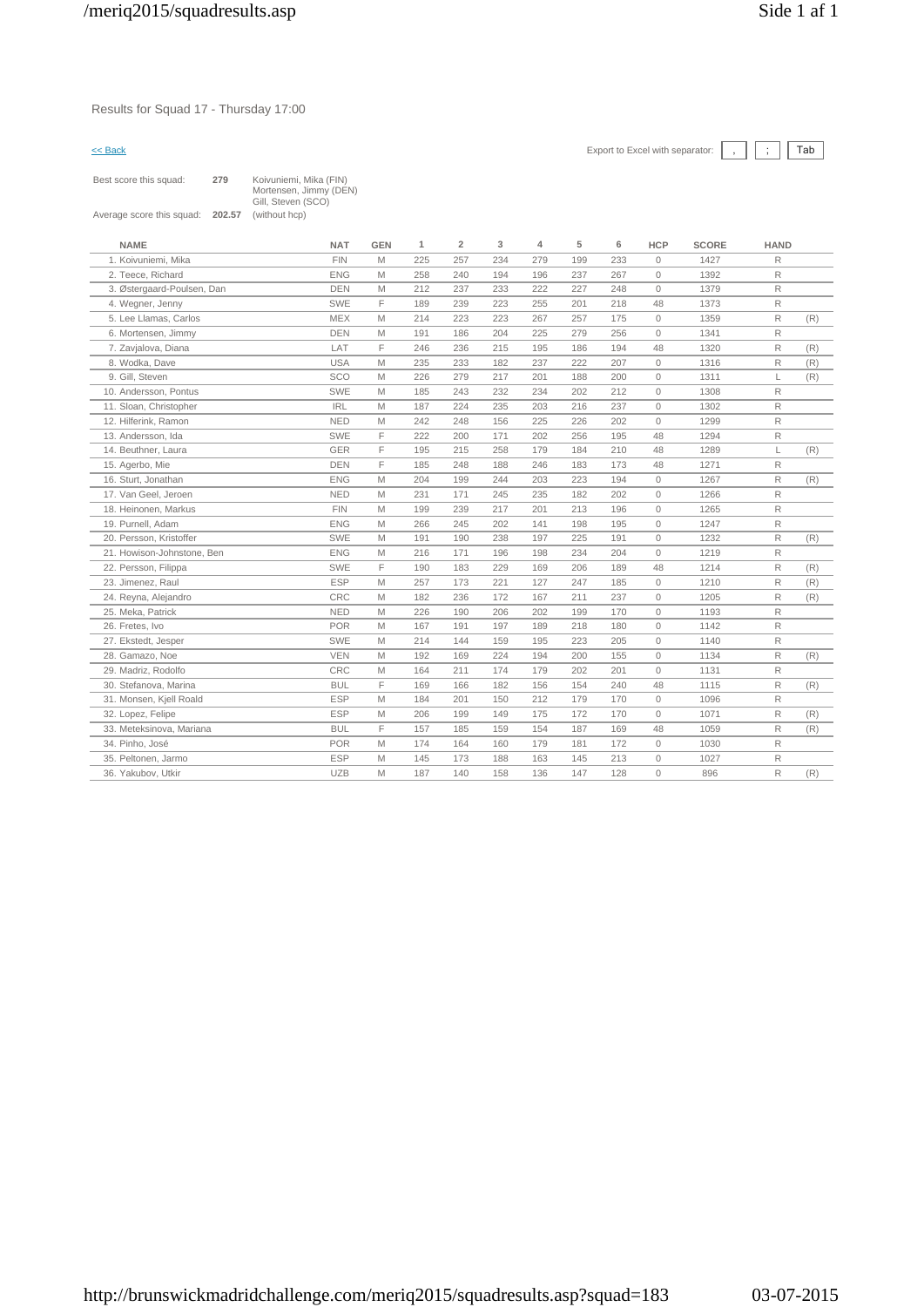### Results for Squad 18 - Thursday 21:00

# $\leq$  Back Export to Excel with separator:  $\boxed{\phantom{s}}$ ,  $\boxed{\phantom{s}}$   $\boxed{\phantom{s}}$

Best score this squad: **300** Palermaa, Osku (FIN) Average score this squad: **200.7** (without hcp)

| <b>NAME</b>               | <b>NAT</b> | <b>GEN</b> | 1   | $\overline{2}$ | 3   | 4   | 5   | 6   | <b>HCP</b>   | <b>SCORE</b> | <b>HAND</b> |     |
|---------------------------|------------|------------|-----|----------------|-----|-----|-----|-----|--------------|--------------|-------------|-----|
| 1. Barrett, Dominic       | <b>ENG</b> | M          | 289 | 227            | 226 | 223 | 217 | 256 | $\mathbf{0}$ | 1438         | R           |     |
| 2. Larsen, Martin         | SWE        | M          | 265 | 258            | 210 | 214 | 242 | 236 | $\mathbf{0}$ | 1425         | R           |     |
| 3. Svensson, Jesper       | SWE        | M          | 248 | 190            | 257 | 233 | 267 | 212 | $\mathbf{0}$ | 1407         | L           |     |
| 4. Palermaa, Osku         | <b>FIN</b> | M          | 200 | 274            | 223 | 300 | 203 | 204 | $\mathbf{0}$ | 1404         | R           |     |
| 5. Andersson, Pontus      | SWE        | M          | 215 | 246            | 211 | 249 | 244 | 236 | $\circ$      | 1401         | R           | (R) |
| 6. Larsen. Rebecka        | SWE        | F.         | 234 | 214            | 258 | 159 | 182 | 265 | 48           | 1360         | R           | (R) |
| 7. Cundy, Darren          | <b>ENG</b> | M          | 231 | 182            | 187 | 197 | 268 | 249 | $\circ$      | 1314         | R           |     |
| 8. Fransson, Daniel       | SWE        | M          | 222 | 179            | 238 | 184 | 236 | 249 | $\mathbf{0}$ | 1308         | R           |     |
| 9. Garcia, Iñigo          | <b>ESP</b> | M          | 209 | 191            | 237 | 185 | 268 | 212 | $\mathbf{0}$ | 1302         | R           | (R) |
| 10. Cocker, Lee           | <b>ENG</b> | M          | 231 | 215            | 238 | 179 | 219 | 199 | $\mathbf{0}$ | 1281         | R           |     |
| 11. Vontobel, Larry       | SUI        | M          | 170 | 257            | 253 | 188 | 211 | 184 | $\circ$      | 1263         | R           |     |
| 12. Arjonilla, Alejandro  | <b>ESP</b> | M          | 201 | 165            | 258 | 195 | 200 | 214 | $\mathbf{0}$ | 1233         | R           | (R) |
| 13. Ainge, Nicki          | <b>ENG</b> | F          | 218 | 247            | 171 | 184 | 162 | 182 | 48           | 1212         | R           |     |
| 14. Persson, Maria        | SWE        | F.         | 212 | 205            | 155 | 215 | 187 | 178 | 48           | 1200         | R           |     |
| 15. Moor, Paul            | <b>ENG</b> | M          | 200 | 189            | 172 | 246 | 190 | 189 | $\mathbf{0}$ | 1186         | L           | (R) |
| 16. Morgan, Hadley        | <b>ENG</b> | M          | 197 | 181            | 197 | 165 | 211 | 226 | $\circ$      | 1177         |             |     |
| 17. Rodriguez-P, Julian   | <b>USA</b> | M          | 179 | 159            | 225 | 188 | 151 | 254 | $\mathbf{0}$ | 1156         | R           | (R) |
| 18. Alonso, Daniel        | <b>ESP</b> | M          | 189 | 208            | 185 | 190 | 173 | 198 | $\Omega$     | 1143         | R           | (R) |
| 19. Tsappis, Gemma        | <b>ENG</b> | F.         | 237 | 162            | 146 | 175 | 143 | 203 | 48           | 1114         | L           |     |
| 20. Martinez, Joaquin     | <b>ESP</b> | M          | 143 | 170            | 229 | 203 | 192 | 173 | $\mathbf{0}$ | 1110         | R           |     |
| 21. Suarez, Jorge         | <b>ESP</b> | M          | 234 | 169            | 164 | 187 | 151 | 181 | $\mathbf{0}$ | 1086         | R           |     |
| 22. Petrov, Julian        | <b>BUL</b> | M          | 222 | 163            | 170 | 168 | 204 | 146 | $\circ$      | 1073         | R           | (R) |
| 23. Lopez, Felipe         | <b>ESP</b> | M          | 150 | 179            | 163 | 183 | 195 | 200 | $\circ$      | 1070         | R           | (R) |
| 24. Larracoechea, Ignacio | <b>ESP</b> | M          | 163 | 166            | 212 | 158 | 160 | 205 | $\circ$      | 1064         | R           | (R) |
| 25. Stiegelbauer, Martin  | SUI        | M          | 211 | 189            | 177 | 155 | 145 | 177 | $\mathbf{0}$ | 1054         | R           |     |
| 26. Capmany, Carlos       | <b>ESP</b> | M          | 204 | 164            | 143 | 156 | 189 | 187 | $\mathbf{0}$ | 1043         | R           | (R) |
| 27. Yakubov. Utkir        | <b>UZB</b> | M          | 159 | 146            | 134 | 175 | 199 | 175 | $\mathbf{0}$ | 988          | R           | (R) |
| 28. Teece, Ray            | <b>ENG</b> | M          | 186 | 163            | 211 | 137 |     |     | $\mathbf{0}$ | 697          | R           |     |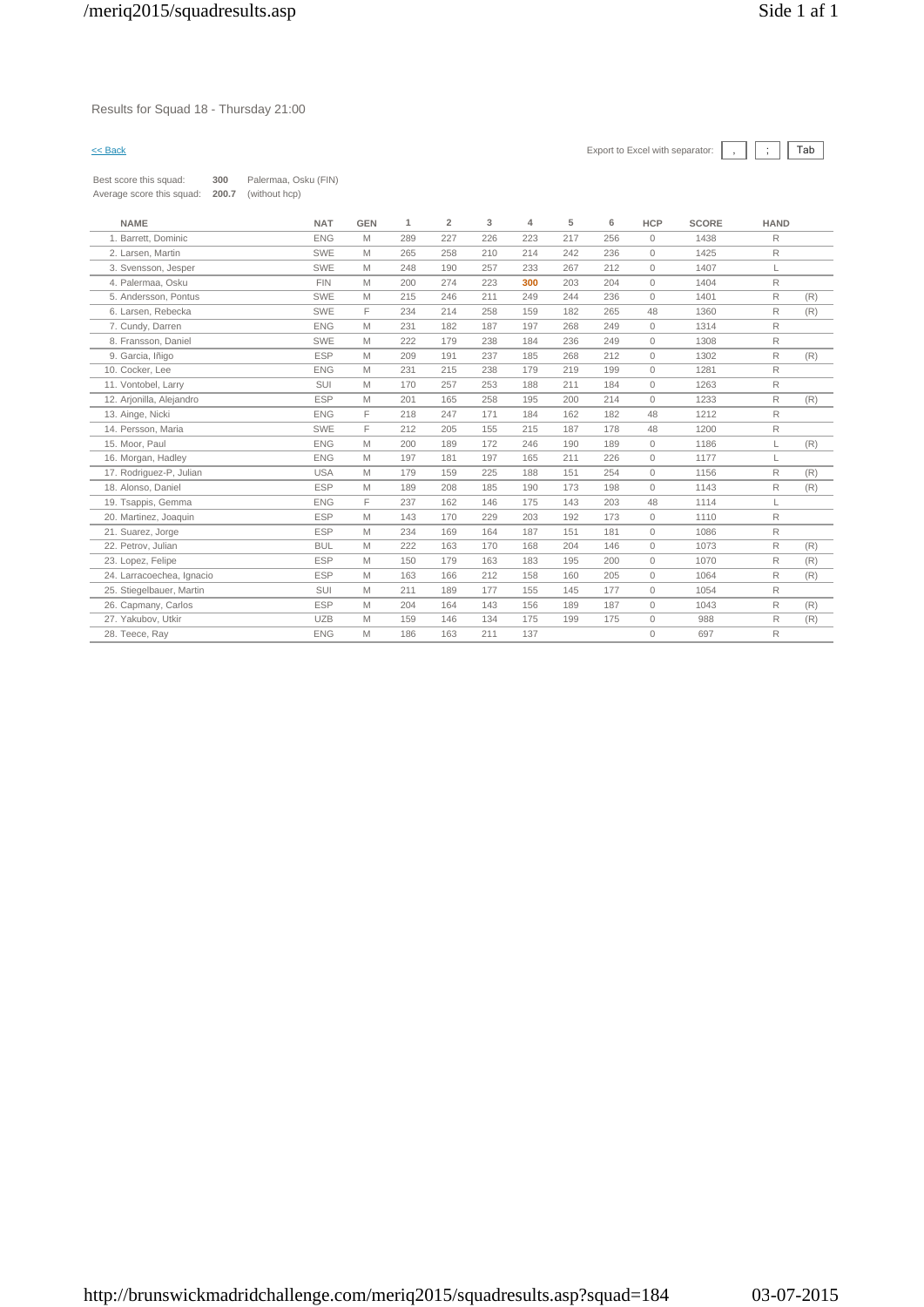### Results for Squad 19 - Friday 09:00

| Best score this squad:    | 289    | Jehkinen, Joonas (FIN) |
|---------------------------|--------|------------------------|
| Average score this squad: | 201.08 | (without hcp)          |

| <b>NAME</b>             | <b>NAT</b> | <b>GEN</b> | 1   | $\overline{2}$ | 3   | 4   | 5   | 6   | <b>HCP</b> | <b>SCORE</b> | <b>HAND</b>    |     |
|-------------------------|------------|------------|-----|----------------|-----|-----|-----|-----|------------|--------------|----------------|-----|
| 1. Jehkinen, Joonas     | <b>FIN</b> | M          | 202 | 289            | 241 | 224 | 279 | 249 | $\Omega$   | 1484         |                |     |
| 2. Pöppler, Birgit      | GER        | E          | 208 | 278            | 247 | 235 | 192 | 247 | 48         | 1455         | R.             |     |
| 3. Jansson, Markus      | <b>SWE</b> | M          | 268 | 240            | 235 | 181 | 245 | 279 | $\circ$    | 1448         | $\mathsf{R}$   |     |
| 4. Larsen, Thomas       | <b>DEN</b> | M          | 224 | 241            | 171 | 221 | 244 | 256 | $\Omega$   | 1357         | $\mathsf{R}$   |     |
| 5. Cundy, Darren        | <b>ENG</b> | M          | 245 | 215            | 170 | 233 | 212 | 258 | $\Omega$   | 1333         | $\overline{R}$ | (R) |
| 6. Wodka, Dave          | <b>USA</b> | M          | 265 | 237            | 254 | 178 | 194 | 198 | $\circ$    | 1326         | R              | (R) |
| 7. Mortensen, Jimmy     | <b>DEN</b> | M          | 243 | 246            | 215 | 144 | 258 | 212 | $\circ$    | 1318         | R              | (R) |
| 8. Cocker, Lee          | <b>ENG</b> | M          | 201 | 235            | 246 | 238 | 194 | 191 | $\Omega$   | 1305         | R              | (R) |
| 9. Van Geel, Jeroen     | <b>NED</b> | M          | 214 | 217            | 267 | 218 | 187 | 197 | $\Omega$   | 1300         | R              | (R) |
| 10. Hultin, Isabelle    | SWE        | F          | 191 | 213            | 202 | 212 | 210 | 204 | 48         | 1280         | R              |     |
| 11. Johansson, Jenny    | SWE        | F          | 226 | 204            | 188 | 247 | 191 | 176 | 48         | 1280         | $\mathsf{R}$   |     |
| 12. Johansson, Victoria | SWE        | F          | 181 | 193            | 257 | 213 | 155 | 225 | 48         | 1272         | $\mathsf{R}$   |     |
| 13. Blomqvist, Anneli   | SWE        | E          | 212 | 233            | 210 | 180 | 185 | 193 | 48         | 1261         | R.             |     |
| 14. Garcia, Iñigo       | <b>ESP</b> | M          | 215 | 190            | 215 | 222 | 204 | 202 | $\circ$    | 1248         | R              | (R) |
| 15. Jensen, Mai Ginge   | <b>DEN</b> | F          | 171 | 181            | 244 | 197 | 175 | 226 | 48         | 1242         | $\mathsf{R}$   | (R) |
| 16. Wedel, Sascha       | <b>DEN</b> | E          | 225 | 175            | 194 | 191 | 208 | 188 | 48         | 1229         | $\mathsf{R}$   | (R) |
| 17. Zavjalova, Diana    | LAT        | E          | 210 | 211            | 189 | 193 | 175 | 193 | 48         | 1219         | R              | (R) |
| 18. Gudmundsson, Magnus | <b>ISL</b> | M          | 179 | 211            | 215 | 229 | 197 | 172 | $\circ$    | 1203         | $\mathsf{R}$   |     |
| 19. Wiekeraad, Bianca   | <b>NED</b> | E          | 190 | 146            | 195 | 189 | 225 | 202 | 48         | 1195         | $\mathsf{R}$   |     |
| 20. Rius, Gregory       | <b>FRA</b> | M          | 186 | 188            | 179 | 200 | 223 | 213 | $\circ$    | 1189         | $\mathsf{R}$   | (R) |
| 21. Tomas, Cheska       | <b>NED</b> | E          | 216 | 216            | 209 | 188 | 159 | 146 | 48         | 1182         | $\mathsf{R}$   |     |
| 22. Petrov. Julian      | <b>BUL</b> | M          | 229 | 188            | 180 | 171 | 200 | 197 | $\circ$    | 1165         | R              | (R) |
| 23. Van Mazijk, Xander  | <b>NED</b> | M          | 248 | 145            | 166 | 172 | 212 | 211 | $\Omega$   | 1154         | $\mathsf{R}$   |     |
| 24. Braga, Serge        | <b>FRA</b> | M          | 183 | 187            | 238 | 214 | 151 | 174 | $\circ$    | 1147         | R              | (R) |
| 25. Medellin, William   | <b>ESP</b> | M          | 158 | 128            | 183 | 200 | 245 | 223 | $\Omega$   | 1137         | R              | (R) |
| 26. Beaudoin, Stephane  | <b>FRA</b> | M          | 167 | 187            | 245 | 153 | 165 | 195 | $\circ$    | 1112         | R              | (R) |
| 27. Pascual. Erwin      | <b>ESP</b> | M          | 200 | 171            | 169 | 213 | 204 | 143 | $\circ$    | 1100         | $\mathsf{R}$   | (R) |
| 28. Cartagena, Aurora   | <b>ESP</b> | E          | 170 | 178            | 199 | 194 | 161 | 142 | 48         | 1092         | L              | (R) |
| 29. Garcia, Alejandro   | <b>ESP</b> | M          | 206 | 166            | 217 | 176 | 119 | 161 | $\circ$    | 1045         | R              | (R) |
| 30. Gonzalez, Julio     | <b>ESP</b> | M          | 178 | 182            | 195 | 146 | 185 | 157 | $\circ$    | 1043         | $\mathsf{R}$   | (R) |
| 31. Alonso, JuanPablo   | <b>ESP</b> | M          | 184 | 160            | 178 | 176 | 158 | 180 | $\Omega$   | 1036         | R              | (R) |
| 32. Yakubov, Utkir      | <b>UZB</b> | M          | 193 | 128            | 158 | 146 | 168 | 185 | $\Omega$   | 978          | R.             | (R) |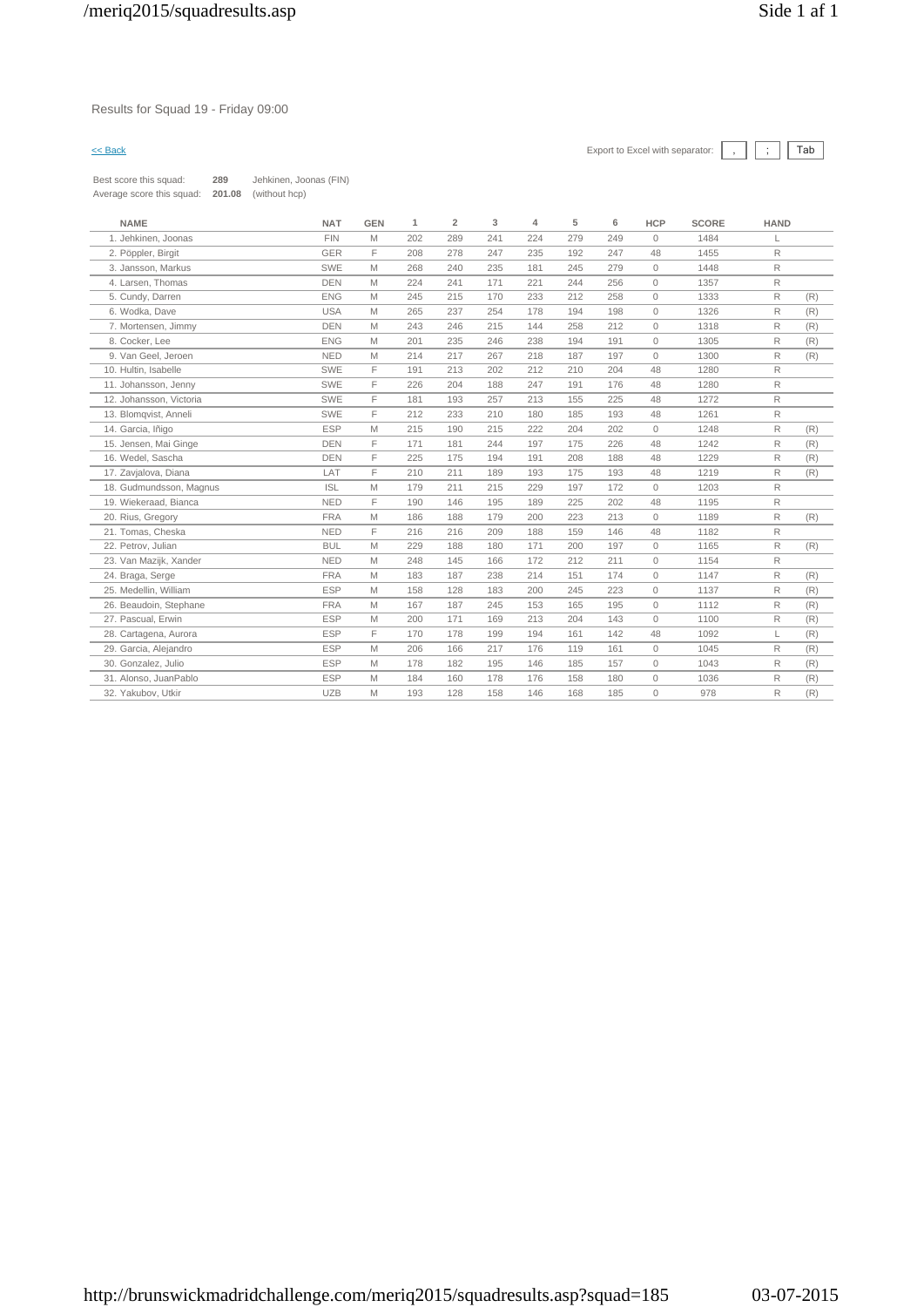Results for Squad 20 - Friday 13:00

| Best score this squad:    | 299    | Svensson, Jesper (SWE)<br>Fransson, Daniel (SWE) |
|---------------------------|--------|--------------------------------------------------|
| Average score this squad: | 202.04 | (without hcp)                                    |

| <b>NAME</b>                   | <b>NAT</b> | <b>GEN</b> | 1   | $\overline{2}$ | 3   | $\overline{4}$ | 5   | 6   | <b>HCP</b>   | <b>SCORE</b> | <b>HAND</b>  |     |
|-------------------------------|------------|------------|-----|----------------|-----|----------------|-----|-----|--------------|--------------|--------------|-----|
| 1. Svensson, Jesper           | <b>SWE</b> | M          | 279 | 198            | 253 | 216            | 299 | 245 | $\mathbf{0}$ | 1490         | L            | (R) |
| 2. Fransson, Daniel           | <b>SWE</b> | M          | 217 | 299            | 236 | 248            | 185 | 229 | $\Omega$     | 1414         | R            | (R) |
| 3. Larsen, Thomas             | <b>DEN</b> | M          | 224 | 269            | 247 | 175            | 198 | 268 | $\circ$      | 1381         | $\mathsf{R}$ | (R) |
| 4. Moor, Paul                 | <b>ENG</b> | M          | 235 | 234            | 205 | 232            | 212 | 255 | $\circ$      | 1373         | L            | (R) |
| 5. Larsen, Rebecka            | <b>SWE</b> | F          | 236 | 246            | 240 | 191            | 198 | 187 | 48           | 1346         | $\mathsf{R}$ | (R) |
| 6. Brondsted, Britt           | <b>DEN</b> | F          | 245 | 223            | 212 | 183            | 216 | 200 | 48           | 1327         | R            |     |
| 7. Talpa, Marek               | CZE        | M          | 223 | 234            | 202 | 227            | 215 | 223 | $\circ$      | 1324         | R            |     |
| 8. Andersson, Sandra          | SWE        | F          | 209 | 175            | 215 | 222            | 236 | 216 | 48           | 1321         | R.           |     |
| 9. Garcia, Iñigo              | <b>ESP</b> | M          | 226 | 167            | 223 | 182            | 233 | 277 | $\circ$      | 1308         | R            | (R) |
| 10. Cundy, Darren             | <b>ENG</b> | M          | 222 | 226            | 245 | 212            | 214 | 181 | $\circ$      | 1300         | R            | (R) |
| 11. Ainge, Nicki              | <b>ENG</b> | F          | 211 | 234            | 169 | 236            | 202 | 191 | 48           | 1291         | R            | (R) |
| 12. Persson-Planefors, Joline | <b>SWE</b> | F          | 223 | 160            | 224 | 215            | 233 | 181 | 48           | 1284         | R            |     |
| 13. Wells, John               | <b>ENG</b> | M          | 172 | 221            | 268 | 199            | 230 | 193 | $\circ$      | 1283         | R            |     |
| 14. Flack, Nina               | SWE        | F          | 199 | 215            | 189 | 236            | 187 | 190 | 48           | 1264         | R            | (R) |
| 15. Hilferink, Ramon          | <b>NED</b> | M          | 196 | 219            | 214 | 206            | 202 | 226 | $\circ$      | 1263         | R            | (R) |
| 16. Sloan, Christopher        | <b>IRL</b> | M          | 258 | 176            | 222 | 210            | 145 | 237 | $\circ$      | 1248         | R            | (R) |
| 17. Maggi, Mats               | <b>BEL</b> | M          | 200 | 180            | 231 | 220            | 196 | 209 | $\mathbf{0}$ | 1236         | R            |     |
| 18. Cocker, Lee               | <b>ENG</b> | M          | 205 | 202            | 230 | 214            | 206 | 176 | $\circ$      | 1233         | R            | (R) |
| 19. Jonsson, Arnar            | <b>ISL</b> | M          | 231 | 198            | 213 | 232            | 188 | 164 | $\circ$      | 1226         | R.           |     |
| 20. Howison-Johnstone, Ben    | <b>ENG</b> | M          | 160 | 219            | 193 | 174            | 244 | 233 | $\mathbf{0}$ | 1223         | R            | (R) |
| 21. Andersson, Ida            | SWE        | F          | 215 | 215            | 198 | 191            | 147 | 194 | 48           | 1208         | R            | (R) |
| 22. Tsappis, Gemma            | <b>ENG</b> | F          | 211 | 145            | 166 | 170            | 201 | 257 | 48           | 1198         | L            | (R) |
| 23. Marcano, Karen            | <b>VEN</b> | F          | 181 | 230            | 163 | 201            | 201 | 170 | 48           | 1194         | R            | (R) |
| 24. Hansen, Carsten           | <b>DEN</b> | M          | 214 | 234            | 204 | 151            | 215 | 174 | $\circ$      | 1192         | R            |     |
| 25. Olsen, Olav               | <b>NOR</b> | M          | 219 | 208            | 207 | 174            | 200 | 177 | $\mathbf{0}$ | 1185         | R            |     |
| 26. Morgan, Hadley            | <b>ENG</b> | M          | 231 | 208            | 181 | 163            | 211 | 189 | $\circ$      | 1183         | L            | (R) |
| 27. Gonzalez, Julio           | <b>ESP</b> | M          | 167 | 178            | 265 | 211            | 156 | 199 | $\mathbf{0}$ | 1176         | R            | (R) |
| 28. Byrne, Aidan              | <b>IRL</b> | M          | 174 | 213            | 190 | 202            | 186 | 206 | $\circ$      | 1171         | R            |     |
| 29. Persson, Maria            | SWE        | F          | 203 | 190            | 169 | 193            | 206 | 153 | 48           | 1162         | R            | (R) |
| 30. Marian, Juan              | <b>ESP</b> | M          | 201 | 187            | 200 | 180            | 172 | 221 | $\circ$      | 1161         | R            | (R) |
| 31. Sturt, Jonathan           | <b>ENG</b> | M          | 169 | 214            | 181 | 212            | 170 | 193 | $\circ$      | 1139         | R            | (R) |
| 32. Corney, Miles             | <b>ENG</b> | M          | 224 | 217            | 169 | 190            | 182 | 127 | $\mathbf{0}$ | 1109         | R            |     |
| 33. Garcia, Alejandro         | <b>ESP</b> | M          | 167 | 196            | 152 | 152            | 203 | 177 | $\circ$      | 1047         | R            | (R) |
| 34. Monsen, Kjell Roald       | <b>ESP</b> | M          | 161 | 188            | 168 | 152            | 193 | 173 | $\circ$      | 1035         | R            | (R) |
| 35. Ramirez, Jose-A.          | <b>ESP</b> | M          | 148 | 150            | 146 | 152            | 173 | 170 | $\circ$      | 939          | R            |     |
| 36. Navarro, Ivan             | <b>ESP</b> | M          | 169 | 157            | 133 | 132            | 159 | 137 | $\circ$      | 887          | R            |     |
|                               |            |            |     |                |     |                |     |     |              |              |              |     |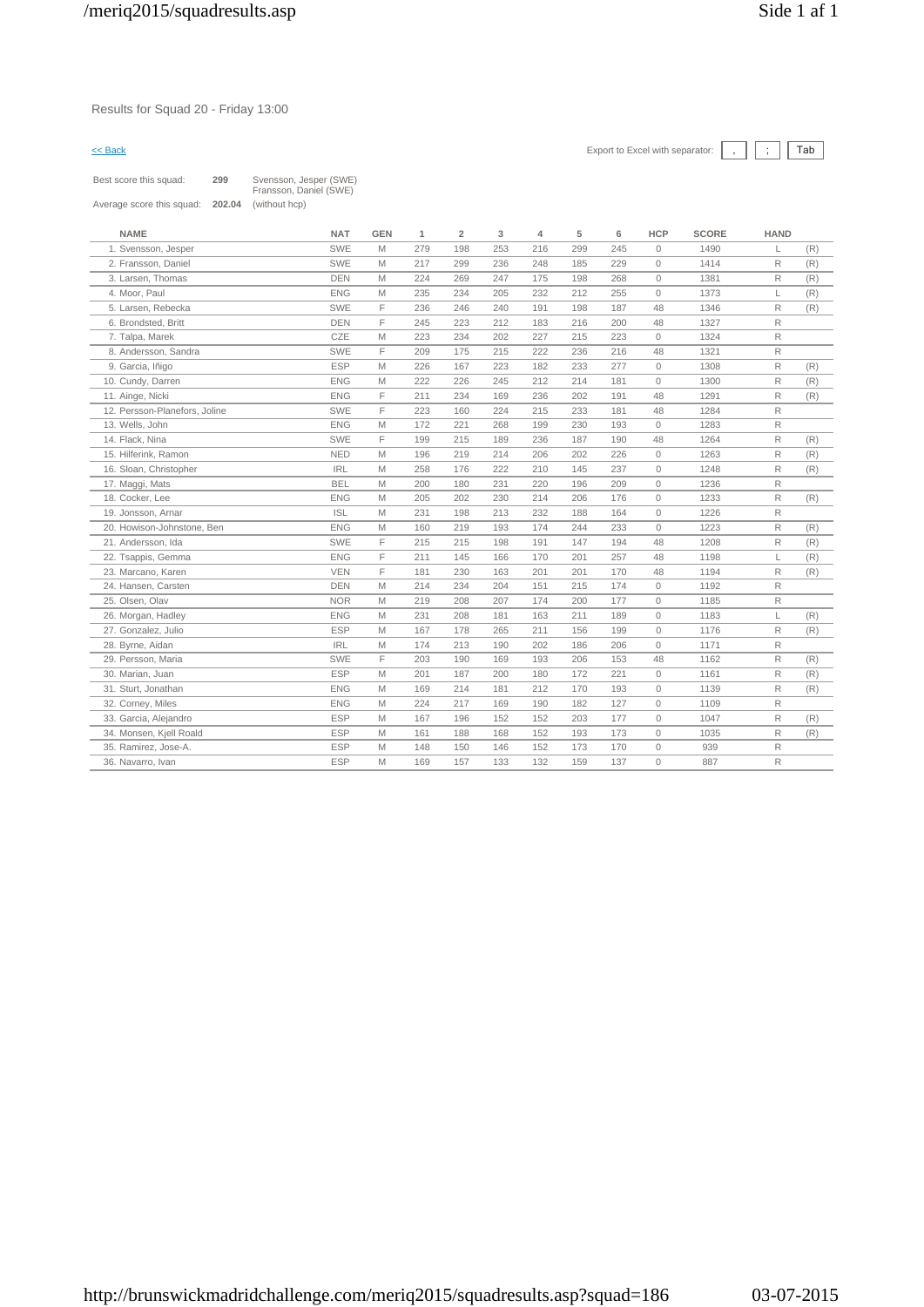### Results for Squad 21 - Friday 17:00

# $\leq$  Back Export to Excel with separator:  $\boxed{\phantom{s}}$ ,  $\boxed{\phantom{s}}$   $\boxed{\phantom{s}}$

Best score this squad: **290** Wells, John (ENG) Average score this squad: **201.18** (without hcp)

| <b>NAME</b>                  | <b>NAT</b> | <b>GEN</b> | $\mathbf{1}$ | $\overline{2}$ | 3   | $\overline{4}$ | 5   | 6   | <b>HCP</b>          | <b>SCORE</b> | <b>HAND</b>  |     |
|------------------------------|------------|------------|--------------|----------------|-----|----------------|-----|-----|---------------------|--------------|--------------|-----|
| 1. Persson-Planefors, Joline | <b>SWE</b> | F          | 194          | 214            | 258 | 269            | 253 | 237 | 48                  | 1473         | $\mathsf{R}$ | (R) |
| 2. Wells, John               | <b>ENG</b> | M          | 218          | 257            | 223 | 226            | 246 | 290 | $\Omega$            | 1460         | $\mathsf R$  | (R) |
| 3. Brondsted, Britt          | <b>DEN</b> | F          | 216          | 278            | 237 | 244            | 158 | 198 | 48                  | 1379         | R            | (R) |
| 4. Sloan, Christopher        | <b>IRL</b> | M          | 214          | 234            | 267 | 199            | 201 | 245 | $\circ$             | 1360         | R            | (R) |
| 5. Hooper, Curtis            | <b>ENG</b> | M          | 181          | 191            | 228 | 247            | 268 | 238 | $\mathbf{0}$        | 1353         | R            |     |
| 6. Wegner, Jenny             | <b>SWE</b> | F          | 171          | 190            | 234 | 247            | 245 | 216 | 48                  | 1351         | $\mathsf{R}$ | (R) |
| 7. Larsen, Martin            | <b>SWE</b> | M          | 224          | 215            | 259 | 198            | 236 | 200 | $\mathbf{0}$        | 1332         | R            | (R) |
| 8. Crosby, Elliot            | <b>ENG</b> | M          | 213          | 205            | 189 | 227            | 201 | 279 | $\circ$             | 1314         | $\mathsf R$  |     |
| 9. Barriopedro, Pablo        | <b>ESP</b> | M          | 227          | 194            | 192 | 279            | 174 | 246 | $\circ$             | 1312         | R            | (R) |
| 10. Gill, Steven             | SCO        | M          | 201          | 217            | 197 | 213            | 218 | 237 | $\circ$             | 1283         | L            | (R) |
| 11. Persson, Filippa         | <b>SWE</b> | F          | 205          | 204            | 213 | 193            | 211 | 202 | 48                  | 1276         | $\mathsf R$  | (R) |
| 12. Kjeldsen, Kamilla        | <b>DEN</b> | F          | 224          | 162            | 216 | 215            | 186 | 223 | 48                  | 1274         | R            |     |
| 13. Johansson, Victoria      | SWE        | F          | 182          | 185            | 217 | 223            | 193 | 223 | 48                  | 1271         | $\mathsf R$  | (R) |
| 14. Vontobel, Larry          | SUI        | M          | 184          | 156            | 255 | 204            | 221 | 248 | $\circ$             | 1268         | R            | (R) |
| 15. Meka, Patrick            | <b>NED</b> | M          | 236          | 213            | 210 | 204            | 195 | 195 | $\circ$             | 1253         | $\mathsf{R}$ | (R) |
| 16. Johansson, Jenny         | <b>SWE</b> | F          | 217          | 165            | 228 | 203            | 174 | 210 | 48                  | 1245         | R            | (R) |
| 17. Hansen, Carsten          | <b>DEN</b> | M          | 205          | 173            | 259 | 190            | 226 | 191 | $\mathbf{0}$        | 1244         | R            | (R) |
| 18. Pinho, José              | <b>POR</b> | M          | 211          | 234            | 169 | 236            | 202 | 191 | $\mathbf{0}$        | 1243         | $\mathsf R$  | (R) |
| 19. Hultin, Isabelle         | SWE        | F          | 215          | 211            | 182 | 232            | 215 | 135 | 48                  | 1238         | $\mathsf R$  | (R) |
| 20. Persson, Maria           | <b>SWE</b> | F          | 223          | 163            | 178 | 200            | 214 | 209 | 48                  | 1235         | R            | (R) |
| 21. Persson, Kristoffer      | <b>SWE</b> | M          | 225          | 187            | 226 | 199            | 188 | 199 | $\circ$             | 1224         | $\mathsf R$  | (R) |
| 22. Cardona Jr, Alvar        | <b>ESP</b> | M          | 234          | 173            | 237 | 215            | 180 | 185 | $\circ$             | 1224         | R            |     |
| 23. Byrne, Aidan             | <b>IRL</b> | M          | 207          | 223            | 237 | 196            | 158 | 200 | $\mathbf{0}$        | 1221         | $\mathsf R$  | (R) |
| 24. Rose, Sam                | <b>ENG</b> | M          | 217          | 210            | 196 | 203            | 208 | 187 | $\mathbf{0}$        | 1221         | R            |     |
| 25. Chamberlain, Matt        | <b>ENG</b> | M          | 215          | 183            | 224 | 225            | 202 | 167 | $\circ$             | 1216         | R            |     |
| 26. Morgan, Hadley           | <b>ENG</b> | M          | 194          | 222            | 199 | 204            | 174 | 214 | $\circ$             | 1207         | L            | (R) |
| 27. Jönsson, William         | <b>SWE</b> | M          | 180          | 210            | 218 | 173            | 228 | 185 | $\circ$             | 1194         | R            |     |
| 28. Purnell. Adam            | <b>ENG</b> | M          | 175          | 213            | 217 | 205            | 202 | 180 | $\Omega$            | 1192         | $\mathsf R$  | (R) |
| 29. Wegner, Cajsa            | SWE        | F          | 174          | 230            | 163 | 198            | 200 | 159 | 48                  | 1172         | $\mathsf R$  | (R) |
| 30. Blomqvist, Anneli        | <b>SWE</b> | F          | 224          | 148            | 197 | 190            | 175 | 182 | 48                  | 1164         | R            | (R) |
| 31. Colomer, Artur           | <b>ESP</b> | M          | 192          | 188            | 211 | 207            | 164 | 183 | $\Omega$            | 1145         | R            |     |
| 32. Asplund, Sabina          | <b>SWE</b> | F          | 194          | 193            | 191 | 169            | 180 | 164 | 48                  | 1139         | R            |     |
| 33. Lopez, Cesar             | <b>ENG</b> | M          | 172          | 152            | 200 | 202            | 174 | 222 | $\circ$             | 1122         | R            |     |
| 34. Stiegelbauer, Martin     | SUI        | M          | 143          | 167            | 170 | 225            | 176 | 187 | $\circ$             | 1068         | $\mathsf R$  | (R) |
| 35. Berganza, Guillermo      | <b>ESP</b> | M          | 121          | 140            | 202 | 174            | 192 | 232 | $\circ$             | 1061         | R            |     |
| 36. Hidalgo.Jr, Pablo        | <b>ESP</b> | M          | 158          | 165            | 178 | 199            | 192 | 160 | $\mathbf{0}$        | 1052         | $\mathsf R$  | (R) |
| 37. Fretes, Ivo              | <b>POR</b> | M          | 156          | 193            | 177 | 172            | 157 | 170 | $\mathsf{O}\xspace$ | 1025         | R            | (R) |
| 38. Fernandez, Santiago      | <b>ESP</b> | M          | 173          | 177            | 146 | 155            | 201 | 171 | $\circ$             | 1023         | R            |     |
| 39. Gudmundsson, Magnus      | <b>ISL</b> | M          | 184          | 192            | 192 | 142            | 154 | 159 | $\circ$             | 1023         | $\mathsf R$  | (R) |
| 40. Muñoz, Mario             | <b>ESP</b> | M          | 155          | 191            | 147 | 187            | 164 | 157 | $\mathbf{0}$        | 1001         | $\mathsf R$  | (R) |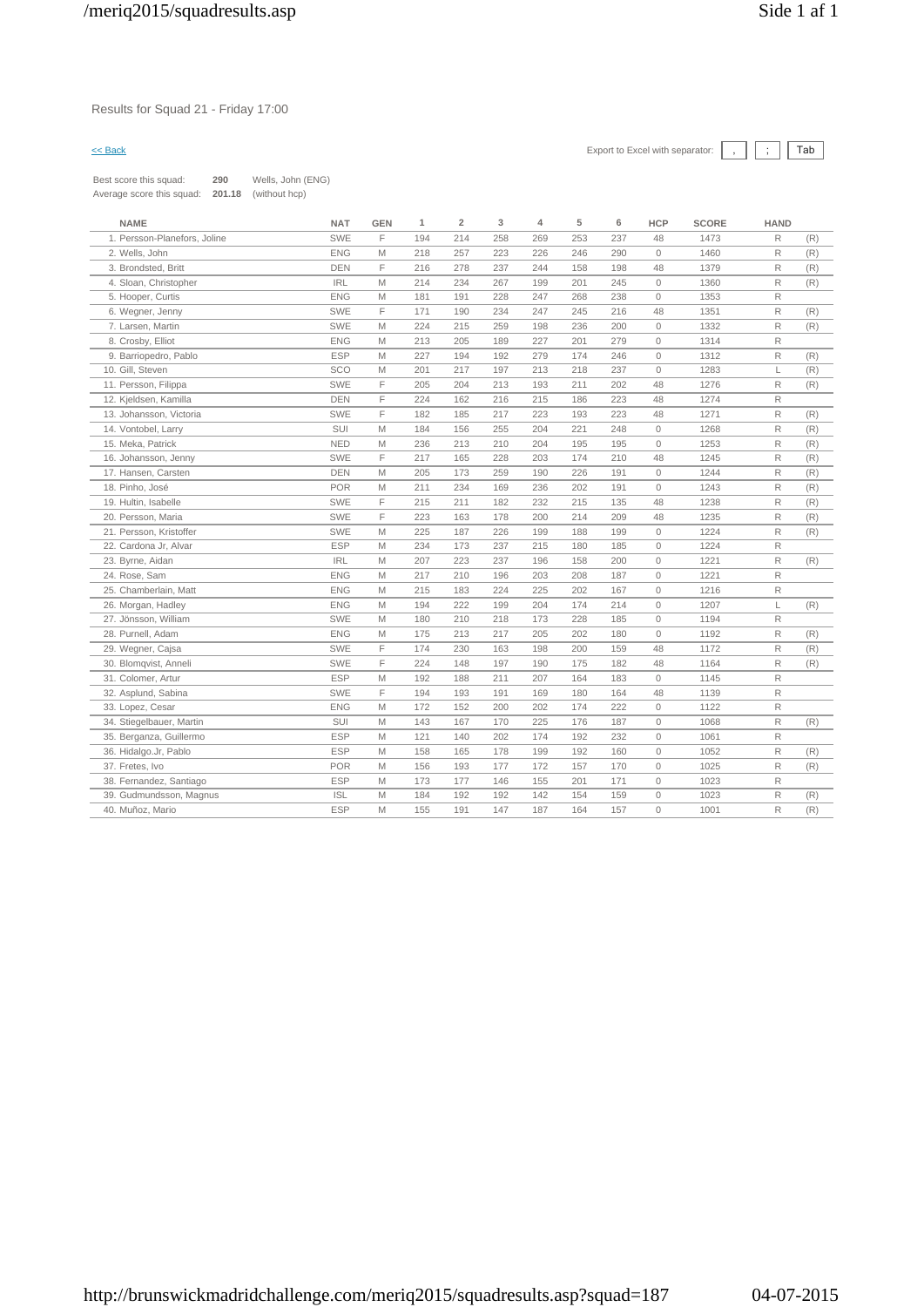### Results for Squad 22 - Friday 21:00



Best score this squad: **266** Hilferink, Ramon (NED) Average score this squad: **185.48** (without hcp)

| <b>NAME</b>               | <b>NAT</b> | <b>GEN</b> | 1   | $\overline{\mathbf{2}}$ | 3   | 4   | 5   | 6   | <b>HCP</b>   | <b>SCORE</b> | <b>HAND</b>  |     |
|---------------------------|------------|------------|-----|-------------------------|-----|-----|-----|-----|--------------|--------------|--------------|-----|
| 1. Hilferink, Ramon       | <b>NED</b> | M          | 224 | 217                     | 244 | 225 | 266 | 223 | $\Omega$     | 1399         | R            | (R) |
| 2. Andersson, Ida         | <b>SWE</b> | F          | 214 | 186                     | 245 | 217 | 236 | 226 | 48           | 1372         | R            | (R) |
| 3. Howison-Johnstone, Ben | <b>ENG</b> | M          | 216 | 221                     | 244 | 206 | 213 | 234 | $\mathbf{0}$ | 1334         | R            | (R) |
| 4. Madriz, Rodolfo        | <b>CRC</b> | M          | 235 | 185                     | 245 | 211 | 247 | 202 | $\circ$      | 1325         | R            | (R) |
| 5. Reyna, Alejandro       | CRC        | M          | 211 | 233                     | 212 | 248 | 204 | 193 | $\Omega$     | 1301         | R            | (R) |
| 6. Gill, Steven           | <b>SCO</b> | M          | 257 | 177                     | 231 | 234 | 223 | 169 | $\circ$      | 1291         | L            | (R) |
| 7. Martinez, Manuel       | <b>ESP</b> | M          | 219 | 206                     | 191 | 178 | 214 | 223 | $\Omega$     | 1231         | R            |     |
| 8. Maggi, Mats            | <b>BEL</b> | M          | 181 | 150                     | 205 | 206 | 258 | 219 | $\Omega$     | 1219         | R            | (R) |
| 9. Puente, Txus           | <b>ESP</b> | M          | 208 | 175                     | 200 | 265 | 187 | 168 | $\Omega$     | 1203         | R            | (R) |
| 10. Heinonen. Markus      | <b>FIN</b> | M          | 235 | 202                     | 182 | 226 | 176 | 180 | $\circ$      | 1201         | R            | (R) |
| 11. Kniiff, Peter         | <b>NED</b> | M          | 160 | 237                     | 171 | 158 | 243 | 225 | $\Omega$     | 1194         | L            |     |
| 12. Garcia. Vanessa       | <b>ESP</b> | E          | 173 | 203                     | 177 | 212 | 180 | 192 | 48           | 1185         | $\mathsf{R}$ | (R) |
| 13. Jonsson, Arnar        | <b>ISL</b> | M          | 208 | 215                     | 184 | 153 | 194 | 224 | $\circ$      | 1178         | $\mathsf{R}$ | (R) |
| 14. Jimenez, Raul         | <b>ESP</b> | M          | 189 | 233                     | 178 | 212 | 191 | 170 | $\circ$      | 1173         | R            | (R) |
| 15. Olsen, Olav           | <b>NOR</b> | M          | 192 | 216                     | 207 | 184 | 167 | 173 | $\Omega$     | 1139         | R            | (R) |
| 16. Fernandez, Santiago   | <b>ESP</b> | M          | 222 | 155                     | 199 | 183 | 191 | 171 | $\Omega$     | 1121         | R            | (R) |
| 17. Morgan, Selwyn        | <b>ENG</b> | M          | 220 | 184                     | 137 | 180 | 200 | 179 | $\Omega$     | 1100         | R            |     |
| 18. Monsen, Kjell Roald   | <b>ESP</b> | M          | 139 | 199                     | 221 | 189 | 162 | 186 | $\circ$      | 1096         | R            | (R) |
| 19. Rodriguez-P, Julian   | <b>USA</b> | M          | 169 | 168                     | 190 | 195 | 187 | 186 | $\mathbf{0}$ | 1095         | R            | (R) |
| 20. Vall Ruiz, Joan       | <b>ESP</b> | M          | 170 | 141                     | 151 | 206 | 203 | 166 | $\circ$      | 1037         | $\mathsf{R}$ |     |
| 21. García.Prado, Lola    | <b>ESP</b> | M          | 169 | 142                     | 135 | 201 | 194 | 178 | $\Omega$     | 1019         | R            |     |
| 22. Sanchez, Juan         | <b>USA</b> | M          | 163 | 154                     | 151 | 198 | 155 | 173 | $\circ$      | 994          | R            |     |
| 23. Martinho, Nuno        | <b>POR</b> | M          | 172 | 199                     | 166 | 142 | 117 | 178 | $\Omega$     | 974          | R            |     |
| 24. Iussan. Andrei Stefan | <b>ROU</b> | M          | 146 | 163                     | 178 | 184 | 106 | 180 | $\Omega$     | 957          | $\mathsf{R}$ |     |
| 25. Soares, Cristina      | <b>POR</b> | F          | 158 | 122                     | 167 | 141 | 152 | 143 | 48           | 931          | R            |     |
| 26. Yakubov, Utkir        | <b>UZB</b> | M          | 178 | 175                     | 133 | 159 | 142 | 140 | $\circ$      | 927          | R            | (R) |
| 27. Peltonen, Jarmo       | <b>ESP</b> | M          | 142 | 141                     | 155 | 178 | 167 | 128 | $\Omega$     | 911          | R            | (R) |
| 28. Karakevas, Statis     | <b>USA</b> | M          | 160 | 148                     | 158 | 140 | 128 | 155 | $\Omega$     | 889          | $\mathsf{R}$ |     |
| 29. Campo, Miguel-A       | <b>ESP</b> | M          | 139 | 96                      | 210 | 138 | 140 | 162 | $\circ$      | 885          | R            |     |
| 30. Alonso, Daniel        | <b>ESP</b> | M          | 161 | 190                     | 149 | 158 | 144 |     | $\circ$      | 802          | R            | (R) |
| 31. Lee Llamas, Carlos    | <b>MEX</b> | M          | 212 | 192                     | 191 | 192 |     |     | $\Omega$     | 787          | R            | (R) |
| 32. Urbistazu, Gabriela   | <b>ESP</b> | E          | 160 | 120                     | 158 | 121 |     |     | 32           | 591          | R            | (R) |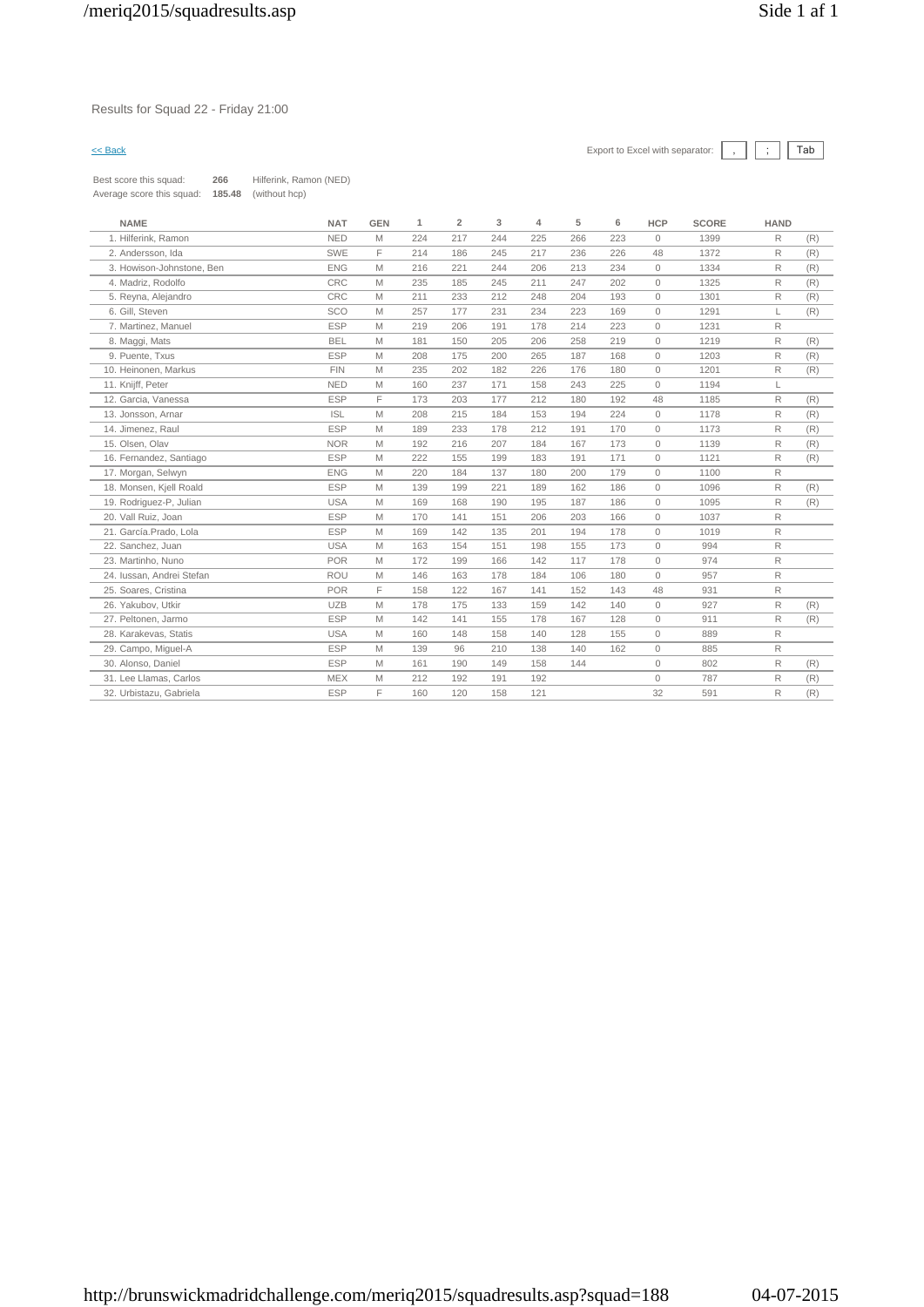# Results for Squad 23 - Saturday 09:00

<< Back Export to Excel with separator:

| Best score this squad:    | 287 | Van Geel, Jeroen (NED) |
|---------------------------|-----|------------------------|
| Average score this squad: |     | $194.33$ (without hcp) |

| <b>NAME</b>                  | <b>NAT</b> | <b>GEN</b> | 1   | 2   | 3   | 4   | 5   | 6   | <b>HCP</b>  | <b>SCORE</b> | <b>HAND</b>  |     |
|------------------------------|------------|------------|-----|-----|-----|-----|-----|-----|-------------|--------------|--------------|-----|
| 1. Van Geel, Jeroen          | <b>NED</b> | м          | 253 | 192 | 287 | 236 | 197 | 221 | 0           | 1386         | R            | (R) |
| 2. Jensen, Mai Ginge         | <b>DEN</b> | F          | 278 | 203 | 248 | 202 | 198 | 190 | 48          | 1367         | ${\sf R}$    | (R) |
| 3. Mortensen, Jimmy          | <b>DEN</b> | М          | 243 | 221 | 265 | 177 | 233 | 201 | 0           | 1340         | R            | (R) |
| 4. Talpa, Marek              | <b>CZE</b> | M          | 226 | 246 | 213 | 249 | 194 | 211 | 0           | 1339         | R.           | (R) |
| 5. Jonsson, Arnar            | <b>ISL</b> | м          | 179 | 237 | 233 | 228 | 182 | 257 | $\mathbf 0$ | 1316         | R            | (R) |
| 6. Ainge, Nicki              | <b>ENG</b> | F          | 213 | 217 | 201 | 237 | 158 | 222 | 48          | 1296         | R            | (R) |
| 7. Van Mazijk, Xander        | <b>NED</b> | М          | 221 | 201 | 234 | 177 | 213 | 237 | 0           | 1283         | R            | (R) |
| 8. Beuthner, Laura           | <b>GER</b> | F          | 198 | 204 | 169 | 203 | 214 | 245 | 48          | 1281         | L            | (R) |
| 9. Kjeldsen, Kamilla         | <b>DEN</b> | F          | 199 | 232 | 238 | 155 | 203 | 205 | 48          | 1280         | R            | (R) |
| 10. Wedel, Sascha            | <b>DEN</b> | F          | 182 | 190 | 183 | 180 | 236 | 247 | 48          | 1266         | R            | (R) |
| 11. Barriopedro, Pablo       | <b>ESP</b> | м          | 195 | 224 | 215 | 244 | 194 | 193 | 0           | 1265         | R            | (R) |
| 12. Bartaire, Wendy          | <b>FRA</b> | F          | 199 | 213 | 171 | 245 | 238 | 143 | 48          | 1257         | R            |     |
| 13. Acin, Ion                | <b>ESP</b> | М          | 235 | 194 | 190 | 203 | 236 | 193 | 0           | 1251         | R            | (R) |
| 14. Jacques, Amandine        | <b>FRA</b> | F          | 205 | 204 | 201 | 184 | 198 | 208 | 48          | 1248         | $\mathsf{R}$ |     |
| 15. Gudmundsson, Magnus      | <b>ISL</b> | M          | 181 | 198 | 210 | 213 | 235 | 202 | 0           | 1239         | R            | (R) |
| 16. Colomer, Artur           | <b>ESP</b> | м          | 178 | 179 | 248 | 196 | 202 | 223 | 0           | 1226         | R            | (R) |
| 17. Pascual, Erwin           | <b>ESP</b> | м          | 221 | 192 | 193 | 201 | 205 | 210 | $\mathbf 0$ | 1222         | R            | (R) |
| 18. Wiekeraad, Bianca        | <b>NED</b> | F          | 188 | 209 | 207 | 160 | 237 | 173 | 48          | 1222         | R            | (R) |
| 19. Petrov, Julian           | <b>BUL</b> | М          | 230 | 171 | 189 | 181 | 193 | 257 | $\mathbf 0$ | 1221         | R            | (R) |
| 20. Scholte Ter Horst, Arjan | <b>NED</b> | М          | 243 | 190 | 204 | 176 | 217 | 172 | 0           | 1202         | R            |     |
| 21. Retamal Rojas, Sergio    | <b>ESP</b> | м          | 206 | 212 | 187 | 165 | 220 | 210 | 0           | 1200         | L            |     |
| 22. Spacey, Tanner           | <b>USA</b> | М          | 192 | 233 | 172 | 191 | 194 | 212 | $\mathbf 0$ | 1194         | R            | (R) |
| 23. Olsen, Olav              | <b>NOR</b> | м          | 210 | 193 | 192 | 203 | 205 | 186 | 0           | 1189         | R            | (R) |
| 24. Gonzalez, Luis           | <b>ESP</b> | М          | 214 | 223 | 197 | 172 | 178 | 201 | $\mathbf 0$ | 1185         | R            | (R) |
| 25. Mcneal, Tommie           | <b>USA</b> | м          | 172 | 194 | 164 | 223 | 204 | 226 | 0           | 1183         | R.           | (R) |
| 26. Cardona Jr, Alvar        | <b>ESP</b> | м          | 192 | 189 | 220 | 206 | 158 | 202 | $\mathbf 0$ | 1167         | ${\sf R}$    | (R) |
| 27. Knijff, Peter            | <b>NED</b> | M          | 234 | 162 | 181 | 193 | 190 | 190 | $\mathbf 0$ | 1150         | L            | (R) |
| 28. Byrne, Aidan             | <b>IRL</b> | м          | 211 | 191 | 174 | 231 | 166 | 146 | 0           | 1119         | R            | (R) |
| 29. Tomas, Cheska            | <b>NED</b> | F          | 169 | 192 | 169 | 178 | 172 | 183 | 48          | 1111         | R            | (R) |
| 30. Sanz, Andrés             | <b>ESP</b> | М          | 157 | 192 | 156 | 193 | 203 | 199 | 0           | 1100         | R            |     |
| 31. Fretes, Ivo              | <b>POR</b> | M          | 214 | 183 | 157 | 162 | 214 | 150 | $\mathbf 0$ | 1080         | R            | (R) |
| 32. Martinho, Nuno           | <b>POR</b> | Μ          | 147 | 199 | 182 | 174 | 167 | 201 | 0           | 1070         | R            | (R) |
| 33. Vasquez Mangia, Keyla    | <b>ESP</b> | F          | 177 | 163 | 179 | 179 | 170 | 135 | 48          | 1051         | R            |     |
| 34. Soares, Cristina         | <b>POR</b> | F          | 178 | 193 | 166 | 147 | 150 | 157 | 48          | 1039         | R            | (R) |
| 35. Vasquez Mangia, Ademir   | <b>ESP</b> | м          | 180 | 140 | 223 | 154 | 187 | 147 | 0           | 1031         | L            |     |
| 36. Alonso, JuanPablo        | <b>ESP</b> | м          | 170 | 204 | 178 | 149 | 154 | 168 | 0           | 1023         | R            | (R) |
| 37. Cinca, Eloy              | <b>ESP</b> | м          | 151 | 159 | 162 | 169 | 177 | 181 | 0           | 999          | L            |     |
| 38. Serrano, Jose-Luis       | <b>ESP</b> | м          | 113 | 156 | 154 | 176 | 189 | 182 | $\mathbf 0$ | 970          | R            |     |
| 39. Karakevas, Statis        | USA        | м          | 151 | 117 | 127 | 219 | 138 | 174 | $\mathbf 0$ | 926          | R            | (R) |
| 40. Serrano, Iñaki           | <b>ESP</b> | М          | 150 | 159 | 123 | 142 | 149 | 150 | 0           | 873          | R            |     |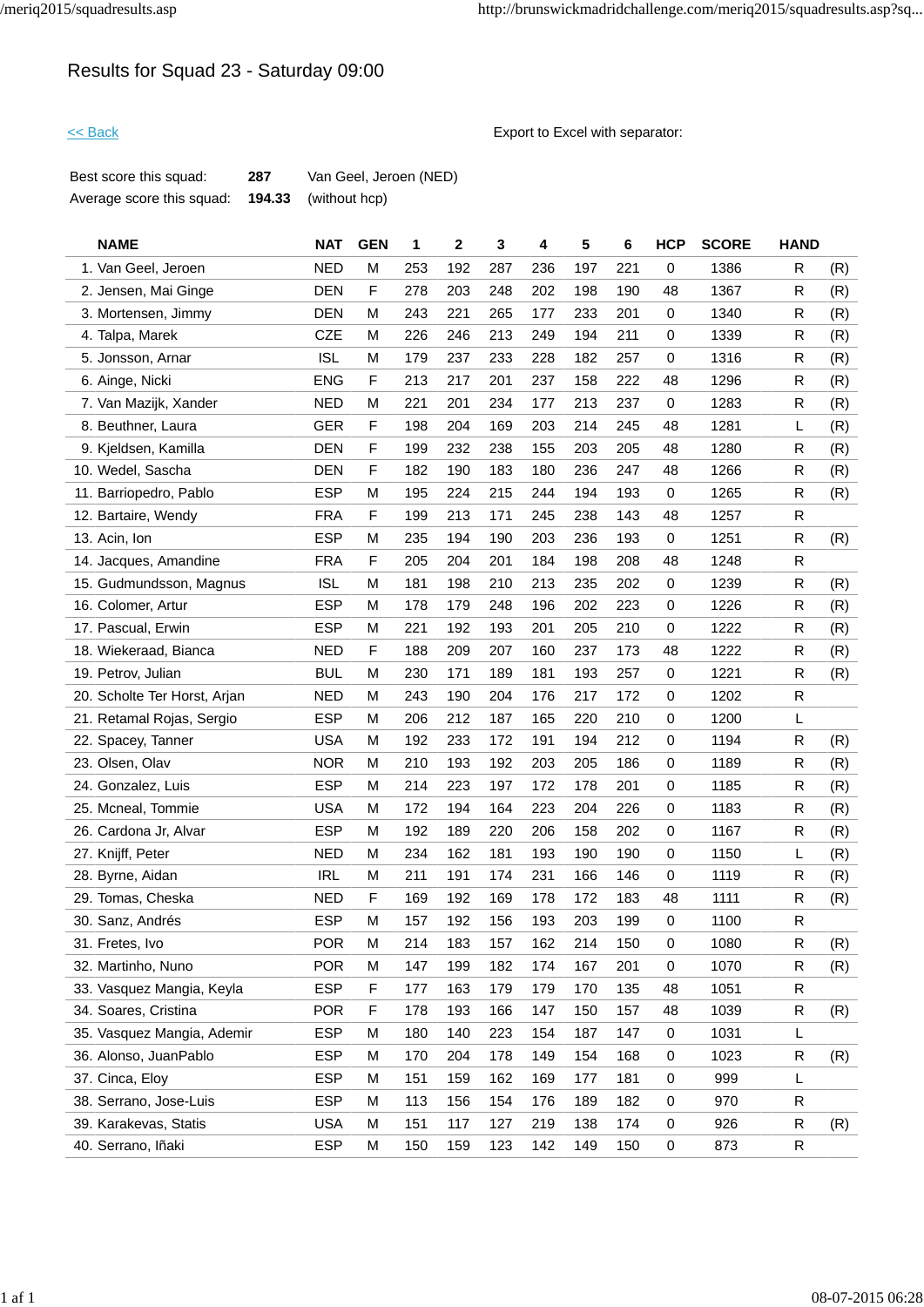### Results for Squad 24 - Saturday 13:00



Best score this squad: **289** Østergaard-Poulsen, Dan (DEN) Average score this squad: **206.99** (without hcp)

| <b>NAME</b>                | <b>NAT</b> | <b>GEN</b> | 1   | $\overline{2}$ | 3   | 4   | 5   | 6   | <b>HCP</b>          | <b>SCORE</b> | <b>HAND</b> |     |
|----------------------------|------------|------------|-----|----------------|-----|-----|-----|-----|---------------------|--------------|-------------|-----|
| 1. Barrett, Dominic        | <b>ENG</b> | M          | 247 | 258            | 196 | 279 | 256 | 232 | $\circ$             | 1468         | R           | (R) |
| 2. Teece, Richard          | <b>ENG</b> | M          | 268 | 222            | 279 | 201 | 201 | 268 | $\circ$             | 1439         | R           | (R) |
| 3. Howison-Johnstone, Ben  | <b>ENG</b> | M          | 233 | 234            | 213 | 225 | 234 | 268 | $\circ$             | 1407         | R           | (R) |
| 4. Moor, Paul              | <b>ENG</b> | M          | 220 | 248            | 246 | 201 | 211 | 280 | $\circ$             | 1406         | L           | (R) |
| 5. Hooper, Curtis          | <b>ENG</b> | M          | 214 | 226            | 238 | 255 | 242 | 227 | $\circ$             | 1402         | R           | (R) |
| 6. Østergaard-Poulsen, Dan | <b>DEN</b> | M          | 289 | 267            | 214 | 216 | 198 | 208 | $\Omega$            | 1392         | R           | (R) |
| 7. Cundy, Darren           | <b>ENG</b> | M          | 198 | 232            | 252 | 256 | 238 | 214 | $\circ$             | 1390         | R           | (R) |
| 8. Asplund, Sabina         | SWE        | F          | 201 | 210            | 212 | 242 | 237 | 226 | 48                  | 1376         | R           | (R) |
| 9. Johansson, Victoria     | <b>SWE</b> | F          | 270 | 213            | 218 | 219 | 177 | 225 | 48                  | 1370         | R           | (R) |
| 10. Rose, Sam              | <b>ENG</b> | M          | 217 | 249            | 206 | 222 | 258 | 217 | $\mathbb O$         | 1369         | R           | (R) |
| 11. Thorstensen, Heidi     | <b>NOR</b> | F          | 192 | 190            | 212 | 227 | 265 | 225 | 48                  | 1359         | R           | (R) |
| 12. Larsen, Thomas         | <b>DEN</b> | M          | 256 | 215            | 234 | 208 | 210 | 201 | $\circ$             | 1324         | R           | (R) |
| 13. Hultin, Isabelle       | SWE        | F          | 279 | 234            | 165 | 190 | 220 | 188 | 48                  | 1324         | R           | (R) |
| 14. Van Mazijk, Xander     | <b>NED</b> | M          | 211 | 218            | 210 | 234 | 199 | 227 | $\circ$             | 1299         | R           | (R) |
| 15. Wegner, Cajsa          | <b>SWE</b> | F          | 234 | 200            | 175 | 256 | 207 | 177 | 48                  | 1297         | R           | (R) |
| 16. Palermaa, Osku         | <b>FIN</b> | M          | 242 | 189            | 215 | 180 | 243 | 227 | $\mathsf{O}\xspace$ | 1296         | R           | (R) |
| 17. Wodka, Dave            | <b>USA</b> | M          | 186 | 222            | 159 | 242 | 236 | 248 | $\circ$             | 1293         | R           | (R) |
| 18. Wegner, Jenny          | SWE        | F          | 219 | 200            | 211 | 151 | 239 | 225 | 48                  | 1293         | R           | (R) |
| 19. Chamberlain, Matt      | <b>ENG</b> | M          | 216 | 219            | 203 | 234 | 223 | 193 | $\circ$             | 1288         | R           | (R) |
| 20. Hansen, Carsten        | <b>DEN</b> | M          | 228 | 199            | 243 | 216 | 196 | 197 | $\circ$             | 1279         | R           | (R) |
| 21. Andersson, Sandra      | <b>SWE</b> | F          | 232 | 220            | 186 | 189 | 184 | 206 | 48                  | 1265         | R           | (R) |
| 22. Maggi, Mats            | <b>BEL</b> | M          | 227 | 225            | 203 | 211 | 177 | 199 | $\circ$             | 1242         | R           | (R) |
| 23. Blomqvist, Anneli      | <b>SWE</b> | F          | 171 | 211            | 223 | 172 | 183 | 228 | 48                  | 1236         | R           | (R) |
| 24. Lee Llamas, Carlos     | <b>MEX</b> | M          | 171 | 210            | 211 | 190 | 234 | 197 | $\circ$             | 1213         | R           | (R) |
| 25. Crosby, Elliot         | <b>ENG</b> | M          | 221 | 216            | 163 | 232 | 208 | 173 | $\circ$             | 1213         | R           | (R) |
| 26. Vall Ruiz, Joan        | <b>ESP</b> | M          | 216 | 200            | 211 | 176 | 218 | 187 | $\circ$             | 1208         | R           | (R) |
| 27. Reyna, Alejandro       | CRC        | M          | 215 | 228            | 203 | 202 | 200 | 158 | $\mathbf{0}$        | 1206         | R           | (R) |
| 28. Johansson, Jenny       | <b>SWE</b> | F          | 190 | 172            | 175 | 201 | 198 | 214 | 48                  | 1198         | R           | (R) |
| 29. Julià, Ingrid          | <b>ESP</b> | F          | 176 | 187            | 168 | 217 | 168 | 233 | 48                  | 1197         | R           |     |
| 30. Mcneal, Tommie         | <b>USA</b> | M          | 213 | 213            | 181 | 193 | 202 | 174 | $\circ$             | 1176         | R           | (R) |
| 31. Cocker, Lee            | <b>ENG</b> | M          | 171 | 224            | 158 | 189 | 213 | 219 | $\circ$             | 1174         | R           | (R) |
| 32. Tomas, Cheska          | <b>NED</b> | F          | 195 | 145            | 193 | 212 | 184 | 193 | 48                  | 1170         | R           | (R) |
| 33. Morgan, Hadley         | <b>ENG</b> | M          | 173 | 202            | 188 | 201 | 183 | 210 | $\circ$             | 1157         | L           | (R) |
| 34. Agerbo, Mie            | <b>DEN</b> | F          | 212 | 205            | 182 | 184 | 156 | 163 | 48                  | 1150         | R           | (R) |
| 35. Machon, Daniel         | <b>ESP</b> | M          | 190 | 148            | 213 | 221 | 184 | 181 | $\circ$             | 1137         | R           | (R) |
| 36. Sturt, Jonathan        | <b>ENG</b> | M          | 181 | 223            | 174 | 208 | 183 | 163 | $\circ$             | 1132         | R           | (R) |
| 37. Muñoz, Mario           | <b>ESP</b> | M          | 168 | 194            | 146 | 169 | 170 | 214 | $\circ$             | 1061         | R           | (R) |
| 38. Tubella, Jordi         | <b>ESP</b> | M          | 205 | 161            | 174 | 144 | 192 | 178 | $\mathbb O$         | 1054         | R           |     |
| 39. Yakubov, Utkir         | <b>UZB</b> | M          | 181 | 157            | 180 | 200 | 179 | 148 | $\circ$             | 1045         | R           | (R) |
| 40. Berganza, Guillermo    | <b>ESP</b> | M          | 140 | 138            | 136 | 187 | 158 | 190 | $\circ$             | 949          | R           | (R) |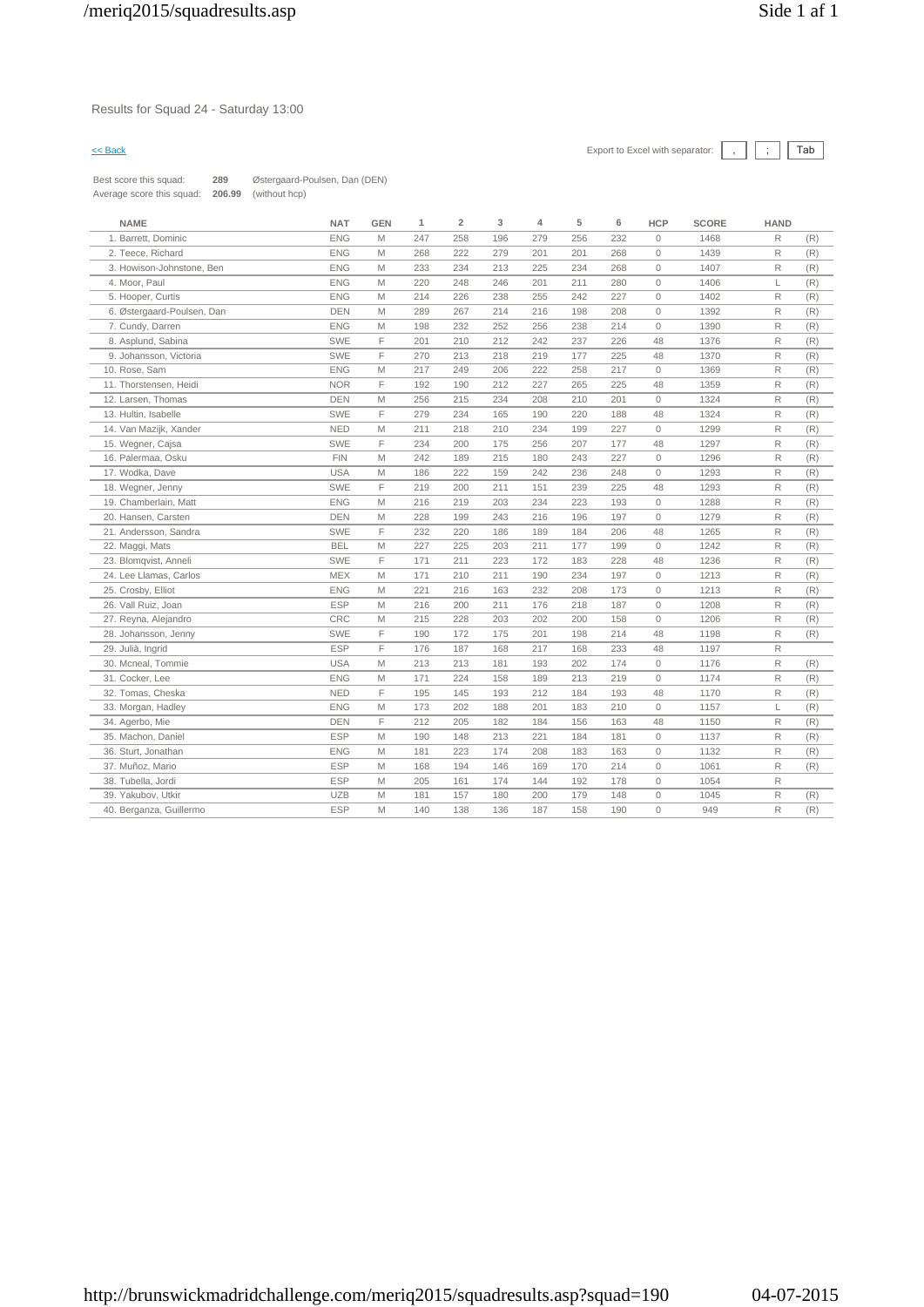## Results for Squad 25 - Saturday 17:00

| Best score this squad:    | 297    | Flack, Nina (SWE) |
|---------------------------|--------|-------------------|
| Average score this squad: | 203.21 | (without hcp)     |

| <b>NAME</b>                   | <b>NAT</b> | <b>GEN</b> | 1   | $\overline{\mathbf{c}}$ | 3   | 4   | 5   | 6   | <b>HCP</b>   | <b>SCORE</b> | <b>HAND</b>  |     |
|-------------------------------|------------|------------|-----|-------------------------|-----|-----|-----|-----|--------------|--------------|--------------|-----|
| 1. Palermaa, Osku             | <b>FIN</b> | M          | 258 | 192                     | 211 | 237 | 290 | 276 | $\circ$      | 1464         | $\mathsf R$  | (R) |
| 2. Koivuniemi, Mika           | <b>FIN</b> | M          | 255 | 215                     | 255 | 223 | 234 | 213 | $\circ$      | 1395         | R            | (R) |
| 3. Purnell, Adam              | <b>ENG</b> | M          | 217 | 202                     | 256 | 256 | 218 | 225 | $\circ$      | 1374         | R            | (R) |
| 4. Ruiz Jr. Ildemaro          | <b>VEN</b> | M          | 236 | 231                     | 221 | 160 | 243 | 279 | $\mathbf{0}$ | 1370         | R            | (R) |
| 5. Madriz, Rodolfo            | CRC        | M          | 268 | 158                     | 198 | 224 | 258 | 249 | $\mathbf{0}$ | 1355         | R            | (R) |
| 6. Marcano, Karen             | <b>VEN</b> | F          | 269 | 232                     | 193 | 218 | 186 | 203 | 48           | 1349         | R            | (R) |
| 7. Flack, Nina                | <b>SWE</b> | F          | 174 | 289                     | 235 | 180 | 212 | 206 | 48           | 1344         | R            | (R) |
| 8. Heinonen, Markus           | <b>FIN</b> | M          | 203 | 225                     | 202 | 248 | 216 | 231 | $\mathbf{0}$ | 1325         | R            | (R) |
| 9. Persson, Filippa           | <b>SWE</b> | F          | 206 | 254                     | 223 | 212 | 230 | 149 | 48           | 1322         | R            | (R) |
| 10. Gill, Steven              | SCO        | M          | 226 | 238                     | 215 | 188 | 206 | 243 | $\mathbf{0}$ | 1316         | L            | (R) |
| 11. Cocker, Lee               | <b>ENG</b> | M          | 186 | 236                     | 208 | 207 | 233 | 244 | $\mathbf{0}$ | 1314         | R            | (R) |
| 12. Larsen, Rebecka           | <b>SWE</b> | F          | 224 | 221                     | 221 | 170 | 193 | 234 | 48           | 1311         | R            | (R) |
| 13. Wodka, Dave               | <b>USA</b> | M          | 238 | 235                     | 235 | 224 | 214 | 165 | $\mathbf{0}$ | 1311         | R            | (R) |
| 14. Andersson, Pontus         | <b>SWE</b> | M          | 213 | 227                     | 178 | 268 | 202 | 222 | $\mathbf{0}$ | 1310         | R            | (R) |
| 15. Andersson, Ida            | <b>SWE</b> | F          | 258 | 191                     | 234 | 187 | 221 | 169 | 48           | 1308         | R            | (R) |
| 16. Sloan, Christopher        | <b>IRL</b> | M          | 251 | 245                     | 232 | 189 | 190 | 195 | $\mathbf{0}$ | 1302         | R            | (R) |
| 17. Zavjalova, Diana          | LAT        | F          | 246 | 170                     | 244 | 187 | 187 | 203 | 48           | 1285         | R            | (R) |
| 18. Larsen, Thomas            | <b>DEN</b> | M          | 207 | 201                     | 226 | 202 | 214 | 225 | $\mathbf{0}$ | 1275         | $\mathsf R$  | (R) |
| 19. Hansen, Carsten           | <b>DEN</b> | M          | 242 | 242                     | 213 | 182 | 235 | 160 | $\circ$      | 1274         | $\mathsf R$  | (R) |
| 20. Chamberlain, Matt         | <b>ENG</b> | M          | 239 | 223                     | 174 | 205 | 227 | 200 | $\circ$      | 1268         | R            | (R) |
| 21. Crosby, Elliot            | <b>ENG</b> | M          | 278 | 212                     | 148 | 188 | 261 | 181 | $\mathbf{0}$ | 1268         | $\mathsf R$  | (R) |
| 22. Persson, Kristoffer       | <b>SWE</b> | M          | 203 | 204                     | 206 | 192 | 215 | 244 | $\mathbf{0}$ | 1264         | R            | (R) |
| 23. Talpa, Marek              | CZE        | M          | 201 | 178                     | 244 | 257 | 202 | 178 | $\mathbf{0}$ | 1260         | R            | (R) |
| 24. Jacques, Amandine         | <b>FRA</b> | F          | 193 | 189                     | 217 | 215 | 220 | 170 | 48           | 1252         | R            | (R) |
| 25. Persson-Planefors, Joline | <b>SWE</b> | F          | 178 | 192                     | 200 | 223 | 158 | 226 | 48           | 1225         | R            | (R) |
| 26. Cardona Jr, Alvar         | <b>ESP</b> | M          | 181 | 200                     | 171 | 217 | 232 | 216 | $\Omega$     | 1217         | R            | (R) |
| 27. Persson, Maria            | <b>SWE</b> | F          | 188 | 185                     | 203 | 183 | 198 | 201 | 48           | 1206         | R            | (R) |
| 28. Ballesteros, Jesus        | <b>ESP</b> | M          | 186 | 226                     | 217 | 211 | 159 | 203 | $\mathbf{0}$ | 1202         | R            | (R) |
| 29. Meka, Patrick             | <b>NED</b> | M          | 211 | 209                     | 235 | 195 | 174 | 174 | $\Omega$     | 1198         | $\mathsf{R}$ | (R) |
| 30. Andersson, Sandra         | <b>SWE</b> | F          | 234 | 190                     | 185 | 175 | 156 | 198 | 48           | 1186         | R            | (R) |
| 31. Colomer, Artur            | <b>ESP</b> | M          | 157 | 220                     | 206 | 180 | 188 | 223 | $\mathbf{0}$ | 1174         | R            | (R) |
| 32. Fernandez, Santiago       | <b>ESP</b> | M          | 233 | 153                     | 212 | 189 | 168 | 158 | $\circ$      | 1113         | R            | (R) |
| 33. Jönsson, William          | SWE        | M          | 146 | 175                     | 178 | 177 | 186 | 203 | $\circ$      | 1065         | R            | (R) |
| 34. Jacques, Pepita           | <b>FRA</b> | F          | 192 | 157                     | 141 | 154 | 194 | 175 | 48           | 1061         | R            |     |
| 35. Lopez, Cesar              | <b>ENG</b> | M          | 203 | 200                     | 138 | 157 | 159 | 190 | $\mathbf{0}$ | 1047         | R            | (R) |
| 36. Pinho, José               | <b>POR</b> | M          | 168 | 149                     | 192 | 176 | 163 | 187 | $\mathbf{0}$ | 1035         | R            | (R) |
| 37. Martinho, Nuno            | <b>POR</b> | M          | 123 | 164                     | 158 | 233 | 220 | 129 | $\circ$      | 1027         | $\mathsf R$  | (R) |
| 38. Ramirez, Jose-A.          | <b>ESP</b> | M          | 136 | 167                     | 226 | 175 | 155 | 145 | $\mathbf{0}$ | 1004         | R            | (R) |
| 39. Sanchís Navarro, Borja    | ESP        | M          | 144 | 128                     | 159 | 160 | 195 | 196 | $\mathbf{0}$ | 982          | R            |     |
| 40. Navarro, Ivan             | <b>ESP</b> | M          | 153 | 147                     | 161 | 152 | 160 | 167 | $\mathbf{0}$ | 940          | $\mathsf R$  | (R) |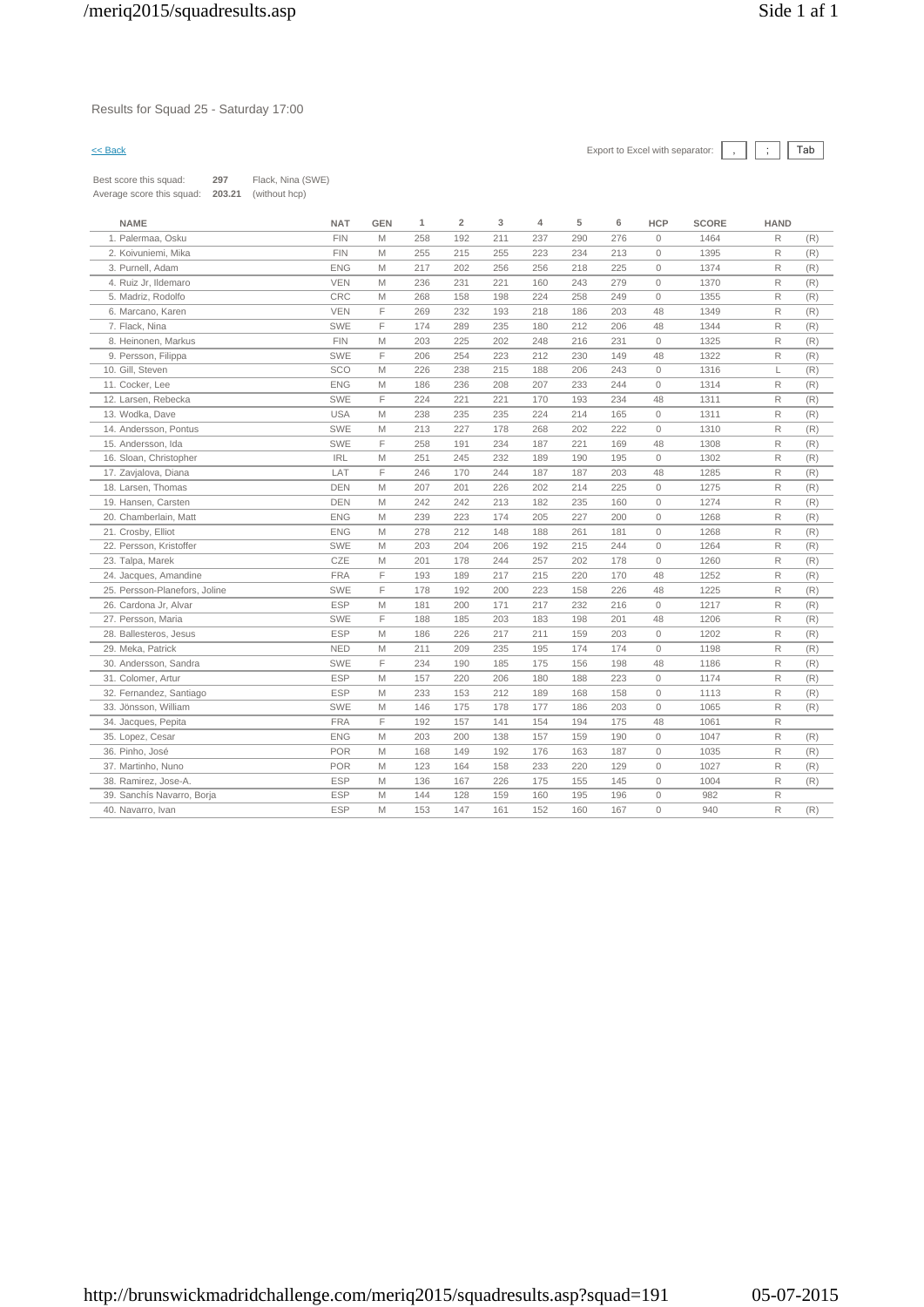Results for Squad 26 - Saturday 21:00

|                           | 300    |                                                   |            |     |                |     |     |     |     |              |              |             |     |
|---------------------------|--------|---------------------------------------------------|------------|-----|----------------|-----|-----|-----|-----|--------------|--------------|-------------|-----|
| Best score this squad:    |        | Zavjalova, Diana (LAT)<br>Blomqvist, Anneli (SWE) |            |     |                |     |     |     |     |              |              |             |     |
| Average score this squad: | 194.95 | (without hcp)                                     |            |     |                |     |     |     |     |              |              |             |     |
|                           |        |                                                   |            |     |                |     |     |     |     |              |              |             |     |
| <b>NAME</b>               |        | <b>NAT</b>                                        | <b>GEN</b> | 1   | $\overline{2}$ | 3   | 4   | 5   | 6   | <b>HCP</b>   | <b>SCORE</b> | <b>HAND</b> |     |
| 1. Zavjalova, Diana       |        | LAT                                               | F.         | 216 | 292            | 248 | 216 | 238 | 214 | 48           | 1472         | R           | (R) |
| 2. Larsen, Rebecka        |        | SWE                                               | F          | 223 | 245            | 256 | 257 | 235 | 183 | 48           | 1447         | R           | (R) |
| 3. Sloan, Christopher     |        | <b>IRL</b>                                        | M          | 257 | 247            | 231 | 258 | 221 | 207 | $\mathbf{0}$ | 1421         | R           | (R) |
| 4. Blomqvist, Anneli      |        | SWE                                               | F          | 292 | 190            | 212 | 236 | 223 | 192 | 48           | 1393         | R           | (R) |
| 5. Beuthner, Laura        |        | <b>GER</b>                                        | F          | 239 | 259            | 202 | 247 | 202 | 183 | 48           | 1380         |             | (R) |
| 6. Wedel, Sascha          |        | <b>DEN</b>                                        | F          | 175 | 190            | 259 | 267 | 204 | 207 | 48           | 1350         | R           | (R) |
| 7. Gamazo, Noe            |        | <b>VEN</b>                                        | M          | 196 | 184            | 249 | 279 | 179 | 230 | $\mathbf{0}$ | 1317         | R           | (R) |
| 8. Reyna, Alejandro       |        | <b>CRC</b>                                        | M          | 193 | 207            | 202 | 235 | 268 | 207 | $\mathbf{0}$ | 1312         | R           | (R) |
| 9. Hultin, Isabelle       |        | <b>SWE</b>                                        | F          | 201 | 201            | 235 | 184 | 205 | 233 | 48           | 1307         | R           | (R) |
| 10. Chamberlain, Matt     |        | <b>ENG</b>                                        | M          | 225 | 174            | 258 | 204 | 245 | 199 | $\mathbf{0}$ | 1305         | R           | (R) |
| 11. Gudmundsson, Magnus   |        | <b>ISL</b>                                        | M          | 235 | 224            | 199 | 265 | 179 | 174 | $\mathbf{0}$ | 1276         | R           | (R) |
| 12. Persson, Filippa      |        | SWE                                               | F          | 179 | 202            | 233 | 150 | 195 | 266 | 48           | 1273         | R           | (R) |
| 13. Persson, Maria        |        | <b>SWE</b>                                        | F          | 174 | 214            | 215 | 223 | 184 | 215 | 48           | 1273         | R           | (R) |
| 14. Heinonen, Markus      |        | <b>FIN</b>                                        | M          | 190 | 289            | 174 | 192 | 227 | 193 | $\mathbf{0}$ | 1265         | R           | (R) |
| 15. Wiekeraad, Bianca     |        | <b>NED</b>                                        | F          | 213 | 234            | 171 | 189 | 202 | 201 | 48           | 1258         | R           | (R) |
| 16. Lee Llamas, Carlos    |        | <b>MEX</b>                                        | M          | 191 | 222            | 219 | 244 | 164 | 194 | $\mathbf{0}$ | 1234         | R           | (R) |
| 17. Madriz, Rodolfo       |        | CRC                                               | M          | 184 | 200            | 224 | 258 | 173 | 184 | $\mathbf{0}$ | 1223         | R           | (R) |
|                           |        |                                                   |            |     |                |     |     |     |     |              |              |             |     |

| 11. Gudmundsson, Magnus   | <b>ISL</b> | M  | 235 | 224 | 199 | 265 | 179 | 174 | $\circ$  | 1276 | R            | (R) |
|---------------------------|------------|----|-----|-----|-----|-----|-----|-----|----------|------|--------------|-----|
| 12. Persson, Filippa      | SWE        | F  | 179 | 202 | 233 | 150 | 195 | 266 | 48       | 1273 | R            | (R) |
| 13. Persson, Maria        | SWE        | F. | 174 | 214 | 215 | 223 | 184 | 215 | 48       | 1273 | R            | (R) |
| 14. Heinonen, Markus      | <b>FIN</b> | M  | 190 | 289 | 174 | 192 | 227 | 193 | $\Omega$ | 1265 | R            | (R) |
| 15. Wiekeraad, Bianca     | <b>NED</b> | F  | 213 | 234 | 171 | 189 | 202 | 201 | 48       | 1258 | R            | (R) |
| 16. Lee Llamas, Carlos    | <b>MEX</b> | M  | 191 | 222 | 219 | 244 | 164 | 194 | $\circ$  | 1234 | R            | (R) |
| 17. Madriz, Rodolfo       | CRC        | M  | 184 | 200 | 224 | 258 | 173 | 184 | $\Omega$ | 1223 | R            | (R) |
| 18. Crosby, Elliot        | <b>ENG</b> | M  | 212 | 245 | 213 | 212 | 192 | 148 | $\Omega$ | 1222 | R            | (R) |
| 19. Byrne, Aidan          | <b>IRL</b> | M  | 163 | 207 | 206 | 202 | 222 | 212 | $\Omega$ | 1212 | $\mathsf{R}$ | (R) |
| 20. Persson. Kristoffer   | <b>SWE</b> | M  | 212 | 195 | 187 | 205 | 182 | 215 | $\circ$  | 1196 | R            | (R) |
| 21. Morgan, Selwyn        | <b>ENG</b> | M  | 163 | 212 | 210 | 214 | 210 | 186 | $\Omega$ | 1195 | R            | (R) |
| 22. Bartaire, Wendy       | <b>FRA</b> | F. | 194 | 154 | 195 | 213 | 168 | 193 | 48       | 1165 | R            | (R) |
| 23. Ekstedt, Jesper       | SWE        | M  | 173 | 203 | 238 | 172 | 156 | 205 | $\circ$  | 1147 | R            | (R) |
| 24. Julià, Ingrid         | <b>ESP</b> | F  | 201 | 185 | 174 | 152 | 180 | 198 | 48       | 1138 | R            | (R) |
| 25. Stiegelbauer, Martin  | SUI        | M  | 248 | 160 | 180 | 156 | 181 | 212 | $\Omega$ | 1137 | R            | (R) |
| 26. Cardona Jr, Alvar     | <b>ESP</b> | M  | 177 | 200 | 180 | 213 | 198 | 167 | $\Omega$ | 1135 | R            | (R) |
| 27. Calva, Carlos         | <b>ESP</b> | M  | 210 | 154 | 224 | 167 | 207 | 169 | $\circ$  | 1131 | $\mathsf{R}$ | (R) |
| 28. Monsen, Kjell Roald   | <b>ESP</b> | M  | 176 | 181 | 213 | 216 | 175 | 166 | $\circ$  | 1127 | R            | (R) |
| 29. Vontobel, Larry       | <b>SUI</b> | M  | 182 | 192 | 202 | 196 | 146 | 205 | $\Omega$ | 1123 | R            | (R) |
| 30. Martinez, Manuel      | <b>ESP</b> | M  | 181 | 190 | 169 | 169 | 145 | 246 | $\Omega$ | 1100 | R            | (R) |
| 31. Tubella, Jordi        | <b>ESP</b> | M  | 195 | 154 | 193 | 157 | 203 | 191 | $\circ$  | 1093 | R            | (R) |
| 32. Cruz. Juan Mari       | <b>ESP</b> | M  | 190 | 137 | 170 | 183 | 201 | 187 | $\Omega$ | 1068 | R            | (R) |
| 33. Berganza, Guillermo   | <b>ESP</b> | M  | 153 | 165 | 165 | 205 | 197 | 172 | $\Omega$ | 1057 | R            | (R) |
| 34. García.Prado. Lola    | <b>ESP</b> | F  | 174 | 165 | 157 | 181 | 135 | 158 | 48       | 1018 | L            | (R) |
| 35. Iussan, Andrei Stefan | ROU        | M  | 172 | 172 | 173 | 156 | 149 | 186 | $\Omega$ | 1008 | R            | (R) |
| 36. Karakevas, Statis     | <b>USA</b> | M  | 158 | 176 | 144 | 154 | 134 | 189 | $\Omega$ | 955  | R            | (R) |
| 37. Peltonen, Jarmo       | <b>ESP</b> | M  | 145 | 198 | 147 | 156 | 141 | 161 | $\circ$  | 948  | R            | (R) |
| 38. Yakubov, Utkir        | <b>UZB</b> | M  | 157 | 170 | 154 | 135 | 179 | 133 | $\Omega$ | 928  | R            | (R) |
| 39. Serrano, Jose-Luis    | <b>ESP</b> | M  | 148 | 146 | 158 | 161 | 136 | 147 | $\Omega$ | 896  | R.           | (R) |
| 40. Sanchez, Juan         | <b>USA</b> | M  | 146 | 168 | 122 | 157 | 130 | 137 | $\Omega$ | 860  | R            | (R) |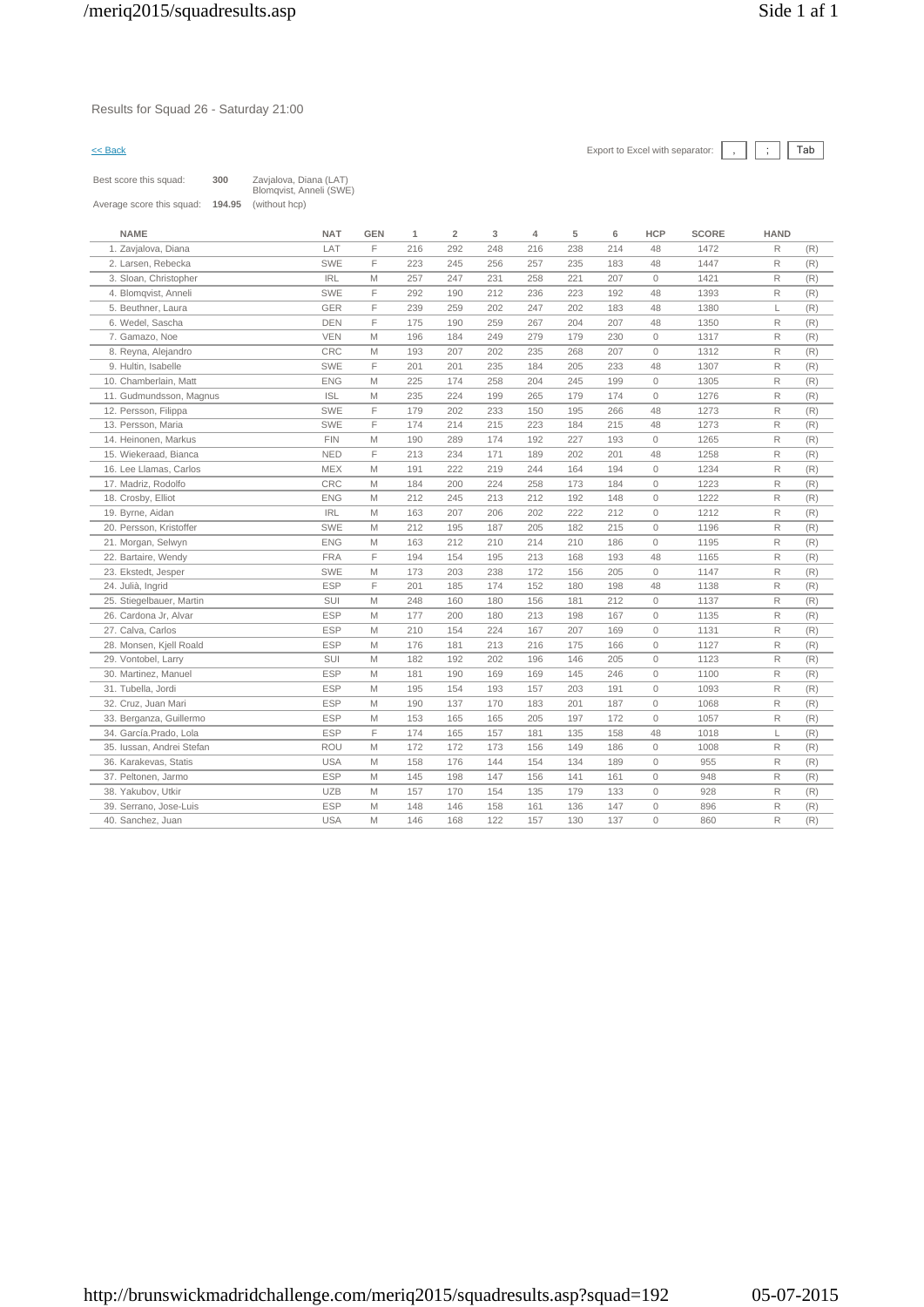Qualified directly to final step 3 (Position 1 - 10)

|          | $\epsilon$                |            |            |                            |                     |        |                       |             |
|----------|---------------------------|------------|------------|----------------------------|---------------------|--------|-----------------------|-------------|
| POS      | <b>NAME</b>               | <b>NAT</b> | <b>GEN</b> | <b>BEST</b><br><b>PINS</b> | LAST<br><b>GAME</b> | SQUAD# | SQUAD<br><b>COUNT</b> | <b>HAND</b> |
|          | Svensson, Jesper          | SWE        | M          | 1490                       | 245                 | 20     | $\overline{2}$        |             |
| $\Omega$ | Ruiz Jr, Ildemaro         | <b>VEN</b> | M          | 1487                       | 247                 | 12     | 2                     | R           |
| 3        | Jehkinen, Joonas          | <b>FIN</b> | M          | 1484                       | 249                 | 19     |                       |             |
| 4        | Persson-Planefors, Joline | <b>SWE</b> | F          | 1473                       | 245                 | 21     | 3                     | R           |
| 5        | Zavjalova, Diana          | LAT        | F          | 1472                       | 222                 | 26     | 5                     | R           |
| 6        | Barrett, Dominic          | <b>ENG</b> | M          | 1468                       | 232                 | 24     | $\overline{c}$        | R           |
|          | Palermaa, Osku            | <b>FIN</b> | M          | 1464                       | 276                 | 25     | 3                     | R           |
| 8        | Wells, John               | <b>ENG</b> | M          | 1460                       | 290                 | 21     | $\overline{2}$        | R           |
| 9        | Pöppler, Birgit           | <b>GER</b> | F          | 1455                       | 255                 | 19     |                       | R           |
| 10       | Jansson, Markus           | <b>SWE</b> | M          | 1448                       | 279                 | 19     |                       | R           |

### Qualified directly to final step 2 (Position 11 - 20)

| <b>POS</b> | <b>NAME</b>            | <b>NAT</b> | <b>GEN</b> | <b>BEST</b><br><b>PINS</b> | LAST<br><b>GAME</b> | SQUAD# | SQUAD<br><b>COUNT</b> | <b>HAND</b> |
|------------|------------------------|------------|------------|----------------------------|---------------------|--------|-----------------------|-------------|
| 11         | Larsen, Rebecka        | SWE        | F          | <u> 1447</u>               | <u>191</u>          | 26     | 5                     | R           |
| 12         | Teece, Richard         | <b>ENG</b> | M          | 1439                       | 268                 | 24     | 2                     | R           |
| 13         | Koivuniemi. Mika       | <b>FIN</b> | M          | 1427                       | 233                 | 17     | $\mathfrak{p}$        | R           |
| 14         | Larsen, Martin         | SWE        | M          | 1425                       | 236                 | 18     | $\overline{2}$        | R           |
| 15         | Sloan, Christopher     | <b>IRL</b> | M          | 1421                       | 207                 | 26     | 5                     | R           |
| 16         | Marcano, Karen         | <b>VEN</b> | F          | 1419                       | 242                 | 11     | 4                     | R           |
| 17         | Fransson, Daniel       | SWE        | M          | 1414                       | 229                 | 20     | $\overline{2}$        | R           |
| 18         | Barriopedro, Pablo     | <b>ESP</b> | M          | 1409                       | 255                 | 12     | 5                     | R           |
| 19         | Howison-Johnstone, Ben | <b>ENG</b> | M          | 1407                       | 268                 | 24     | 4                     | R           |
| 20         | Moor, Paul             | <b>ENG</b> | M          | 1406                       | 280                 | 24     | 4                     |             |
|            |                        |            |            |                            |                     |        |                       |             |

### Qualified directly to final step 1 (Position 21 - 38)

| <b>POS</b><br><b>NAME</b><br><b>NAT</b><br><b>GEN</b><br>SQUAD#<br><b>PINS</b><br><b>GAME</b><br><b>COUNT</b><br><b>ENG</b><br>M<br>$\overline{2}$<br>Hooper, Curtis<br>24<br>21<br>227<br>1402<br>3<br>22<br>Andersson, Pontus<br><b>SWE</b><br>M<br>236<br>18<br>1401<br>3<br>Hilferink, Ramon<br><b>NED</b><br>22<br>23<br>M<br>223<br>1399<br><b>SWE</b><br>F<br>24<br>Blomqvist, Anneli<br>26<br>1393<br>200<br>$\overline{4}$<br>$\overline{2}$<br>25<br>Østergaard-Poulsen, Dan<br><b>DEN</b><br>208<br>24<br>M<br>1392<br><b>ENG</b><br>26<br>Cundy, Darren<br>M<br>1390<br>214<br>24<br>4<br>3<br>Van Geel, Jeroen<br><b>NED</b><br>221<br>23<br>27<br>M<br>1386<br><b>DEN</b><br>28<br>Larsen, Thomas<br>M<br>20<br>$\overline{4}$<br>268<br>1381<br>F<br>26<br>GER<br>29<br>Beuthner, Laura<br><u>191</u><br>1380<br>$\overline{4}$<br>F<br>$\overline{2}$<br>30<br>Brondsted, Britt<br><b>DEN</b><br>21<br>1379<br>206<br>Asplund, Sabina<br>F<br>SWE<br>$\overline{2}$<br>31<br>1376<br>234<br>24<br>3<br>32<br>Purnell, Adam<br><b>ENG</b><br>M<br>25<br>225<br>1374<br>F<br>3<br>33<br><b>SWE</b><br>226<br>17<br>Wegner, Jenny<br>1373<br>F<br>Andersson, Ida<br>SWE<br>22<br>34<br>1372<br>234<br>4<br>F<br>3<br>Johansson, Victoria<br>SWE<br>233<br>24<br>35<br>1370<br>Rose, Sam<br><b>ENG</b><br>M<br>24<br>$\overline{2}$<br>36<br>1369<br>217<br>F<br>3<br>23<br>37<br>Jensen, Mai Ginge<br><b>DEN</b><br><u>198</u><br>1367 |    |                    |            |   | <b>BEST</b> | LAST       |    | SQUAD |             |
|-----------------------------------------------------------------------------------------------------------------------------------------------------------------------------------------------------------------------------------------------------------------------------------------------------------------------------------------------------------------------------------------------------------------------------------------------------------------------------------------------------------------------------------------------------------------------------------------------------------------------------------------------------------------------------------------------------------------------------------------------------------------------------------------------------------------------------------------------------------------------------------------------------------------------------------------------------------------------------------------------------------------------------------------------------------------------------------------------------------------------------------------------------------------------------------------------------------------------------------------------------------------------------------------------------------------------------------------------------------------------------------------------------------------------------------------------------|----|--------------------|------------|---|-------------|------------|----|-------|-------------|
|                                                                                                                                                                                                                                                                                                                                                                                                                                                                                                                                                                                                                                                                                                                                                                                                                                                                                                                                                                                                                                                                                                                                                                                                                                                                                                                                                                                                                                                     |    |                    |            |   |             |            |    |       | <b>HAND</b> |
|                                                                                                                                                                                                                                                                                                                                                                                                                                                                                                                                                                                                                                                                                                                                                                                                                                                                                                                                                                                                                                                                                                                                                                                                                                                                                                                                                                                                                                                     |    |                    |            |   |             |            |    |       | R           |
|                                                                                                                                                                                                                                                                                                                                                                                                                                                                                                                                                                                                                                                                                                                                                                                                                                                                                                                                                                                                                                                                                                                                                                                                                                                                                                                                                                                                                                                     |    |                    |            |   |             |            |    |       | R           |
|                                                                                                                                                                                                                                                                                                                                                                                                                                                                                                                                                                                                                                                                                                                                                                                                                                                                                                                                                                                                                                                                                                                                                                                                                                                                                                                                                                                                                                                     |    |                    |            |   |             |            |    |       | R           |
|                                                                                                                                                                                                                                                                                                                                                                                                                                                                                                                                                                                                                                                                                                                                                                                                                                                                                                                                                                                                                                                                                                                                                                                                                                                                                                                                                                                                                                                     |    |                    |            |   |             |            |    |       | R           |
|                                                                                                                                                                                                                                                                                                                                                                                                                                                                                                                                                                                                                                                                                                                                                                                                                                                                                                                                                                                                                                                                                                                                                                                                                                                                                                                                                                                                                                                     |    |                    |            |   |             |            |    |       | R           |
|                                                                                                                                                                                                                                                                                                                                                                                                                                                                                                                                                                                                                                                                                                                                                                                                                                                                                                                                                                                                                                                                                                                                                                                                                                                                                                                                                                                                                                                     |    |                    |            |   |             |            |    |       | R           |
|                                                                                                                                                                                                                                                                                                                                                                                                                                                                                                                                                                                                                                                                                                                                                                                                                                                                                                                                                                                                                                                                                                                                                                                                                                                                                                                                                                                                                                                     |    |                    |            |   |             |            |    |       | R           |
|                                                                                                                                                                                                                                                                                                                                                                                                                                                                                                                                                                                                                                                                                                                                                                                                                                                                                                                                                                                                                                                                                                                                                                                                                                                                                                                                                                                                                                                     |    |                    |            |   |             |            |    |       | R           |
|                                                                                                                                                                                                                                                                                                                                                                                                                                                                                                                                                                                                                                                                                                                                                                                                                                                                                                                                                                                                                                                                                                                                                                                                                                                                                                                                                                                                                                                     |    |                    |            |   |             |            |    |       |             |
|                                                                                                                                                                                                                                                                                                                                                                                                                                                                                                                                                                                                                                                                                                                                                                                                                                                                                                                                                                                                                                                                                                                                                                                                                                                                                                                                                                                                                                                     |    |                    |            |   |             |            |    |       | R           |
|                                                                                                                                                                                                                                                                                                                                                                                                                                                                                                                                                                                                                                                                                                                                                                                                                                                                                                                                                                                                                                                                                                                                                                                                                                                                                                                                                                                                                                                     |    |                    |            |   |             |            |    |       | R           |
|                                                                                                                                                                                                                                                                                                                                                                                                                                                                                                                                                                                                                                                                                                                                                                                                                                                                                                                                                                                                                                                                                                                                                                                                                                                                                                                                                                                                                                                     |    |                    |            |   |             |            |    |       | R           |
|                                                                                                                                                                                                                                                                                                                                                                                                                                                                                                                                                                                                                                                                                                                                                                                                                                                                                                                                                                                                                                                                                                                                                                                                                                                                                                                                                                                                                                                     |    |                    |            |   |             |            |    |       | R           |
|                                                                                                                                                                                                                                                                                                                                                                                                                                                                                                                                                                                                                                                                                                                                                                                                                                                                                                                                                                                                                                                                                                                                                                                                                                                                                                                                                                                                                                                     |    |                    |            |   |             |            |    |       | R           |
|                                                                                                                                                                                                                                                                                                                                                                                                                                                                                                                                                                                                                                                                                                                                                                                                                                                                                                                                                                                                                                                                                                                                                                                                                                                                                                                                                                                                                                                     |    |                    |            |   |             |            |    |       | R           |
|                                                                                                                                                                                                                                                                                                                                                                                                                                                                                                                                                                                                                                                                                                                                                                                                                                                                                                                                                                                                                                                                                                                                                                                                                                                                                                                                                                                                                                                     |    |                    |            |   |             |            |    |       | R           |
|                                                                                                                                                                                                                                                                                                                                                                                                                                                                                                                                                                                                                                                                                                                                                                                                                                                                                                                                                                                                                                                                                                                                                                                                                                                                                                                                                                                                                                                     |    |                    |            |   |             |            |    |       | R           |
|                                                                                                                                                                                                                                                                                                                                                                                                                                                                                                                                                                                                                                                                                                                                                                                                                                                                                                                                                                                                                                                                                                                                                                                                                                                                                                                                                                                                                                                     | 38 | Lee Llamas, Carlos | <b>MEX</b> | M | 1359        | <u>175</u> | 17 | 5     | R           |

Players positioned 1-3 in a separate standing for the squads conducted on 27-28 June (Position 39 - 41) Full results for June 27 - June 28

| POS | <b>NAME</b>        | <b>NAT</b> | <b>GEN</b> | <b>BEST</b><br><b>PINS</b> | LAST<br><b>GAME</b> | SQUAD# | <b>SQUAD</b><br><b>COUNT</b> | <b>HAND</b> |
|-----|--------------------|------------|------------|----------------------------|---------------------|--------|------------------------------|-------------|
| 39  | Wegner, Cajsa      | <b>SWE</b> |            | 1347                       | 231                 | 05     |                              |             |
| 40  | Ballesteros, Jesus | <b>ESP</b> | M          | 1288                       | 04C                 | 05     |                              |             |
| 41  | Acin, Ion          | <b>ESP</b> | M          | 1287                       | 21C                 | 05     |                              |             |

Players positioned 1-5 in a separate standing for the squads conducted on 29-30 June (Position 42 - 46) Full results for June 29 - June 30

|     |                    |            |            | <b>BEST</b>  | LAST        |        | SQUAD        |             |
|-----|--------------------|------------|------------|--------------|-------------|--------|--------------|-------------|
| POS | <b>NAME</b>        | <b>NAT</b> | <b>GEN</b> | <b>PINS</b>  | <b>GAME</b> | SQUAD# | <b>COUNT</b> | <b>HAND</b> |
| 42  | Spacey, Tanner     | <b>USA</b> | M          | 1335         | 221         | 09     |              |             |
| 43  | Orche, Ruben       | <b>ESP</b> | M          | 1332         | 222         | 10     |              |             |
| 44  | Thorstensen, Heidi | <b>NOR</b> |            | 1300         | 180         |        |              |             |
| 45  | Rodriguez, Paco    | <b>ESP</b> | M          | 1291         | 246         | 12     |              |             |
| 46  | Flack, Nina        | <b>SWE</b> |            | <u> 1282</u> | 227         | 12     |              |             |

Players positioned 1-4 in the desperado standing (Position 47-50) Full results for Desperado

|     |             |            |      | <b>BEST</b><br>$- - -$ | SQUAD        |             |
|-----|-------------|------------|------|------------------------|--------------|-------------|
| POS | <b>NAME</b> | <b>NAT</b> | C EI | <b>PINS</b>            | <b>COUNT</b> | <b>HAND</b> |
|     |             |            |      |                        |              |             |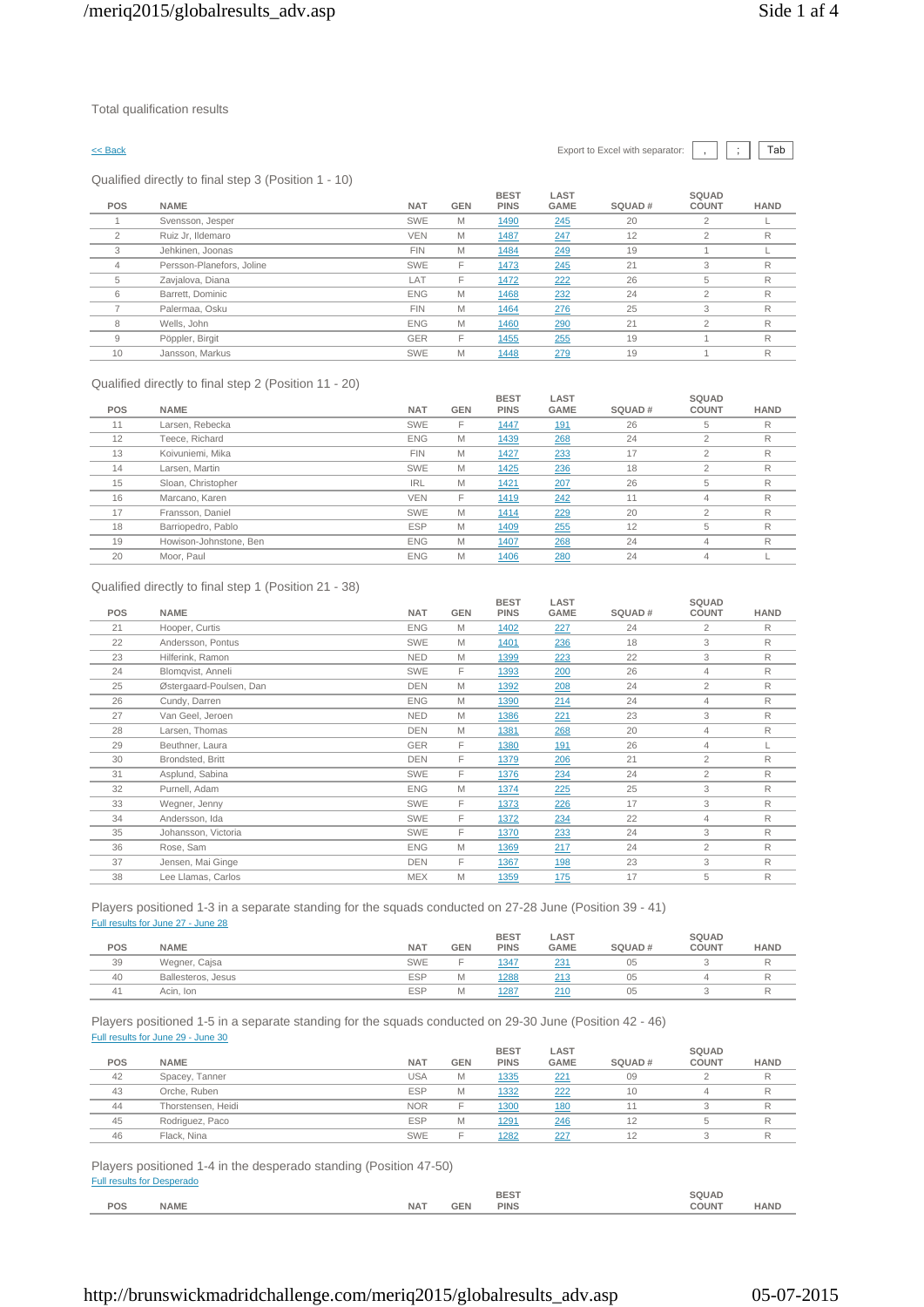# /meriq2015/globalresults\_adv.asp Side 2 af 4

| 47 | Maggi, Mats    | <b>BEL</b> | Iνı  | 268 |  |  |
|----|----------------|------------|------|-----|--|--|
| 48 | Wodka, Dave    | <b>USA</b> | IVI. | 259 |  |  |
| 49 | Crosby, Elliot | <b>ENG</b> | IΜ   | 258 |  |  |
| 50 | Talpa, Marek   | CZE        | IΜ   | 257 |  |  |
|    |                |            |      |     |  |  |

Players positioned 51 -

| POS        | <b>NAME</b>                                | <b>NAT</b>               | GEN    | <b>BEST</b><br><b>PINS</b> | LAST<br>GAME             | SQUAD#   | SQUAD<br><b>COUNT</b>                    | <b>HAND</b> |
|------------|--------------------------------------------|--------------------------|--------|----------------------------|--------------------------|----------|------------------------------------------|-------------|
| 51         | Madriz, Rodolfo                            | CRC                      | M      | 1355                       | 249                      | 25       | 4                                        | R           |
| 52         | Wedel, Sascha                              | <b>DEN</b>               | F      | 1350                       | 215                      | 26       | $\overline{4}$                           | R           |
| 53         | Mortensen, Jimmy                           | DEN                      | M      | <u> 1341</u>               | <u> 256</u>              | 17       | 3                                        | R           |
| 54         | Heinonen, Markus                           | <b>FIN</b>               | M      | 1325                       | 231                      | 25       | $\overline{4}$                           | R           |
| 55         | Hultin, Isabelle                           | <b>SWE</b>               | F      | 1324                       | <b>196</b>               | 24       | $\overline{4}$                           | R           |
| 56         | Persson, Filippa                           | <b>SWE</b>               | F      | 1322                       | <b>157</b>               | 14       | 5                                        | R           |
| 57         | Andersson, Sandra                          | <b>SWE</b>               | F      | 1321                       | 224                      | 20       | 3                                        | R           |
| 58         | Gamazo, Noe                                | <b>VEN</b>               | M      | 1317                       | 230                      | 26       | 6                                        | R           |
| 59         | Gill, Steven                               | SCO                      | M      | 1316                       | 243                      | 25       | 5                                        | L           |
| 60         | Cocker, Lee                                | <b>ENG</b>               | M      | 1314                       | <u>244</u>               | 25       | $\sqrt{5}$                               | R<br>R      |
| 61<br>62   | Reyna, Alejandro<br>Garcia, Iñigo          | CRC<br><b>ESP</b>        | M<br>M | 1312<br>1308               | 207                      | 26<br>20 | $\,$ 5<br>8                              | R           |
| 63         | Chamberlain, Matt                          | <b>ENG</b>               | M      | <u>1305</u>                | <u>277</u><br><u>199</u> | 26       | $\overline{4}$                           | R           |
| 64         | Van Mazijk, Xander                         | <b>NED</b>               | M      | 1299                       | 227                      | 24       | 3                                        | R           |
| 65         | Ainge, Nicki                               | <b>ENG</b>               | F      | 1296                       | 230                      | 23       | 3                                        | R           |
| 66         | Kjeldsen, Kamilla                          | <b>DEN</b>               | F      | 1280                       | 213                      | 23       | $\overline{2}$                           | R           |
| 67         | Johansson, Jenny                           | <b>SWE</b>               | F      | 1280                       | <u>184</u>               | 19       | 3                                        | R           |
| 68         | Hansen, Carsten                            | <b>DEN</b>               | M      | 1279                       | 197                      | 24       | $\overline{4}$                           | R           |
| 69         | Gudmundsson, Magnus                        | <b>ISL</b>               | M      | <u>1276</u>                | <u>174</u>               | 26       | $\overline{4}$                           | R           |
| 70         | Persson, Maria                             | <b>SWE</b>               | F      | 1273                       | 223                      | 26       | 5                                        | R           |
| 71         | Agerbo, Mie                                | DEN                      | F      | <u>1271</u>                | <u>181</u>               | 17       | $\overline{2}$                           | R           |
| 72         | Arjonilla, Alejandro                       | <b>ESP</b>               | M      | 1269                       | 191                      | 14       | 6                                        | R           |
| 73         | Vontobel, Larry                            | SUI                      | M      | 1268                       | 248                      | 21       | 3                                        | R           |
| 74         | Sturt, Jonathan                            | <b>ENG</b>               | M      | <u> 1267</u>               | <u>194</u>               | 17       | $\overline{4}$                           | R           |
| 75         | Persson, Kristoffer                        | <b>SWE</b>               | M      | 1264                       | 244                      | 25       | $\,$ 5                                   | R           |
| 76         | Ciotti, Patricia                           | <b>ITA</b>               | F      | <u>1263</u>                | <u>182</u>               | 01       | 3                                        | R           |
| 77         | Wiekeraad, Bianca                          | <b>NED</b>               | F      | 1258                       | 209                      | 26       | 3                                        | R           |
| 78         | Bartaire, Wendy                            | <b>FRA</b>               | F      | 1257                       | 151                      | 23       | $\overline{2}$                           | R           |
| 79         | Medellin, William                          | <b>ESP</b>               | M      | 1254                       | 225                      | 05       | 6                                        | R           |
| 80         | Meka, Patrick                              | <b>NED</b>               | M      | 1253                       | 195                      | 21       | 3                                        | R           |
| 81         | Jacques, Amandine                          | <b>FRA</b>               | F      | <u>1252</u>                | <u>178</u>               | 25       | $\overline{2}$                           | R           |
| 82         | Larracoechea, Ignacio                      | <b>ESP</b>               | M      | 1250                       | 222                      | 12       | $\overline{4}$                           | R           |
| 83         | Larragan, F. Javier                        | <b>ESP</b>               | M      | 1250                       | <u>196</u>               | 05       | 4                                        | R           |
| 84         | Machon, Daniel                             | <b>ESP</b>               | M      | 1244                       | 237                      | 05       | $\overline{2}$                           | R           |
| 85         | Gonzalez, Julio                            | <b>ESP</b>               | M      | 1244                       | 191                      | 05       | $\overline{7}$                           | R           |
| 86         | Pinho, José                                | <b>POR</b>               | M      | 1243                       | <u>191</u>               | 21       | 3                                        | R           |
| 87         | Calva, Carlos                              | <b>ESP</b><br><b>ESP</b> | M<br>M | 1242                       | 215                      | 01       | 3<br>$\overline{2}$                      | R<br>R      |
| 88<br>89   | Hidalgo, Pablo<br>Moreno, Javier           | <b>ESP</b>               | M      | 1242<br>1239               | <u>211</u><br>236        | 14<br>01 | 3                                        | R           |
| 90         | Frouvelle, Serge                           | <b>FRA</b>               | M      | <u>1233</u>                | <u> 209</u>              | 01       | $\overline{2}$                           | R           |
| 91         | Martinez, Manuel                           | <b>ESP</b>               | M      | 1231                       | 223                      | 22       | $\overline{2}$                           | R           |
| 92         | Colomer, Artur                             | <b>ESP</b>               | M      | 1226                       | 223                      | 23       | 3                                        | R           |
| 93         | Jonsson, Arnar                             | <b>ISL</b>               | M      | <u> 1226</u>               | <u>164</u>               | 20       | 3                                        | R           |
| 94         | Cardona Jr, Alvar                          | <b>ESP</b>               | M      | <u>1224</u>                | <b>185</b>               | 21       | $\overline{4}$                           | R           |
| 95         | Gaillard, Laurence                         | <b>FRA</b>               | F      | 1223                       | 203                      | 05       | $\overline{c}$                           | R           |
| 96         | Pascual, Erwin                             | <b>ESP</b>               | M      | 1222                       | 210                      | 23       | 4                                        | R           |
| 97         | Byrne, Aidan                               | <b>IRL</b>               | M      | <u>1221</u>                | 200                      | 21       | 4                                        | R           |
| 98         | Petrov, Julian                             | <b>BUL</b>               | M      | 1221                       | 257                      | 23       | $\overline{4}$                           | R           |
| 99         | Gullberg, Madelene                         | <b>SWE</b>               | F      | 1221                       | <u>188</u>               | 12       | 3                                        | R           |
| 100        | Jimenez, Raul                              | <b>ESP</b>               | M      | <u>1219</u>                | <u>181</u>               | 11       | $\,$ 5                                   | R           |
| 101        | Barriopedro, Teresa                        | <b>ESP</b>               | F      | 1215                       | 210                      | 12       | $\overline{4}$                           | R           |
| 102        | Lopez, Felipe                              | <b>ESP</b>               | M      | 1213                       | <u>194</u>               | 05       | 6                                        | R           |
| 103        | Del Olmo, Sara                             | <b>ESP</b>               | F      | 1211                       | <u>188</u>               | 12       | 3                                        | R           |
| 104        | Vall Ruiz, Joan                            | <b>ESP</b>               | M      | 1208                       | <u>187</u>               | 24       | $\sqrt{2}$                               | R           |
| 105        | Morgan, Hadley                             | <b>ENG</b>               | M      | 1207                       | 214                      | 21       | $\overline{4}$                           | L           |
| 106        | Cruz, Juan Mari                            | <b>ESP</b>               | M      | 1203                       | 223                      | 12       | 3                                        | R           |
| 107        | Puente, Txus                               | <b>ESP</b>               | M      | 1203                       | <u>168</u>               | 22       | $\,$ 5                                   | R           |
| 108<br>109 | Alonso, Daniel<br>Scholte Ter Horst, Arjan | <b>ESP</b>               | M<br>M | 1202<br>1202               | 183                      | 05<br>23 | $\overline{\mathcal{I}}$<br>$\mathbf{1}$ | R<br>R      |
| 110        |                                            | <b>NED</b><br><b>ESP</b> | M      |                            | 172                      | 23       | $\mathbf{1}$                             | L           |
| 111        | Retamal Rojas, Sergio<br>Tsappis, Gemma    | <b>ENG</b>               | F      | 1200<br>1198               | 210<br>265               | 20       | $\sqrt{2}$                               | L           |
| 112        | Julià, Ingrid                              | <b>ESP</b>               | F      | 1197                       | 241                      | 24       | $\sqrt{2}$                               | R           |
| 113        | Morgan, Selwyn                             | <b>ENG</b>               | M      | 1195                       | <b>186</b>               | 26       | $\sqrt{2}$                               | R           |
| 114        | Knijff, Peter                              | <b>NED</b>               | M      | 1194                       | 225                      | 22       | $\overline{2}$                           | L           |
| 115        | Jönsson, William                           | <b>SWE</b>               | M      | 1194                       | <u>185</u>               | 21       | $\sqrt{2}$                               | R           |
| 116        | Clemente, Jesus                            | <b>ESP</b>               | M      | 1192                       | 179                      | 09       | $\mathbf{1}$                             | R           |
| 117        | Rius, Gregory                              | <b>FRA</b>               | M      | 1189                       | 213                      | 19       | 3                                        | R           |
| 118        | Olsen, Olav                                | <b>NOR</b>               | M      | 1189                       | <u>186</u>               | 23       | 3                                        | R           |
| 119        | Gonzalez, Luis                             | <b>ESP</b>               | M      | 1185                       | 201                      | 23       | 3                                        | R           |
| 120        | Garcia, Vanessa                            | <b>ESP</b>               | F      | 1185                       | 200                      | 22       | 5                                        | R           |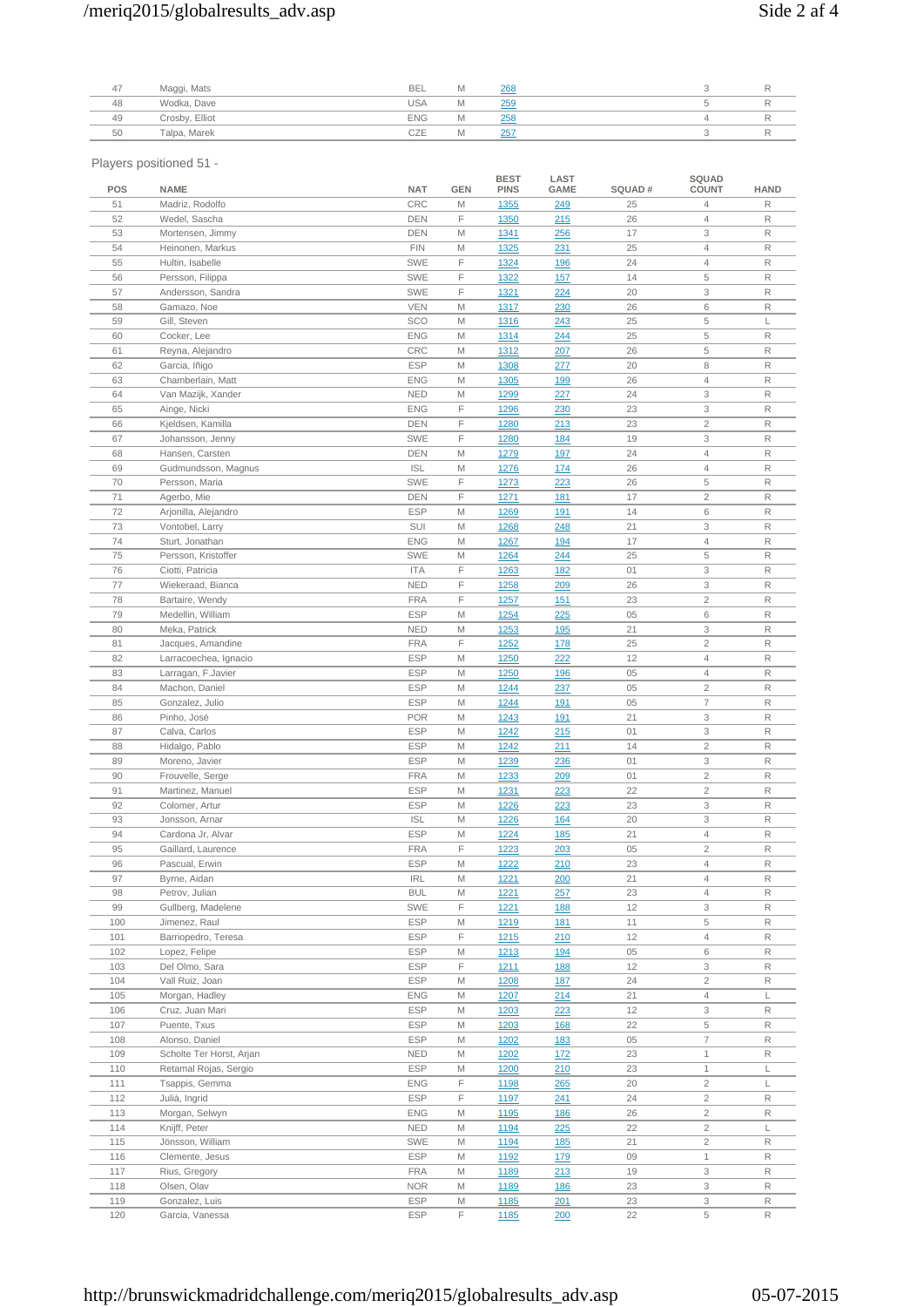| 121 | Mcneal, Tommie              | <b>USA</b> | M | 1183        | 226        | 23 | 5              | R            |
|-----|-----------------------------|------------|---|-------------|------------|----|----------------|--------------|
| 122 | Tomas, Cheska               | <b>NED</b> | F | 1182        | 154        | 19 | 3              | $\mathsf R$  |
| 123 | Marian, Juan                | <b>ESP</b> | M | 1174        | 258        | 01 | 5              | R            |
| 124 | Urbistazu, Gabriela         | <b>ESP</b> | F | 1164        | 174        | 05 | 5              | R            |
|     |                             |            |   |             |            |    |                |              |
| 125 | Rodriguez-P, Julian         | <b>USA</b> | M | 1156        | 254        | 18 | $\overline{4}$ | R            |
| 126 | Jimenez, Monica             | <b>ESP</b> | F | 1156        | 117        | 12 | 3              | R            |
| 127 | Lopez, Francisco            | <b>ESP</b> | M | 1154        | 211        | 12 | $\overline{c}$ | R            |
|     | Ekstedt, Jesper             |            |   |             |            | 26 | $\overline{2}$ | R            |
| 128 |                             | <b>SWE</b> | M | 1147        | 205        |    |                |              |
| 129 | Braga, Serge                | <b>FRA</b> | M | 1147        | 174        | 19 | 3              | $\mathsf R$  |
| 130 | Tayara, Amin                | <b>ESP</b> | M | 1142        | <u>182</u> | 05 | 3              | R            |
| 131 | Fretes, Ivo                 | <b>POR</b> | M | 1142        | 180        | 17 | 3              | R            |
|     |                             |            |   |             |            |    |                |              |
| 132 | Stiegelbauer, Martin        | SUI        | M | 1137        | 212        | 26 | 3              | $\mathsf R$  |
| 133 | MartinLuengo, JoseL         | <b>ESP</b> | M | 1136        | 171        | 14 | 3              | $\mathsf{R}$ |
| 134 | DeCarvajal, Jaime           | <b>ESP</b> | M | 1135        | 155        | 09 | 3              | R            |
|     | Beaudoin, Stephane          |            |   |             |            |    |                |              |
| 135 |                             | <b>FRA</b> | M | 1133        | 204        | 11 | 3              | R            |
| 136 | Monsen, Kjell Roald         | <b>ESP</b> | M | 1127        | <u>166</u> | 26 | 4              | $\mathsf R$  |
| 137 | Lopez, Cesar                | <b>ENG</b> | M | 1122        | 222        | 21 | $\overline{2}$ | R            |
| 138 | Fernandez, Santiago         | <b>ESP</b> | M | 1121        | 171        | 22 | 3              | R            |
|     |                             |            |   |             |            |    |                |              |
| 139 | DeCarvajal, Carlos          | <b>ESP</b> | M | 1120        | 212        | 05 | 3              | $\mathsf R$  |
| 140 | Stefanova, Marina           | <b>BUL</b> | F | 1115        | 248        | 17 | $\overline{2}$ | R            |
| 141 | Rasmussen, Nicole Rodríguez | <b>DEN</b> | F | <u>1115</u> | <b>156</b> | 11 | 3              | R            |
|     |                             |            |   |             |            |    |                |              |
| 142 | Perez Consuegra, Mario      | <b>ESP</b> | M | 1112        | 226        | 01 | $\overline{2}$ | R            |
| 143 | Martinez, Joaquin           | <b>ESP</b> | M | 1110        | 173        | 18 | 1              | R            |
| 144 | Corney, Miles               | <b>ENG</b> | M | 1109        | 127        | 20 | 1              | R            |
|     |                             |            | F |             |            |    |                |              |
| 145 | Meteksinova, Mariana        | <b>BUL</b> |   | 1106        | 167        | 14 | $\overline{c}$ | R            |
| 146 | Sanz, Andrés                | <b>ESP</b> | M | 1100        | 199        | 23 | $\mathbf{1}$   | $\mathsf R$  |
| 147 | Alonso, JuanPablo           | <b>ESP</b> | M | 1100        | <u>189</u> | 14 | 6              | R            |
|     |                             |            |   |             |            |    |                |              |
| 148 | Sanchez Lopez, Antonio      | <b>ESP</b> | M | 1096        | 160        | 12 | $\overline{c}$ | R            |
| 149 | Tubella, Jordi              | <b>ESP</b> | M | 1093        | 191        | 26 | $\overline{2}$ | $\mathsf R$  |
| 150 | Cuesta, JoseAntonio         | <b>ESP</b> | M | 1093        | 149        | 12 | $\overline{c}$ | R            |
|     |                             | <b>ESP</b> |   |             |            | 10 | 1              | R            |
| 151 | Castillo, Angel             |            | M | 1092        | 192        |    |                |              |
| 152 | Cartagena, Aurora           | <b>ESP</b> | F | 1092        | <u>150</u> | 19 | $\overline{2}$ | L            |
| 153 | Cepeda, Carlos              | <b>ESP</b> | M | 1091        | 172        | 12 | $\mathbf{1}$   | R            |
| 154 |                             | <b>ESP</b> | M |             |            |    |                | R            |
|     | Hernandez, Servio           |            |   | 1090        | 204        | 10 | $\mathbf{1}$   |              |
| 155 | Albares, Juan               | <b>ESP</b> | M | 1089        | 162        | 14 | $\overline{2}$ | R            |
| 156 | Fernandez, Ruben            | <b>ESP</b> | M | 1087        | <b>162</b> | 12 | $\overline{2}$ | $\mathsf R$  |
| 157 | Suarez, Jorge               | <b>ESP</b> | M | 1086        | 181        | 18 | 1              | R            |
|     |                             |            |   |             |            |    |                |              |
| 158 | Bravo, Carlos               | <b>ESP</b> | M | 1074        | <b>185</b> | 10 | $\overline{2}$ | R            |
| 159 | Martinho, Nuno              | <b>POR</b> | M | 1070        | 201        | 23 | 3              | R            |
| 160 | Acin, José Maria            | <b>ESP</b> | M | 1066        | 187        | 01 | $\overline{2}$ | R            |
|     |                             |            |   |             |            |    |                |              |
| 161 | Berganza, Guillermo         | <b>ESP</b> | M | 1061        | 232        | 21 | 3              | R            |
| 162 | Muñoz, Mario                | <b>ESP</b> | M | 1061        | 214        | 24 | $\overline{4}$ | R            |
| 163 | Jacques, Pepita             | <b>FRA</b> | F | 1061        | <u>183</u> | 25 | $\mathbf{1}$   | $\mathsf R$  |
|     |                             |            |   |             |            |    |                |              |
| 164 | Hidalgo.Jr, Pablo           | <b>ESP</b> | M | 1061        | <b>168</b> | 12 | $\overline{c}$ | R            |
| 165 | Vasquez Mangia, Keyla       | <b>ESP</b> | F | 1051        | 143        | 23 | $\mathbf{1}$   | R            |
| 166 | Garcia, Alejandro           | <b>ESP</b> | M | 1047        | <u>177</u> | 20 | 3              | $\mathsf R$  |
| 167 |                             | <b>ESP</b> | M |             |            | 01 | 3              | R            |
|     | Almagro, Jose               |            |   | 1045        | 164        |    |                |              |
| 168 | Yakubov, Utkir              | <b>UZB</b> | M | 1045        | <u>148</u> | 24 | 7              | R            |
| 169 | Capmany, Carlos             | <b>ESP</b> | M | 1043        | <u>187</u> | 18 | $\overline{2}$ | $\mathsf R$  |
|     |                             |            |   |             |            |    |                |              |
| 170 | Castillo, Sammy             | <b>ESP</b> | M | 1040        | 176        | 05 | $\overline{c}$ | L            |
| 171 | Soares, Cristina            | <b>POR</b> | F | 1039        | <b>165</b> | 23 | $\overline{c}$ | R            |
| 172 | Vasquez Mangia, Ademir      | <b>ESP</b> | M | 1031        | 147        | 23 | 1              | L            |
| 173 | Peltonen, Jarmo             | <b>ESP</b> | M | 1027        | 213        | 17 | 3              | R            |
|     |                             |            |   |             |            |    |                |              |
| 174 | Hurtado, Jorge              | <b>ESP</b> | M | 1023        | 148        | 14 | $\mathbf{2}$   | R            |
| 175 | García.Prado, Lola          | <b>ESP</b> | F | 1019        | <u>178</u> | 22 | $\overline{c}$ | L            |
| 176 | Pérez Ponce, Guillermo      | <b>ESP</b> | M | 1015        | <b>180</b> | 12 | $\mathbf{1}$   | R            |
|     |                             |            |   |             |            |    |                |              |
| 177 | Pascual, Catherine          | <b>ESP</b> | F | 1010        | <u>198</u> | 11 | 1              | R            |
| 178 | Iussan, Andrei Stefan       | <b>ROU</b> | M | 1008        | <u>186</u> | 26 | $\overline{c}$ | R            |
| 179 | Ramirez, Jose-A.            | <b>ESP</b> | M | 1004        | 145        | 25 | $\overline{c}$ | R            |
|     |                             |            |   |             |            |    |                |              |
| 180 | Cinca, Eloy                 | <b>ESP</b> | M | 999         | <u>181</u> | 23 | 1              | L            |
| 181 | Barrionuevo, Eloy           | <b>ESP</b> | M | 998         | 200        | 05 | $\mathbf{1}$   | R            |
| 182 | Velasco, Carlos             | <b>ESP</b> | M | 998         | <u>179</u> | 05 | $\mathbf 1$    | R            |
| 183 | Sanchez, Juan               | <b>USA</b> | M | 994         | 173        | 22 | $\overline{c}$ | R            |
|     |                             |            |   |             |            |    |                |              |
| 184 | Moreno, Antonio             | <b>ESP</b> | M | 994         | 145        | 01 | 1              | R            |
| 185 | Perez, Miguel-A             | <b>ESP</b> | M | 994         | 145        | 01 | $\overline{c}$ | R            |
| 186 | Sanchís Navarro, Borja      | <b>ESP</b> | M | 982         | <u>196</u> | 25 | $\mathbf{1}$   | $\mathsf R$  |
|     |                             |            |   |             |            |    |                |              |
| 187 | Martin, Enrique             | ESP        | M | 971         | <b>157</b> | 10 | $\mathbf{1}$   | R            |
| 188 | Serrano, Jose-Luis          | <b>ESP</b> | M | 970         | <u>182</u> | 23 | $\mathbf{2}$   | R            |
| 189 | Bastidas, Elisabeth         | <b>ESP</b> | F | 962         | <u>163</u> | 10 | $\mathbf 1$    | R            |
|     |                             |            |   |             |            |    |                |              |
| 190 | Karakevas, Statis           | <b>USA</b> | M | 955         | <u>189</u> | 26 | 3              | R            |
| 191 | Aguado, Tomas               | <b>ESP</b> | M | 954         | <b>159</b> | 01 | 1              | R            |
| 192 | Huertas, Manoli             | <b>ESP</b> | F | 954         | <b>158</b> | 11 | $\overline{c}$ | R            |
|     |                             | <b>ESP</b> | M |             |            | 14 | $\overline{2}$ | $\mathsf R$  |
| 193 | Carrera, Florentino         |            |   | 944         | <u>165</u> |    |                |              |
| 194 | Navarro, Ivan               | ESP        | M | 940         | <u>167</u> | 25 | $\overline{c}$ | R            |
| 195 | Gonzalez.A, J.L.            | <b>ESP</b> | M | 935         | 130        | 14 | 3              | R            |
| 196 | Rodriguez.A, Manuel         | <b>ESP</b> | M | 908         | <u>167</u> | 10 | 1              | $\mathsf R$  |
| 197 |                             |            |   |             |            |    |                |              |
|     | Barreto, Jose               | VEN        | M | 901         | <u>186</u> | 10 | 1              | $\mathsf R$  |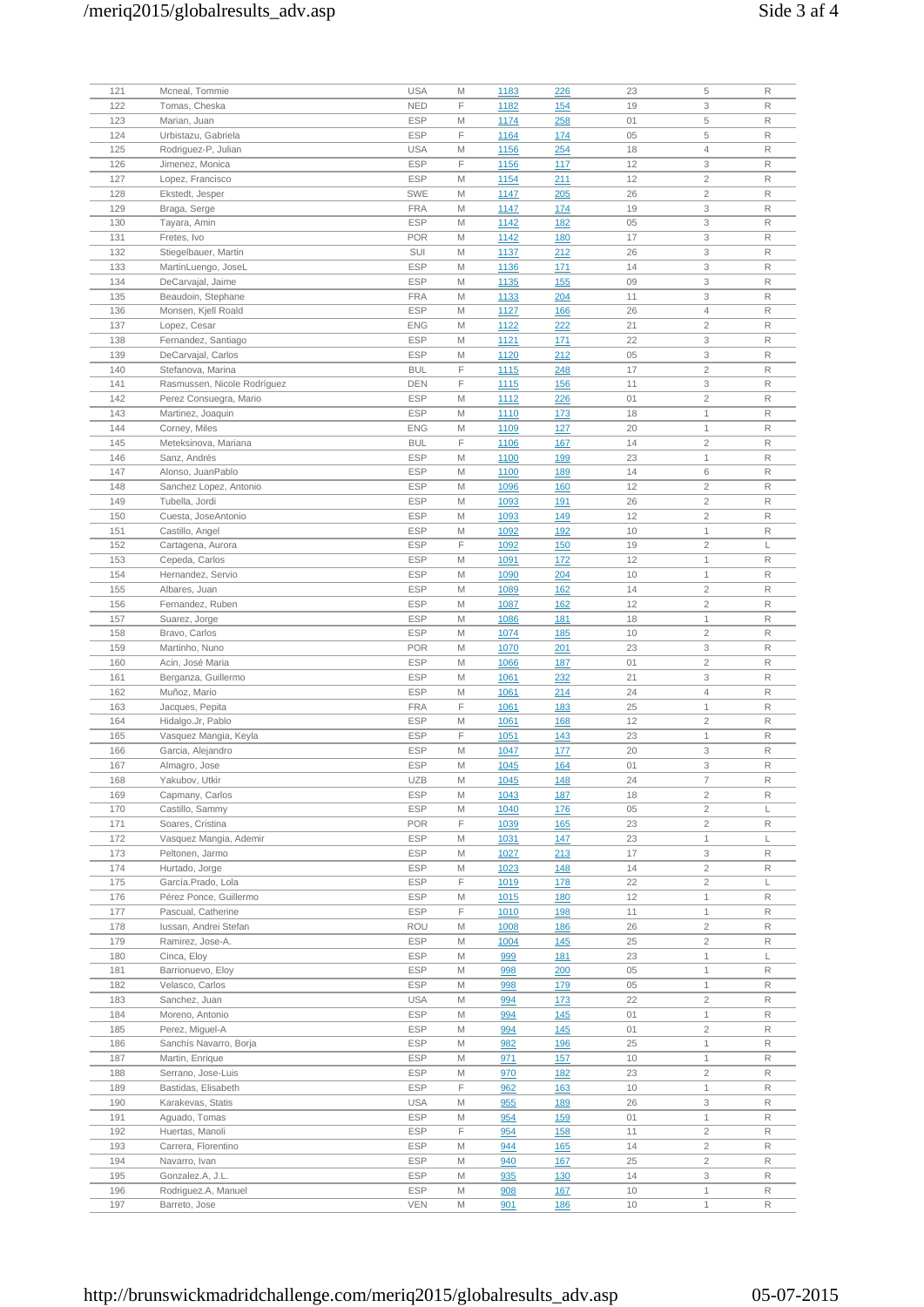| 198 | Campo, Miguel-A  | <b>ESP</b> | M | 885 | <u>162</u> | 22 |  |
|-----|------------------|------------|---|-----|------------|----|--|
| 199 | Gonzalez.M, Raul | <b>ESP</b> | M | 884 | 143        | 10 |  |
| 200 | Briones, Mayka   | <b>ESP</b> |   | 883 | 143        | 10 |  |
| 201 | Perez, Marta     | <b>ESP</b> |   | 881 | 153        | 10 |  |
| 202 | Serrano, Iñaki   | <b>ESP</b> | M | 873 | <u>150</u> | 23 |  |
| 203 | Rubio, Geli      | <b>ESP</b> |   | 855 | 169        | 09 |  |
| 204 | Teece, Ray       | <b>ENG</b> | M | 697 |            | 18 |  |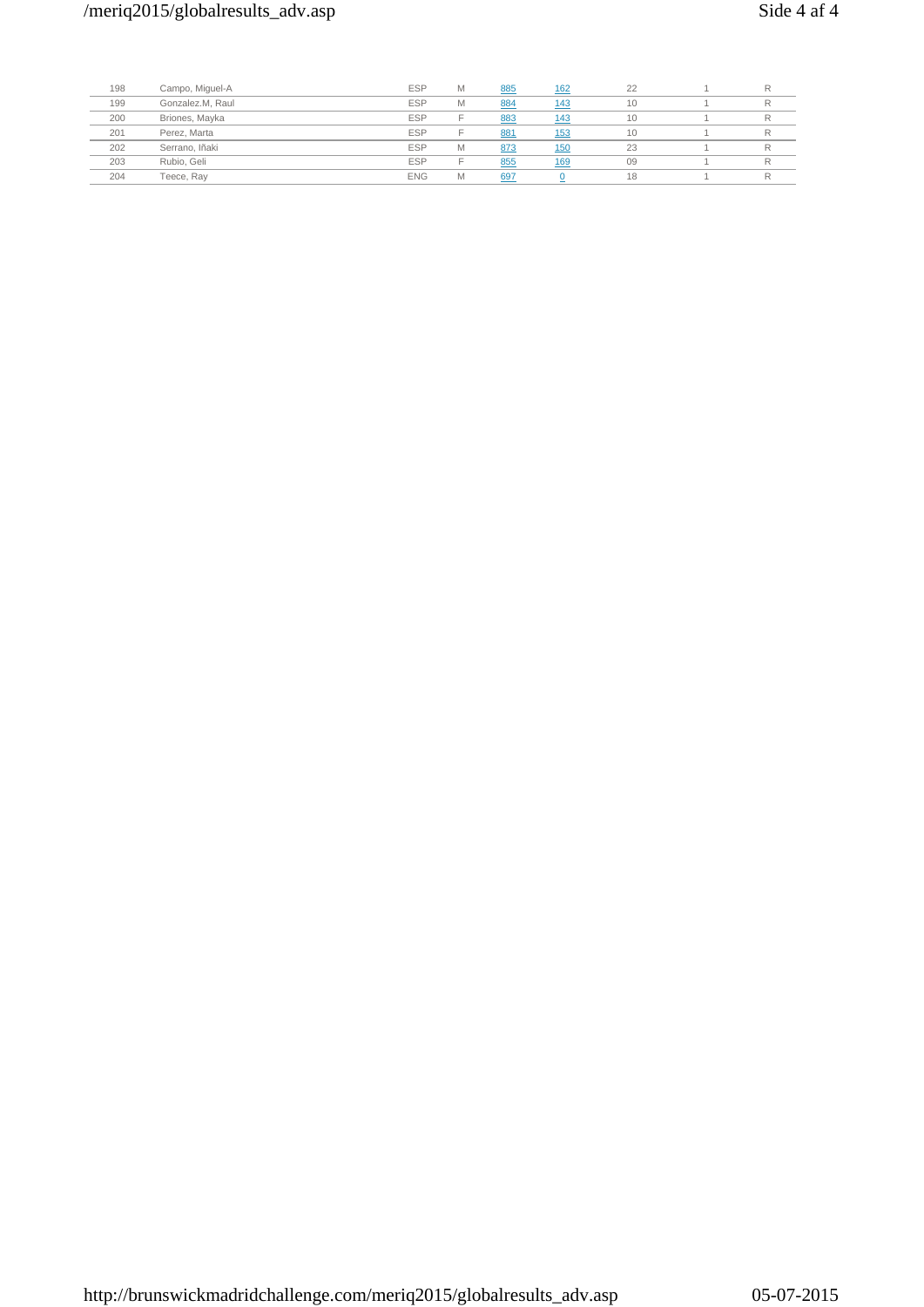# $\leq$  Back Export to Excel with separator:  $\boxed{\phantom{s}}$ ,  $\boxed{\phantom{s}}$   $\boxed{\phantom{s}}$

Best score this squad: **288** Barriopedro, Pablo (ESP)

| <b>NAME</b>                | IN THE<br><b>FINALS</b> | <b>NAT</b> | <b>GEN</b> | 1   | $\overline{2}$ | 3   | 4   | 5   | 6   | <b>HCP</b>   | <b>SCORE</b> | <b>HAND</b>  |     |
|----------------------------|-------------------------|------------|------------|-----|----------------|-----|-----|-----|-----|--------------|--------------|--------------|-----|
| 1. Wegner, Cajsa           |                         | SWE        | F.         | 160 | 217            | 237 | 238 | 224 | 223 | 48           | 1347         | R            |     |
| 2. Barriopedro, Pablo      | 18                      | <b>ESP</b> | M          | 212 | 188            | 185 | 193 | 288 | 277 | $\circ$      | 1343         | R            | (R) |
| 3. Ballesteros, Jesus      |                         | <b>ESP</b> | M          | 151 | 256            | 233 | 211 | 224 | 213 | $\mathbb O$  | 1288         | $\mathsf R$  | (R) |
| 4. Acin, Ion               |                         | <b>ESP</b> | M          | 216 | 195            | 226 | 204 | 236 | 210 | $\circ$      | 1287         | $\mathsf R$  | (R) |
| 5. Ciotti, Patricia        |                         | <b>ITA</b> | F          | 204 | 203            | 199 | 204 | 231 | 174 | 48           | 1263         | $\mathsf{R}$ |     |
| 6. Orche, Ruben            |                         | <b>ESP</b> | M          | 156 | 192            | 181 | 256 | 199 | 275 | $\mathbb O$  | 1259         | R            | (R) |
| 7. Medellin, William       |                         | <b>ESP</b> | M          | 202 | 212            | 204 | 144 | 267 | 225 | $\circ$      | 1254         | R            | (R) |
| 8. Larragan, F.Javier      |                         | <b>ESP</b> | M          | 210 | 193            | 204 | 238 | 209 | 196 | $\circ$      | 1250         | R            | (R) |
| 9. Machon, Daniel          |                         | <b>ESP</b> | M          | 181 | 200            | 234 | 218 | 174 | 237 | $\mathbf{0}$ | 1244         | $\mathsf{R}$ |     |
| 10. Gonzalez, Julio        |                         | <b>ESP</b> | M          | 201 | 193            | 201 | 203 | 255 | 191 | $\circ$      | 1244         | $\mathsf{R}$ | (R) |
| 11. Calva, Carlos          |                         | <b>ESP</b> | M          | 186 | 214            | 227 | 201 | 199 | 215 | $\mathbb O$  | 1242         | R            |     |
| 12. Moreno, Javier         |                         | <b>ESP</b> | M          | 167 | 185            | 184 | 200 | 267 | 236 | $\circ$      | 1239         | $\mathsf{R}$ |     |
| 13. Garcia, Iñigo          |                         | <b>ESP</b> | M          | 222 | 197            | 246 | 233 | 174 | 167 | $\circ$      | 1239         | $\mathsf{R}$ | (R) |
| 14. Frouvelle, Serge       |                         | <b>FRA</b> | M          | 227 | 196            | 215 | 186 | 200 | 209 | $\mathbf{0}$ | 1233         | $\mathsf{R}$ |     |
| 15. Gaillard, Laurence     |                         | <b>FRA</b> | F          | 226 | 203            | 166 | 192 | 193 | 195 | 48           | 1223         | R            | (R) |
| 16. Lopez, Felipe          |                         | <b>ESP</b> | M          | 193 | 215            | 192 | 193 | 226 | 194 | $\circ$      | 1213         | $\mathsf R$  | (R) |
| 17. Alonso, Daniel         |                         | <b>ESP</b> | M          | 213 | 226            | 186 | 200 | 194 | 183 | $\circ$      | 1202         | R            | (R) |
| 18. Rodriguez, Paco        |                         | <b>ESP</b> | M          | 175 | 188            | 224 | 169 | 236 | 200 | $\mathbf{0}$ | 1192         | $\mathsf R$  |     |
| 19. Del Olmo, Sara         |                         | <b>ESP</b> | F          | 191 | 177            | 187 | 192 | 194 | 198 | 48           | 1187         | $\mathsf{R}$ |     |
| 20. Marian, Juan           |                         | <b>ESP</b> | M          | 203 | 135            | 179 | 172 | 227 | 258 | $\circ$      | 1174         | R            |     |
| 21. Arjonilla, Alejandro   |                         | <b>ESP</b> | M          | 198 | 183            | 189 | 193 | 188 | 214 | $\circ$      | 1165         | R            |     |
| 22. Urbistazu, Gabriela    |                         | <b>ESP</b> | F          | 148 | 209            | 178 | 198 | 217 | 166 | 48           | 1164         | $\mathsf R$  | (R) |
| 23. Jimenez, Raul          |                         | <b>ESP</b> | M          | 166 | 246            | 164 | 171 | 138 | 258 | $\circ$      | 1143         | $\mathsf{R}$ |     |
| 24. Tayara, Amin           |                         | <b>ESP</b> | M          | 156 | 195            | 193 | 193 | 223 | 182 | $\circ$      | 1142         | R            | (R) |
| 25. Rodriguez-P, Julian    |                         | <b>USA</b> | M          | 142 | 202            | 228 | 165 | 214 | 172 | $\mathbb O$  | 1123         | $\mathsf{R}$ |     |
| 26. DeCarvajal, Carlos     |                         | <b>ESP</b> | M          | 196 | 180            | 166 | 212 | 154 | 212 | $\circ$      | 1120         | R            | (R) |
| 27. Barriopedro, Teresa    |                         | <b>ESP</b> | F          | 184 | 212            | 190 | 197 | 155 | 131 | 48           | 1117         | $\mathsf R$  | (R) |
| 28. Garcia, Vanessa        |                         | <b>ESP</b> | F          | 158 | 187            | 171 | 190 | 136 | 224 | 48           | 1114         | $\mathsf{R}$ | (R) |
| 29. Perez Consuegra, Mario |                         | <b>ESP</b> | M          | 172 | 156            | 173 | 175 | 210 | 226 | $\circ$      | 1112         | R            |     |
| 30. DeCarvajal, Jaime      |                         | <b>ESP</b> | M          | 207 | 186            | 174 | 168 | 192 | 171 | $\mathbb O$  | 1098         | R            |     |
| 31. Puente, Txus           |                         | <b>ESP</b> | M          | 198 | 177            | 206 | 159 | 153 | 193 | $\circ$      | 1086         | $\mathsf R$  |     |
| 32. Alonso, JuanPablo      |                         | <b>ESP</b> | M          | 179 | 138            | 159 | 208 | 204 | 190 | $\circ$      | 1078         | $\mathsf{R}$ |     |
| 33. Acin, José Maria       |                         | <b>ESP</b> | M          | 179 | 172            | 166 | 181 | 181 | 187 | $\mathbb O$  | 1066         | R            |     |
| 34. Jimenez, Monica        |                         | <b>ESP</b> | F          | 210 | 156            | 150 | 132 | 176 | 176 | 48           | 1048         | $\mathsf R$  |     |
| 35. Almagro, Jose          |                         | <b>ESP</b> | M          | 192 | 165            | 151 | 180 | 193 | 164 | $\circ$      | 1045         | $\mathsf{R}$ |     |
| 36. Castillo, Sammy        |                         | <b>ESP</b> | M          | 177 | 157            | 201 | 172 | 157 | 176 | $\circ$      | 1040         | L            |     |
| 37. Hurtado, Jorge         |                         | <b>ESP</b> | M          | 156 | 163            | 194 | 168 | 143 | 176 | $\circ$      | 1000         | $\mathsf{R}$ |     |
| 38. Barrionuevo, Eloy      |                         | <b>ESP</b> | M          | 160 | 162            | 165 | 147 | 164 | 200 | $\mathbb O$  | 998          | $\mathsf R$  |     |
| 39. Velasco, Carlos        |                         | <b>ESP</b> | M          | 164 | 196            | 148 | 150 | 161 | 179 | $\mathbb O$  | 998          | $\mathsf{R}$ |     |
| 40. Moreno, Antonio        |                         | <b>ESP</b> | M          | 149 | 148            | 197 | 145 | 210 | 145 | $\circ$      | 994          | $\mathsf{R}$ |     |
| 41. Perez, Miguel-A        |                         | <b>ESP</b> | M          | 165 | 153            | 178 | 172 | 181 | 145 | $\mathbf{0}$ | 994          | $\mathsf{R}$ |     |
| 42. MartinLuengo, JoseL    |                         | <b>ESP</b> | M          | 161 | 163            | 162 | 166 | 152 | 152 | $\mathbb O$  | 956          | $\mathsf{R}$ |     |
| 43. Aguado, Tomas          |                         | <b>ESP</b> | M          | 153 | 146            | 172 | 146 | 178 | 159 | $\circ$      | 954          | $\mathsf{R}$ |     |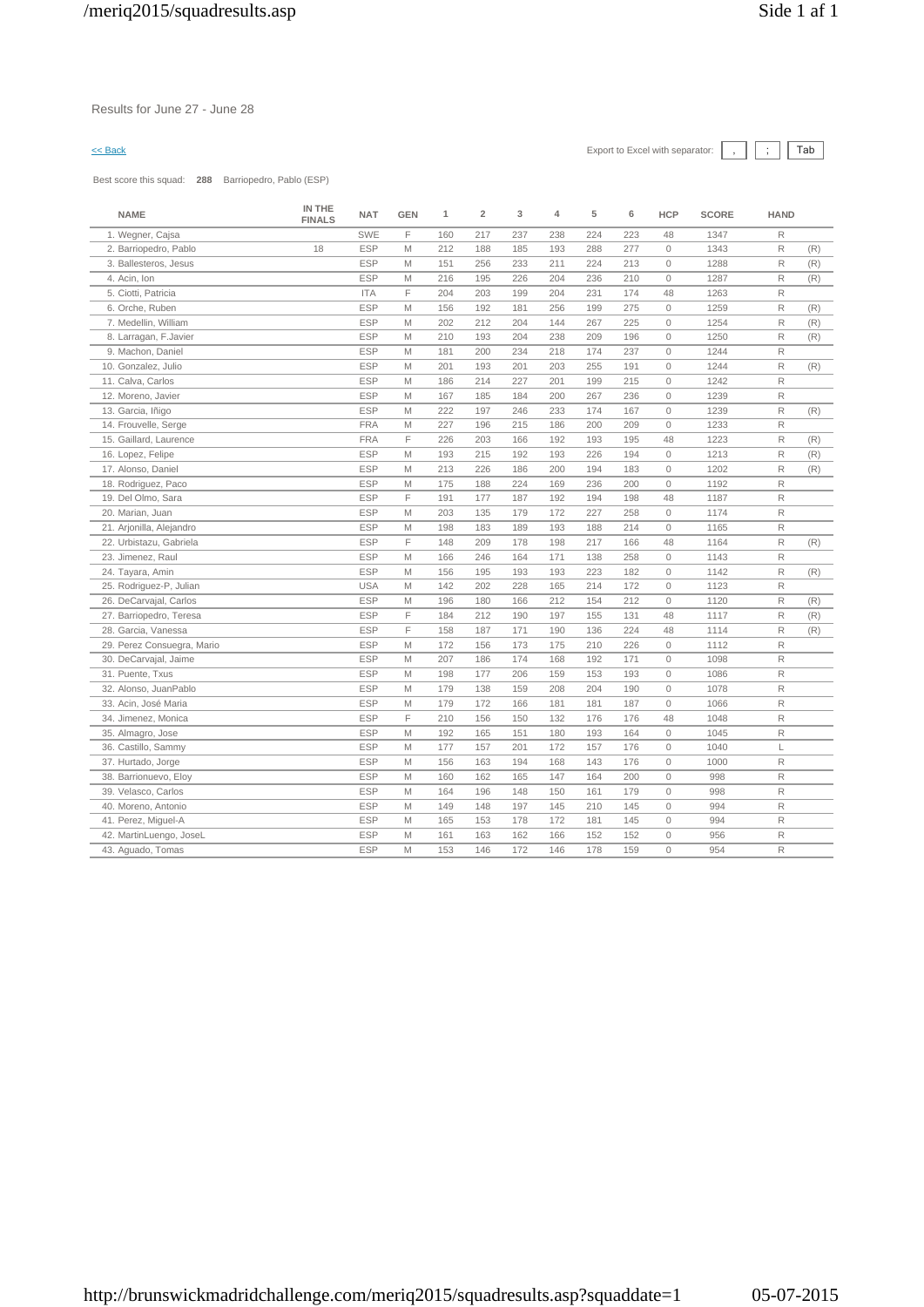Results for June 29 - June 30

# $\leq$  Back Export to Excel with separator:  $\boxed{\phantom{s}}$ ,  $\boxed{\phantom{s}}$   $\boxed{\phantom{s}}$

Best score this squad: **287** Ruiz Jr, Ildemaro (VEN)

| <b>NAME</b>                                    | IN THE<br><b>FINALS</b> | <b>NAT</b>               | <b>GEN</b> | 1          | $\overline{\mathbf{2}}$ | 3          | 4          | 5          | 6          | <b>HCP</b>                 | <b>SCORE</b> | HAND              |            |
|------------------------------------------------|-------------------------|--------------------------|------------|------------|-------------------------|------------|------------|------------|------------|----------------------------|--------------|-------------------|------------|
| 1. Ruiz Jr, Ildemaro                           | $\overline{2}$          | <b>VEN</b>               | Μ          | 235        | 218                     | 264        | 236        | 287        | 247        | 0                          | 1487         | R                 |            |
| 2. Marcano, Karen                              | 16                      | <b>VEN</b>               | F          | 186        | 214                     | 223        | 246        | 268        | 234        | 48                         | 1419         | R                 |            |
| 3. Barriopedro, Pablo                          | 18                      | <b>ESP</b>               | M          | 181        | 241                     | 218        | 267        | 247        | 255        | $\mathbb O$                | 1409         | $\mathsf R$       | (R)        |
| 4. Spacey, Tanner                              |                         | <b>USA</b>               | Μ          | 266        | 232                     | 243        | 203        | 170        | 221        | 0                          | 1335         | R                 |            |
| 5. Orche, Ruben                                |                         | <b>ESP</b>               | M          | 266        | 177                     | 246        | 214        | 207        | 222        | $\mathbf 0$                | 1332         | R                 | (R)        |
| 6. Thorstensen, Heidi                          |                         | <b>NOR</b>               | F          | 206        | 211                     | 191        | 226        | 246        | 172        | 48                         | 1300         | R                 | (R)        |
| 7. Rodriguez, Paco                             |                         | <b>ESP</b>               | Μ          | 205        | 176                     | 205        | 232        | 227        | 246        | $\circ$                    | 1291         | R                 | (R)        |
| 8. Flack, Nina                                 |                         | <b>SWE</b>               | F          | 209        | 231                     | 222        | 188        | 165        | 219        | 48                         | 1282         | R                 |            |
| 9. Larracoechea, Ignacio                       |                         | <b>ESP</b>               | M          | 191        | 172                     | 195        | 206        | 264        | 222        | 0                          | 1250         | R                 | (R)        |
| 10. Gamazo, Noe<br>11. Medellin, William       |                         | <b>VEN</b><br><b>ESP</b> | Μ<br>M     | 249<br>189 | 212<br>212              | 220<br>192 | 162<br>245 | 205<br>202 | 198<br>204 | $\mathbf 0$<br>$\mathbf 0$ | 1246<br>1244 | $\mathsf{R}$<br>R |            |
| 12. Ballesteros, Jesus                         | 40                      | <b>ESP</b>               | M          | 179        | 216                     | 226        | 161        | 214        | 226        | $\mathbf 0$                | 1222         | R                 | (R)<br>(R) |
| 13. Gullberg, Madelene                         |                         | <b>SWE</b>               | F          | 211        | 183                     | 211        | 176        | 212        | 180        | 48                         | 1221         | R                 | (R)        |
| 14. Jimenez, Raul                              |                         | <b>ESP</b>               | Μ          | 202        | 240                     | 160        | 190        | 246        | 181        | $\circ$                    | 1219         | R                 | (R)        |
| 15. Barriopedro, Teresa                        |                         | <b>ESP</b>               | F          | 235        | 154                     | 200        | 196        | 180        | 202        | 48                         | 1215         | R                 | (R)        |
| 16. Del Olmo, Sara                             |                         | <b>ESP</b>               | F          | 254        | 175                     | 188        | 197        | 169        | 180        | 48                         | 1211         | R                 | (R)        |
| 17. Hidalgo, Pablo                             |                         | <b>ESP</b>               | M          | 234        | 183                     | 213        | 158        | 219        | 200        | $\mathbf 0$                | 1207         | $\mathsf{R}$      |            |
| 18. Cruz, Juan Mari                            |                         | <b>ESP</b>               | M          | 181        | 183                     | 214        | 189        | 213        | 223        | 0                          | 1203         | R                 | (R)        |
| 19. Pascual, Erwin                             |                         | <b>ESP</b>               | M          | 191        | 223                     | 223        | 155        | 219        | 190        | $\mathbf 0$                | 1201         | $\mathsf R$       |            |
| 20. Arjonilla, Alejandro                       |                         | <b>ESP</b>               | Μ          | 223        | 179                     | 180        | 212        | 201        | 201        | 0                          | 1196         | R                 | (R)        |
| 21. Clemente, Jesus                            |                         | <b>ESP</b>               | Μ          | 179        | 173                     | 226        | 254        | 181        | 179        | $\circ$                    | 1192         | R                 |            |
| 22. Larsen, Rebecka                            | 11                      | <b>SWE</b>               | F          | 163        | 202                     | 181        | 236        | 193        | 164        | 48                         | 1187         | $\mathsf R$       |            |
| 23. Garcia, Iñigo                              |                         | <b>ESP</b>               | Μ          | 190        | 211                     | 183        | 232        | 173        | 190        | 0                          | 1179         | R                 | (R)        |
| 24. Rius, Gregory                              |                         | <b>FRA</b>               | Μ          | 205        | 168                     | 191        | 202        | 214        | 191        | $\mathbb O$                | 1171         | $\mathsf R$       | (R)        |
| 25. Jimenez, Monica                            |                         | <b>ESP</b>               | F          | 221        | 215                     | 225        | 168        | 170        | 109        | 48                         | 1156         | R                 | (R)        |
| 26. Lopez, Francisco                           |                         | <b>ESP</b><br><b>ESP</b> | Μ<br>Μ     | 200<br>187 | 204<br>187              | 168<br>178 | 189<br>159 | 182<br>191 | 211<br>237 | 0<br>$\mathsf{O}\xspace$   | 1154<br>1139 | R<br>R            | (R)        |
| 27. Larragan, F.Javier<br>28. Ciotti, Patricia |                         | <b>ITA</b>               | F          | 179        | 187                     | 196        | 192        | 175        | 162        | 48                         | 1139         | R                 | (R)<br>(R) |
| 29. DeCarvajal, Jaime                          |                         | <b>ESP</b>               | M          | 171        | 175                     | 225        | 197        | 212        | 155        | $\mathbf 0$                | 1135         | R                 | (R)        |
| 30. Beaudoin, Stephane                         |                         | <b>FRA</b>               | Μ          | 178        | 197                     | 181        | 206        | 167        | 204        | 0                          | 1133         | R                 | (R)        |
| 31. Marian, Juan                               |                         | <b>ESP</b>               | M          | 204        | 142                     | 209        | 184        | 219        | 168        | $\mathbb O$                | 1126         | $\mathsf R$       | (R)        |
| 32. Rasmussen, Nicole Rodríguez                |                         | <b>DEN</b>               | F          | 163        | 197                     | 176        | 170        | 213        | 148        | 48                         | 1115         | R                 | (R)        |
| 33. Braga, Serge                               |                         | <b>FRA</b>               | M          | 214        | 167                     | 203        | 164        | 218        | 145        | $\mathbf{0}$               | 1111         | R                 | (R)        |
| 34. Moreno, Javier                             |                         | <b>ESP</b>               | Μ          | 173        | 178                     | 171        | 182        | 192        | 213        | $\mathsf{O}\xspace$        | 1109         | R                 | (R)        |
| 35. Garcia, Vanessa                            |                         | <b>ESP</b>               | F          | 211        | 193                     | 144        | 175        | 177        | 157        | 48                         | 1105         | R                 | (R)        |
| 36. Urbistazu, Gabriela                        |                         | <b>ESP</b>               | F          | 153        | 173                     | 199        | 202        | 178        | 152        | 48                         | 1105         | $\mathsf R$       | (R)        |
| 37. Mcneal, Tommie                             |                         | <b>USA</b>               | Μ          | 180        | 175                     | 188        | 200        | 184        | 177        | 0                          | 1104         | R                 | (R)        |
| 38. Sanchez Lopez, Antonio                     |                         | <b>ESP</b>               | M          | 211        | 192                     | 164        | 186        | 183        | 160        | $\mathbb O$                | 1096         | $\mathsf R$       | (R)        |
| 39. Cuesta, JoseAntonio                        |                         | <b>ESP</b><br><b>ESP</b> | Μ<br>M     | 167        | 182<br>176              | 199<br>203 | 206<br>145 | 190<br>174 | 149<br>192 | 0<br>0                     | 1093<br>1092 | R<br>R            | (R)        |
| 40. Castillo, Angel<br>41. Cepeda, Carlos      |                         | <b>ESP</b>               | М          | 202<br>203 | 172                     | 175        | 193        | 176        | 172        | 0                          | 1091         | R                 |            |
| 42. Hernandez, Servio                          |                         | <b>ESP</b>               | Μ          | 158        | 161                     | 227        | 171        | 169        | 204        | $\circ$                    | 1090         | R                 |            |
| 43. Fernandez, Ruben                           |                         | <b>ESP</b>               | M          | 171        | 156                     | 202        | 193        | 203        | 162        | $\mathsf{O}\xspace$        | 1087         | $\mathsf R$       | (R)        |
| 44. Lopez, Felipe                              |                         | <b>ESP</b>               | Μ          | 161        | 172                     | 179        | 205        | 162        | 202        | $\mathbf 0$                | 1081         | R                 | (R)        |
| 45. Alonso, JuanPablo                          |                         | <b>ESP</b>               | M          | 159        | 178                     | 191        | 224        | 138        | 190        | $\mathbf 0$                | 1080         | $\mathsf{R}$      | (R)        |
| 46. DeCarvajal, Carlos                         |                         | <b>ESP</b>               | M          | 138        | 209                     | 190        | 201        | 193        | 149        | $\mathbf 0$                | 1080         | R                 | (R)        |
| 47. Bravo, Carlos                              |                         | <b>ESP</b>               | М          | 180        | 186                     | 201        | 147        | 175        | 185        | 0                          | 1074         | R                 |            |
| 48. Albares, Juan                              |                         | <b>ESP</b>               | Μ          | 152        | 171                     | 194        | 152        | 224        | 178        | $\mathsf{O}\xspace$        | 1071         | R                 |            |
| 49. Alonso, Daniel                             |                         | <b>ESP</b>               | Μ          | 163        | 202                     | 184        | 186        | 149        | 181        | 0                          | 1065         | R                 | (R)        |
| 50. Hidalgo.Jr, Pablo                          |                         | <b>ESP</b>               | М          | 146        | 224                     | 175        | 161        | 187        | 168        | $\mathbb O$                | 1061         | R                 |            |
| 51. Gonzalez, Julio                            |                         | <b>ESP</b><br><b>ESP</b> | М<br>M     | 135<br>145 | 134<br>141              | 202<br>170 | 232<br>156 | 153<br>230 | 177<br>180 | 0<br>$\mathbb O$           | 1033<br>1022 | R<br>R            | (R)        |
| 52. Tayara, Amin<br>53. Pérez Ponce, Guillermo |                         | ESP                      | М          | 193        | 160                     | 160        | 175        | 147        | 180        | 0                          | 1015         | R                 | (R)        |
| 54. Pascual, Catherine                         |                         | <b>ESP</b>               | F          | 149        | 134                     | 127        | 161        | 201        | 190        | 48                         | 1010         | R                 |            |
| 55. Capmany, Carlos                            |                         | <b>ESP</b>               | М          | 150        | 188                     | 161        | 159        | 170        | 181        | $\circ$                    | 1009         | R                 |            |
| 56. Almagro, Jose                              |                         | <b>ESP</b>               | Μ          | 158        | 154                     | 179        | 185        | 156        | 167        | 0                          | 999          | R                 | (R)        |
| 57. Garcia, Alejandro                          |                         | <b>ESP</b>               | М          | 148        | 202                     | 186        | 158        | 144        | 155        | $\mathbb O$                | 993          | R                 |            |
| 58. MartinLuengo, JoseL                        |                         | <b>ESP</b>               | М          | 158        | 115                     | 168        | 166        | 168        | 215        | 0                          | 990          | R                 | (R)        |
| 59. Muñoz, Mario                               |                         | <b>ESP</b>               | Μ          | 126        | 147                     | 157        | 202        | 172        | 184        | $\circ$                    | 988          | $\mathsf{R}$      |            |
| 60. Puente, Txus                               |                         | ESP                      | М          | 173        | 125                     | 152        | 168        | 191        | 179        | 0                          | 988          | R                 | (R)        |
| 61. Castillo, Sammy                            |                         | <b>ESP</b>               | М          | 153        | 173                     | 162        | 179        | 164        | 144        | $\circ$                    | 975          | L                 | (R)        |
| 62. Martin, Enrique                            |                         | <b>ESP</b>               | М          | 168        | 167                     | 164        | 149        | 166        | 157        | 0                          | 971          | R                 |            |
| 63. Bastidas, Elisabeth                        |                         | <b>ESP</b>               | F          | 179        | 151                     | 129        | 142        | 158        | 155        | 48                         | 962          | R                 |            |
| 64. Huertas, Manoli                            |                         | <b>ESP</b>               | F          | 158        | 161                     | 147        | 156        | 134        | 150        | 48                         | 954          | R                 |            |
| 65. Gonzalez, Luis                             |                         | <b>ESP</b>               | Μ          | 139        | 149                     | 176        | 178        | 166        | 124        | $\circ$                    | 932          | R                 |            |
| 66. Gonzalez.A, J.L.<br>67. Cartagena, Aurora  |                         | <b>ESP</b><br><b>ESP</b> | Μ<br>F     | 150<br>110 | 135<br>140              | 154<br>133 | 149<br>140 | 199<br>155 | 140<br>188 | $\circ$<br>48              | 927<br>914   | R<br>L            | (R)        |
| 68. Rodriguez.A, Manuel                        |                         | <b>ESP</b>               | M          | 138        | 136                     | 176        | 141        | 150        | 167        | $\circ$                    | 908          | R                 |            |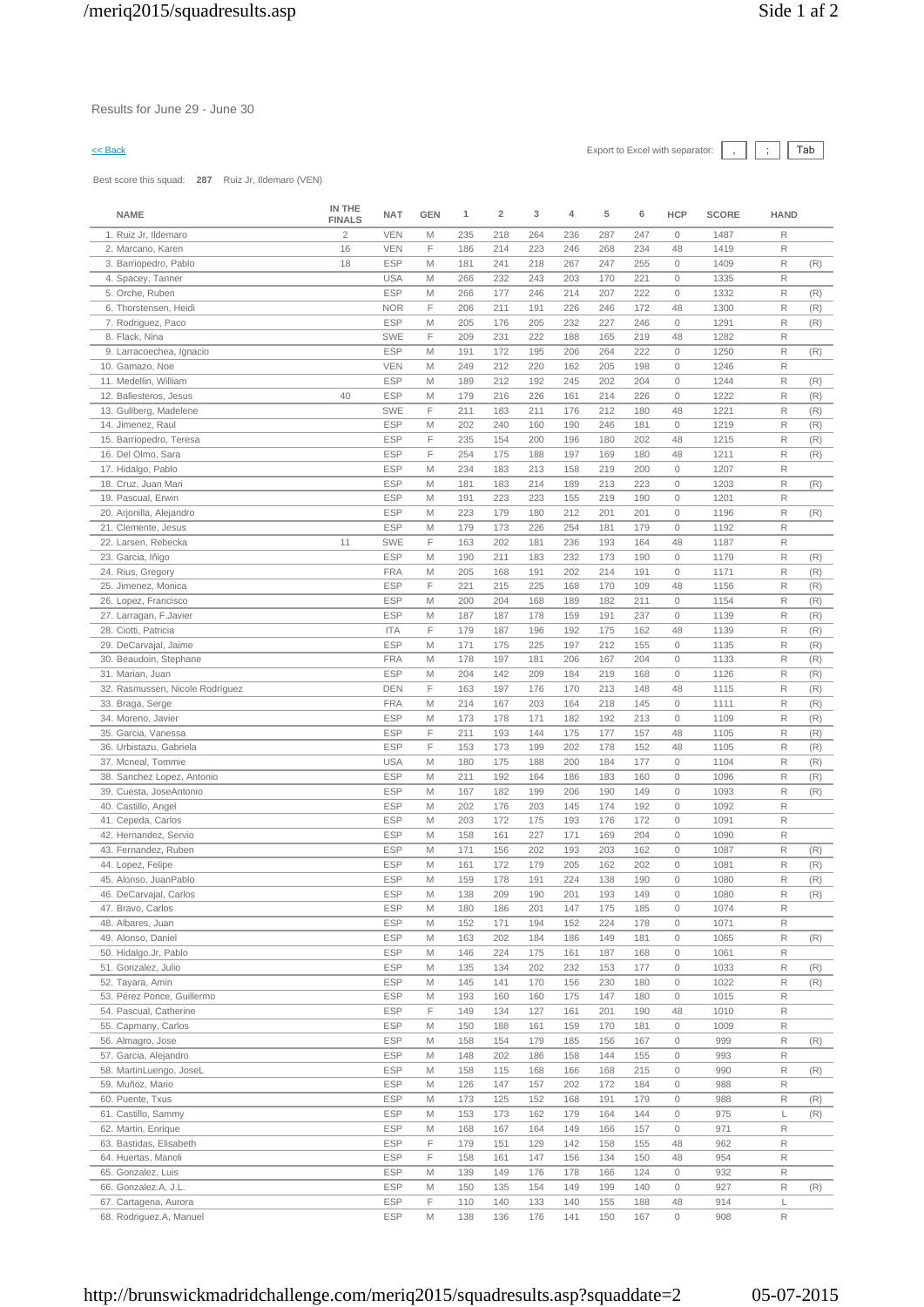| 69. Barreto, Jose       | <b>VEN</b> | Μ                        | 138 | 160 | 142 | 125 | 150 | 186 |    | 901 |   |     |
|-------------------------|------------|--------------------------|-----|-----|-----|-----|-----|-----|----|-----|---|-----|
| 70. Carrera, Florentino | <b>ESP</b> | Μ                        | 129 | 145 | 146 | 143 | 156 | 172 |    | 891 | R |     |
| 71. Gonzalez.M. Raul    | <b>ESP</b> | Μ                        | 140 | 149 | 153 | 149 | 150 | 143 |    | 884 | R |     |
| 72. Briones, Mayka      | <b>ESP</b> |                          | 139 | 152 | 144 | 124 | 141 | 135 | 48 | 883 | R |     |
| 73. Perez. Marta        | <b>ESP</b> | $\overline{\phantom{a}}$ | 119 | 159 | 125 | 136 | 149 | 145 | 48 | 881 |   |     |
| 74. Perez, Miguel-A     | <b>ESP</b> | Μ                        | 126 | 135 | 137 | 147 | 130 | 181 |    | 856 | R | (R) |
| 75. Rubio, Geli         | <b>ESP</b> |                          | 141 | 113 | 114 | 146 | 132 | 161 | 48 | 855 |   |     |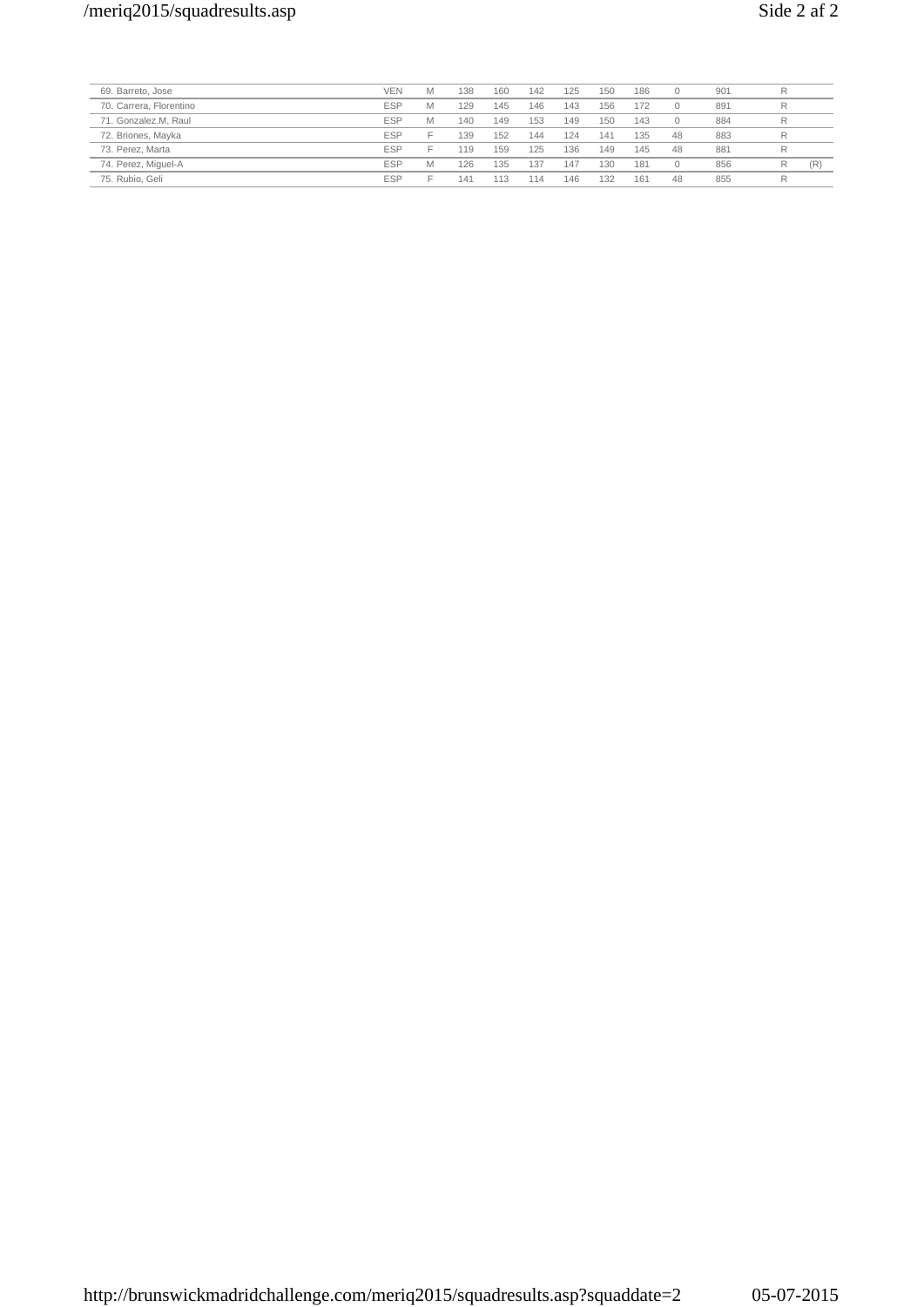| Best score this squad:<br>268                        | Maggi, Mats (BEL) |            |     |                |   |   |   |   |             |              |             |
|------------------------------------------------------|-------------------|------------|-----|----------------|---|---|---|---|-------------|--------------|-------------|
| 192.22<br>Average score this squad:<br>(without hcp) |                   |            |     |                |   |   |   |   |             |              |             |
|                                                      |                   |            |     |                |   |   |   |   |             |              |             |
| <b>NAME</b>                                          | <b>NAT</b>        | <b>GEN</b> | 1   | $\overline{2}$ | 3 | 4 | 5 | 6 | <b>HCP</b>  | <b>SCORE</b> | <b>HAND</b> |
| 1. Maggi, Mats                                       | <b>BEL</b>        | M          | 268 |                |   |   |   |   | $\mathbb O$ | 268          | R           |
| 2. Wodka, Dave                                       | <b>USA</b>        | M          | 259 |                |   |   |   |   | $\mathbf 0$ | 259          | R           |
| 3. Crosby, Elliot                                    | <b>ENG</b>        | M          | 258 |                |   |   |   |   | $\mathbf 0$ | 258          | R           |
| 4. Talpa, Marek                                      | CZE               | M          | 257 |                |   |   |   |   | $\mathbf 0$ | 257          | R           |
| 5. Madriz, Rodolfo                                   | CRC               | M          | 237 |                |   |   |   |   | $\mathbf 0$ | 237          | $\mathsf R$ |
| 6. Arjonilla, Alejandro                              | <b>ESP</b>        | Μ          | 234 |                |   |   |   |   | $\mathbb O$ | 234          | R           |
| 7. Persson, Filippa                                  | <b>SWE</b>        | F          | 221 |                |   |   |   |   | 8           | 229          | R           |
| 8. Johansson, Jenny                                  | <b>SWE</b>        | F          | 220 |                |   |   |   |   | 8           | 228          | $\mathsf R$ |
| 9. Mortensen, Jimmy                                  | <b>DEN</b>        | M          | 224 |                |   |   |   |   | $\mathbf 0$ | 224          | R           |
| 10. Gill, Steven                                     | SCO               | M          | 222 |                |   |   |   |   | $\mathbb O$ | 222          | L           |
| 11. Jönsson. William                                 | <b>SWE</b>        | M          | 214 |                |   |   |   |   | $\mathbb O$ | 214          | $\mathsf R$ |
| 12. Rius, Gregory                                    | <b>FRA</b>        | M          | 214 |                |   |   |   |   | $\mathbb O$ | 214          | R           |
| 13. Gullberg, Madelene                               | <b>SWE</b>        | F          | 204 |                |   |   |   |   | 8           | 212          | R           |
| 14. Persson, Maria                                   | <b>SWE</b>        | F          | 204 |                |   |   |   |   | 8           | 212          | R           |
| 15. Sturt, Jonathan                                  | <b>ENG</b>        | M          | 211 |                |   |   |   |   | $\mathbb O$ | 211          | $\mathsf R$ |
| 16. Beaudoin, Stephane                               | <b>FRA</b>        | M          | 211 |                |   |   |   |   | $\mathbb O$ | 211          | R           |
| 17. Wedel, Sascha                                    | <b>DEN</b>        | F          | 203 |                |   |   |   |   | 8           | 211          | R           |
| 18. Andersson, Sandra                                | <b>SWE</b>        | F          | 202 |                |   |   |   |   | 8           | 210          | $\mathsf R$ |
| 19. Chamberlain, Matt                                | <b>ENG</b>        | M          | 208 |                |   |   |   |   | $\circ$     | 208          | R           |
| 20. Gudmundsson, Magnus                              | <b>ISL</b>        | M          | 205 |                |   |   |   |   | $\mathbf 0$ | 205          | R           |
| 21. Ainge, Nicki                                     | <b>ENG</b>        | F          | 196 |                |   |   |   |   | 8           | 204          | R           |
| 22. Hultin, Isabelle                                 | <b>SWE</b>        | F          | 194 |                |   |   |   |   | 8           | 202          | $\mathsf R$ |
| 23. Meka, Patrick                                    | <b>NED</b>        | M          | 199 |                |   |   |   |   | $\mathbb O$ | 199          | R           |
| 24. Heinonen, Markus                                 | <b>FIN</b>        | M          | 196 |                |   |   |   |   | $\mathbb O$ | 196          | R           |
| 25. Calva. Carlos                                    | <b>ESP</b>        | M          | 194 |                |   |   |   |   | $\mathbb O$ | 194          | $\mathsf R$ |
| 26. Pinho, José                                      | <b>POR</b>        | M          | 193 |                |   |   |   |   | $\mathbb O$ | 193          | $\mathsf R$ |
| 27. Martinho, Nuno                                   | <b>POR</b>        | M          | 193 |                |   |   |   |   | $\mathbb O$ | 193          | R           |
| 28. Corney, Miles                                    | <b>ENG</b>        | M          | 192 |                |   |   |   |   | $\mathbb O$ | 192          | $\mathsf R$ |
| 29. Berganza, Guillermo                              | <b>ESP</b>        | M          | 191 |                |   |   |   |   | $\mathbb O$ | 191          | $\mathsf R$ |
| 30. Petrov, Julian                                   | <b>BUL</b>        | M          | 191 |                |   |   |   |   | $\mathbb O$ | 191          | R           |
| 31. Reyna, Alejandro                                 | CRC               | M          | 190 |                |   |   |   |   | $\mathbb O$ | 190          | R           |
| 32. Castillo, Sammy                                  | <b>ESP</b>        | Μ          | 187 |                |   |   |   |   | $\mathbb O$ | 187          | $\mathsf L$ |
| 33. Persson, Kristoffer                              | <b>SWE</b>        | M          | 187 |                |   |   |   |   | $\mathbf 0$ | 187          | R           |
| 34. Gonzalez, Julio                                  | <b>ESP</b>        | M          | 186 |                |   |   |   |   | $\mathbb O$ | 186          | R           |
| 35. Byrne, Aidan                                     | <b>IRL</b>        | M          | 184 |                |   |   |   |   | $\mathbb O$ | 184          | $\mathsf R$ |
| 36. Garcia, Iñigo                                    | <b>ESP</b>        | M          | 182 |                |   |   |   |   | $\mathbb O$ | 182          | $\mathsf R$ |
| 37. Cocker, Lee                                      | <b>ENG</b>        | M          | 182 |                |   |   |   |   | $\mathbb O$ | 182          | R           |
| 38. Stefanova, Marina                                | <b>BUL</b>        | F          | 171 |                |   |   |   |   | 8           | 179          | $\mathsf R$ |
| 39. Fernandez, Santiago                              | <b>ESP</b>        | M          | 177 |                |   |   |   |   | $\mathbb O$ | 177          | R           |
| 40. Yakubov, Utkir                                   | <b>UZB</b>        | M          | 174 |                |   |   |   |   | $\mathbb O$ | 174          | R           |
| 41. Braga, Serge                                     | <b>FRA</b>        | M          | 174 |                |   |   |   |   | $\mathbb O$ | 174          | R           |
| 42. Garcia, Alejandro                                | <b>ESP</b>        | Μ          | 172 |                |   |   |   |   | $\mathbb O$ | 172          | $\mathsf R$ |
| 43. Garcia, Vanessa                                  | ESP               | F          | 161 |                |   |   |   |   | 8           | 169          | R           |
| 44. Alonso, Daniel                                   | <b>ESP</b>        | M          | 161 |                |   |   |   |   | $\mathbb O$ | 161          | R           |
| 45. Tsappis, Gemma                                   | <b>ENG</b>        | F          | 150 |                |   |   |   |   | 8           | 158          | L           |
| 46. Morgan, Selwyn                                   | <b>ENG</b>        | М          | 158 |                |   |   |   |   | $\mathbf 0$ | 158          | R           |
| 47. Barriopedro, Teresa                              | <b>ESP</b>        | F          | 148 |                |   |   |   |   | 8           | 156          | R           |
| 48. Gamazo, Noe                                      | <b>VEN</b>        | М          | 154 |                |   |   |   |   | $\mathbb O$ | 154          | R           |
| 49. Puente, Txus                                     | <b>ESP</b>        | M          | 150 |                |   |   |   |   | $\mathbf 0$ | 150          | R           |
| 50. Hansen, Carsten                                  | DEN               | M          | 150 |                |   |   |   |   | $\mathbf 0$ | 150          | R           |
| 51. Colomer, Artur                                   | <b>ESP</b>        | M          | 149 |                |   |   |   |   | $\mathbf 0$ | 149          | R           |
| 52. Karakevas, Statis                                | <b>USA</b>        | M          | 147 |                |   |   |   |   | $\mathbf 0$ | 147          | $\mathsf R$ |
| 53. Cruz, Juan Mari                                  | <b>ESP</b>        | М          | 137 |                |   |   |   |   | $\mathbb O$ | 137          | $\mathsf R$ |

54. Iussan, Andrei Stefan ROU M 134 0 134 R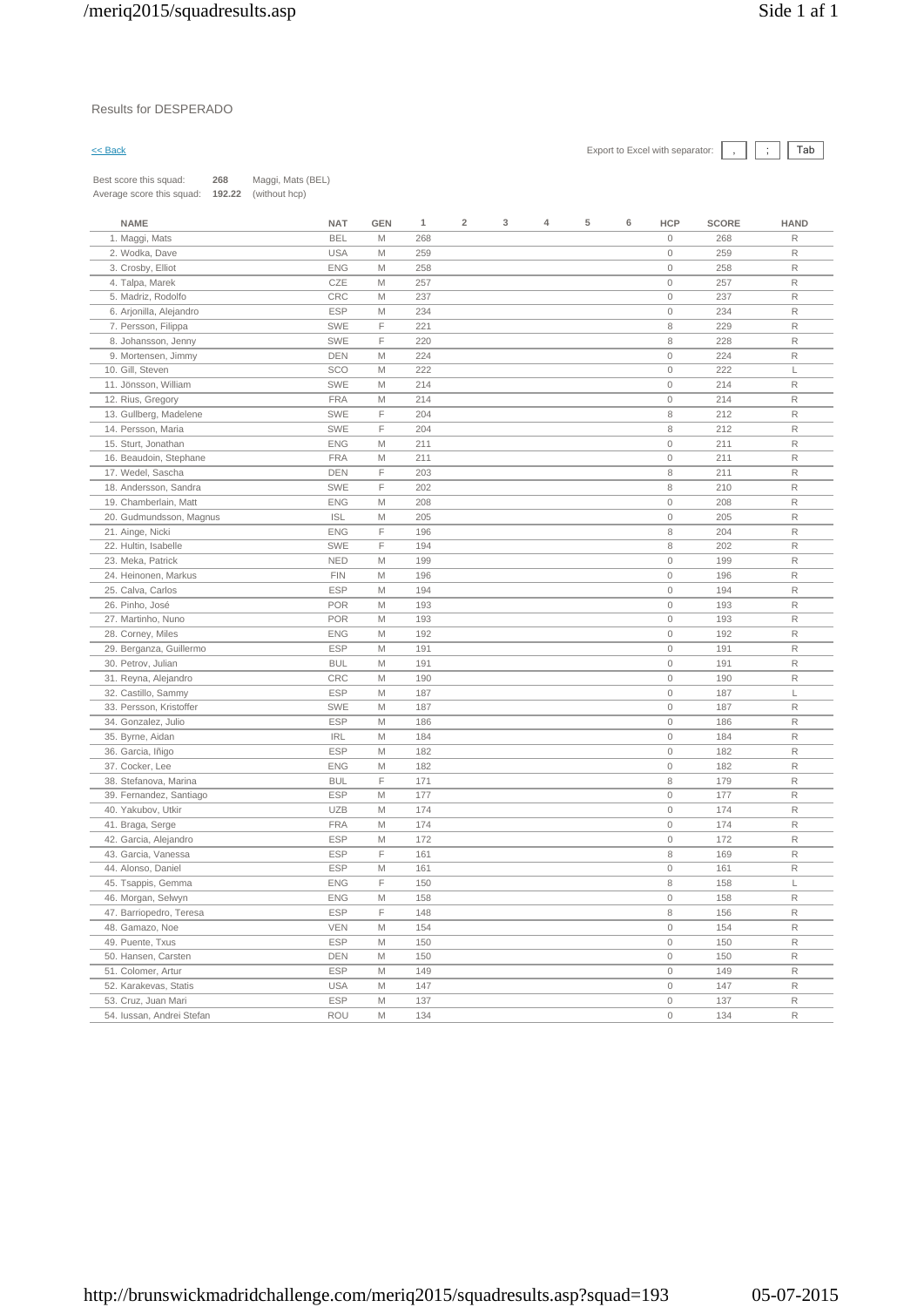Best score this squad: **300** Andersson, Ida (SWE) Average score this squad: **210.77** (without hcp)

| <b>NAME</b>                | <b>NAT</b> | <b>GEN</b> | 1   | $\overline{2}$ | 3   | 4   | <b>HCP</b>   | <b>SCORE</b> | <b>HAND</b>  |
|----------------------------|------------|------------|-----|----------------|-----|-----|--------------|--------------|--------------|
| 1. Brondsted, Britt        | <b>DEN</b> | F          | 245 | 247            | 269 | 190 | 32           | 983          | R            |
| 2. Thorstensen. Heidi      | <b>NOR</b> | F          | 215 | 226            | 289 | 213 | 32           | 975          | R            |
| 3. Andersson. Ida          | SWE        | E          | 198 | 292            | 238 | 211 | 32           | 971          | R            |
| 4. Van Geel, Jeroen        | <b>NED</b> | M          | 258 | 200            | 257 | 227 | $\mathbf{0}$ | 942          | $\mathsf{R}$ |
| 5. Lee Llamas, Carlos      | <b>MEX</b> | M          | 222 | 202            | 248 | 248 | $\mathbf{0}$ | 920          | $\mathsf{R}$ |
| 6. Wegner, Jenny           | SWE        | F          | 210 | 215            | 249 | 193 | 32           | 899          | R            |
| 7. Andersson, Pontus       | SWE        | M          | 204 | 256            | 223 | 211 | $\mathbb O$  | 894          | R            |
| 8. Cundy, Darren           | <b>ENG</b> | M          | 186 | 228            | 278 | 202 | $\mathbf{0}$ | 894          | R            |
| 9. Østergaard-Poulsen, Dan | <b>DEN</b> | M          | 227 | 230            | 214 | 221 | $\circ$      | 892          | $\mathsf{R}$ |
| 10. Spacey, Tanner         | <b>USA</b> | M          | 236 | 212            | 204 | 232 | $\mathbf{0}$ | 884          | R            |
| 11. Orche, Ruben           | <b>ESP</b> | M          | 203 | 216            | 225 | 237 | $\Omega$     | 881          | R            |
| 12. Wodka, Dave            | <b>USA</b> | M          | 172 | 246            | 209 | 248 | $\Omega$     | 875          | $\mathsf{R}$ |
| 13. Hooper, Curtis         | <b>ENG</b> | M          | 267 | 194            | 216 | 191 | $\mathbf{0}$ | 868          | $\mathsf{R}$ |
| 14. Larsen. Thomas         | <b>DEN</b> | M          | 218 | 184            | 225 | 238 | $\mathbf{0}$ | 865          | R            |
| 15. Beuthner, Laura        | <b>GER</b> | E          | 202 | 192            | 201 | 236 | 32           | 863          | L            |
| 16. Blomqvist, Anneli      | SWE        | E          | 221 | 151            | 232 | 222 | 32           | 858          | R            |
| 17. Purnell, Adam          | <b>ENG</b> | M          | 219 | 195            | 223 | 215 | $\mathbf{0}$ | 852          | $\mathsf{R}$ |
| 18. Talpa, Marek           | CZE        | M          | 188 | 255            | 204 | 204 | $\circ$      | 851          | R            |
| 19. Rose, Sam              | <b>ENG</b> | M          | 188 | 191            | 244 | 214 | $\mathbf{0}$ | 837          | R            |
| 20. Crosby, Elliot         | <b>ENG</b> | M          | 177 | 197            | 223 | 233 | $\Omega$     | 830          | R            |
| 21. Johansson, Victoria    | SWE        | E          | 236 | 193            | 203 | 158 | 32           | 822          | $\mathsf R$  |
| 22. Hilferink, Ramon       | <b>NED</b> | M          | 207 | 225            | 181 | 203 | $\mathbf{0}$ | 816          | $\mathsf{R}$ |
| 23. Wegner, Cajsa          | <b>SWE</b> | E          | 212 | 196            | 200 | 169 | 32           | 809          | R            |
| 24. Asplund, Sabina        | <b>SWE</b> | F          | 182 | 189            | 187 | 216 | 32           | 806          | R            |
| 25. Flack, Nina            | SWE        | F          | 200 | 180            | 221 | 167 | 32           | 800          | R            |
| 26. Jensen, Mai Ginge      | <b>DEN</b> | F          | 170 | 192            | 194 | 193 | 32           | 781          | R            |
| 27. Rodriguez, Paco        | <b>ESP</b> | М          | 172 | 187            | 180 | 225 | $\mathbf{0}$ | 764          | R            |
| 28. Acin. Ion              | <b>ESP</b> | M          | 195 | 165            | 193 | 194 | $\mathbf{0}$ | 747          | R            |
| 29. Ballesteros, Jesus     | <b>ESP</b> | M          | 192 | 203            | 190 | 160 | $\circ$      | 745          | R            |
| 30. Maggi, Mats            | <b>BEL</b> | M          | 201 | 216            | 159 | 144 | $\mathbb O$  | 720          | R            |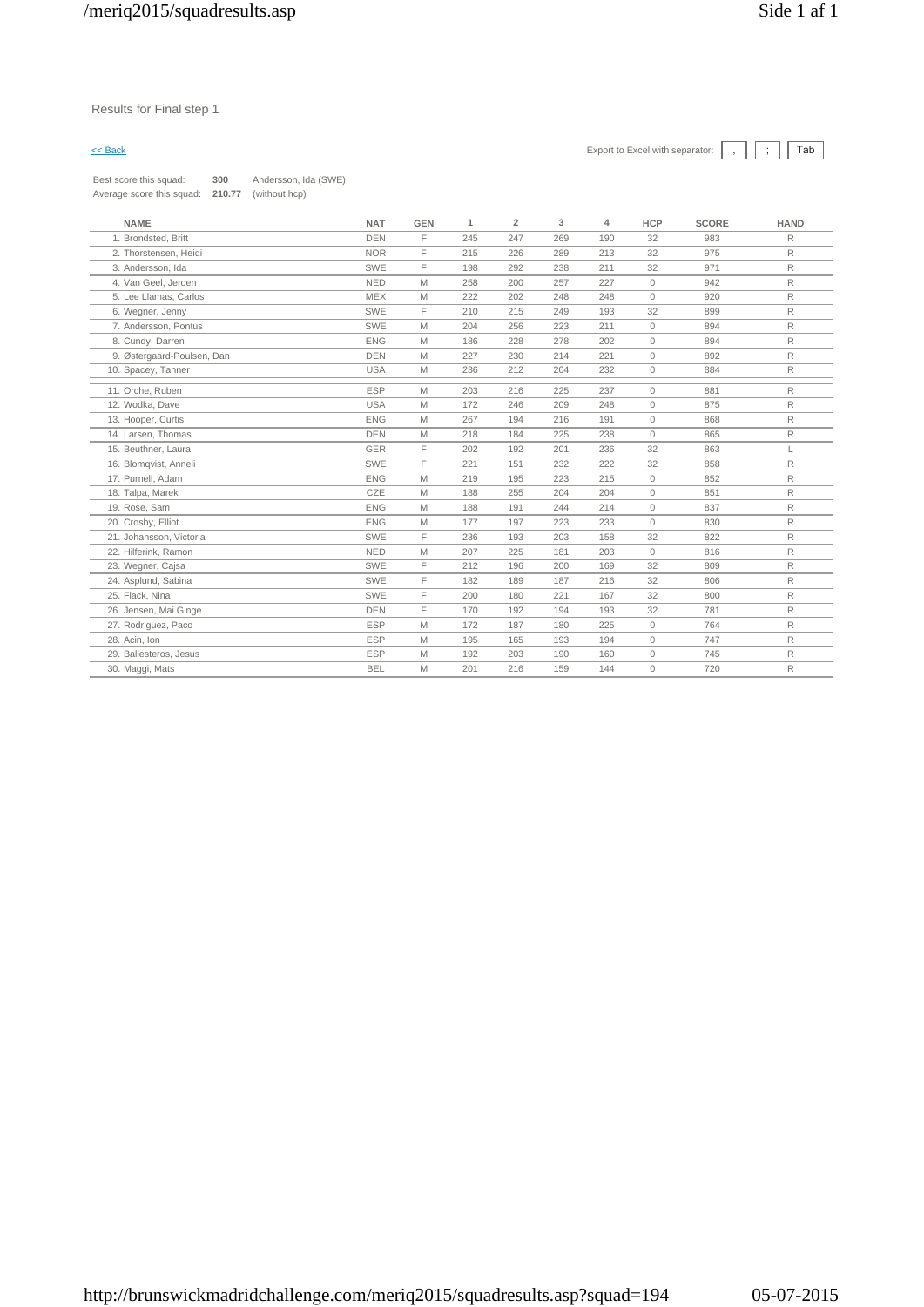| Best score this squad:    | 287    | Wegner, Jenny (SWE) |
|---------------------------|--------|---------------------|
| Average score this squad: | 210.94 | (without hcp)       |

| <b>NAME</b>                 | <b>NAT</b> | <b>GEN</b> | 1   | $\overline{2}$ | 3   | 4   | <b>HCP</b>   | <b>SCORE</b> | <b>HAND</b> |
|-----------------------------|------------|------------|-----|----------------|-----|-----|--------------|--------------|-------------|
| 1. Lee Llamas, Carlos       | <b>MEX</b> | M          | 221 | 224            | 258 | 278 | $\mathbf{0}$ | 981          | R           |
| 2. Wegner, Jenny            | <b>SWE</b> | F          | 279 | 216            | 225 | 189 | 32           | 941          | R           |
| 3. Larsen, Martin           | <b>SWE</b> | M          | 248 | 230            | 247 | 184 | $\mathbf{0}$ | 909          | R           |
| 4. Koivuniemi, Mika         | <b>FIN</b> | M          | 236 | 235            | 191 | 244 | $\mathbf{0}$ | 906          | R           |
| 5. Van Geel, Jeroen         | <b>NED</b> | M          | 257 | 161            | 247 | 237 | $\mathbf{0}$ | 902          | R           |
| 6. Spacey, Tanner           | <b>USA</b> | M          | 278 | 224            | 205 | 189 | $\Omega$     | 896          | R           |
| 7. Teece, Richard           | <b>ENG</b> | M          | 238 | 221            | 210 | 226 | $\mathbf{0}$ | 895          | R           |
| 8. Thorstensen, Heidi       | <b>NOR</b> | F          | 222 | 236            | 203 | 192 | 32           | 885          | R           |
| 9. Brondsted, Britt         | <b>DEN</b> | F          | 225 | 237            | 167 | 217 | 32           | 878          | R           |
| 10. Howison-Johnstone, Ben  | <b>ENG</b> | M          | 172 | 230            | 232 | 228 | $\circ$      | 862          | R           |
| 11. Østergaard-Poulsen, Dan | <b>DEN</b> | M          | 220 | 208            | 176 | 232 | $\mathbf{0}$ | 836          | R           |
| 12. Fransson, Daniel        | SWE        | M          | 213 | 214            | 218 | 191 | $\Omega$     | 836          | R           |
| 13. Andersson, Ida          | SWE        | F          | 214 | 214            | 225 | 148 | 32           | 833          | R           |
| 14. Marcano, Karen          | <b>VEN</b> | F          | 172 | 203            | 199 | 225 | 32           | 831          | R           |
| 15. Barriopedro, Pablo      | <b>ESP</b> | M          | 224 | 217            | 186 | 186 | $\mathbf{0}$ | 813          | R           |
| 16. Larsen, Rebecka         | <b>SWE</b> | F          | 205 | 198            | 226 | 146 | 32           | 807          | R           |
| 17. Cundy, Darren           | <b>ENG</b> | M          | 227 | 179            | 216 | 182 | $\circ$      | 804          | R           |
| 18. Sloan, Christopher      | <b>IRL</b> | M          | 169 | 221            | 206 | 206 | $\mathbf{0}$ | 802          | R           |
| 19. Andersson, Pontus       | SWE        | M          | 216 | 210            | 160 | 146 | $\mathbf{0}$ | 732          | R           |
| 20. Moor, Paul              | <b>ENG</b> | M          | 128 | 190            | 221 | 179 | $\mathbf{0}$ | 718          |             |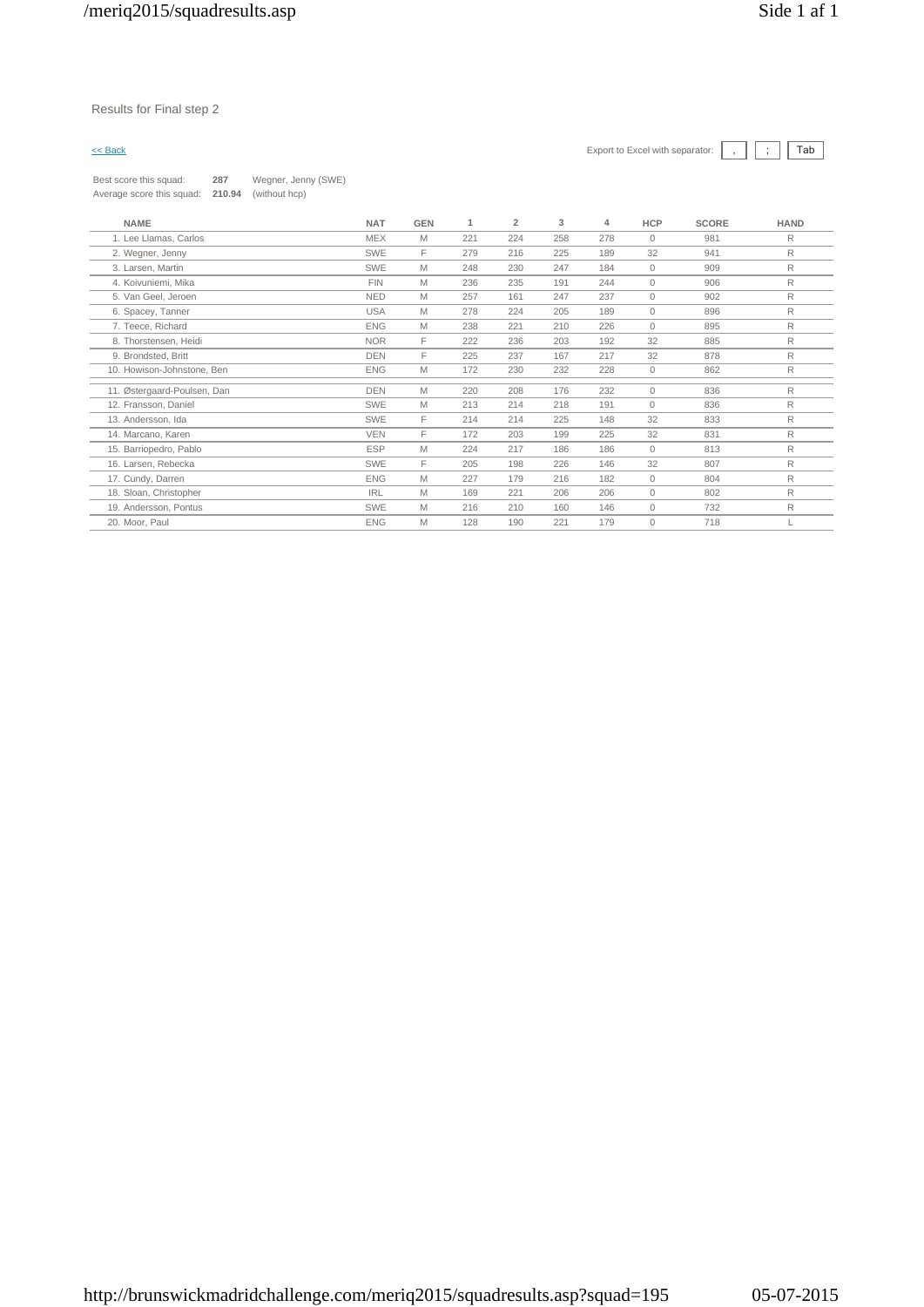Best score this squad: **300** Svensson, Jesper (SWE) Average score this squad: **219.96** (without hcp)

| <b>NAME</b>                   | <b>NAT</b> | <b>GEN</b> | 1   | $\overline{2}$ | 3   | 4   | <b>HCP</b>   | <b>SCORE</b> | <b>HAND</b> |
|-------------------------------|------------|------------|-----|----------------|-----|-----|--------------|--------------|-------------|
| 1. Svensson, Jesper           | <b>SWE</b> | M          | 300 | 237            | 266 | 280 | $\mathbf{0}$ | 1083         |             |
| 2. Wegner, Jenny              | <b>SWE</b> | F          | 258 | 215            | 203 | 255 | 32           | 963          | R           |
| 3. Jehkinen, Joonas           | <b>FIN</b> | M          | 247 | 257            | 223 | 224 | $\mathbf{0}$ | 951          | L           |
| 4. Ruiz Jr, Ildemaro          | <b>VEN</b> | M          | 215 | 242            | 278 | 213 | $\mathbf{0}$ | 948          | R           |
| 5. Larsen, Martin             | SWE        | M          | 248 | 225            | 259 | 190 | $\mathbf{0}$ | 922          | R           |
| 6. Teece, Richard             | <b>ENG</b> | M          | 221 | 246            | 205 | 247 | $\mathbf{0}$ | 919          | R           |
| 7. Zavjalova, Diana           | LAT        | F          | 217 | 222            | 204 | 238 | 32           | 913          | R           |
| 8. Wells, John                | <b>ENG</b> | M          | 235 | 222            | 239 | 212 | $\mathbf{0}$ | 908          | R           |
| 9. Van Geel, Jeroen           | <b>NED</b> | M          | 268 | 224            | 217 | 188 | $\mathbf{0}$ | 897          | R           |
| 10. Brondsted, Britt          | <b>DEN</b> | F          | 217 | 207            | 172 | 258 | 32           | 886          | R           |
| 11. Persson-Planefors, Joline | SWE        | F          | 237 | 174            | 210 | 233 | 32           | 886          | R           |
| 12. Howison-Johnstone, Ben    | <b>ENG</b> | M          | 208 | 201            | 267 | 198 | $\mathbf{0}$ | 874          | R           |
| 13. Spacey, Tanner            | <b>USA</b> | M          | 212 | 199            | 226 | 221 | $\mathbf{0}$ | 858          | R           |
| 14. Barrett, Dominic          | <b>ENG</b> | M          | 243 | 198            | 187 | 227 | $\Omega$     | 855          | R           |
| 15. Palermaa, Osku            | <b>FIN</b> | M          | 211 | 245            | 223 | 175 | $\mathbf{0}$ | 854          | R           |
| 16. Koivuniemi, Mika          | <b>FIN</b> | M          | 198 | 182            | 231 | 234 | $\mathbf{0}$ | 845          | R           |
| 17. Lee Llamas, Carlos        | <b>MEX</b> | M          | 215 | 214            | 213 | 195 | $\mathbf{0}$ | 837          | R           |
| 18. Thorstensen, Heidi        | <b>NOR</b> | F          | 211 | 203            | 194 | 193 | 32           | 833          | R           |
| 19. Jansson, Markus           | SWE        | M          | 222 | 179            | 177 | 209 | $\mathbf{0}$ | 787          | R           |
| 20. Pöppler, Birgit           | GER        | F          | 199 | 171            | 174 | 194 | 32           | 770          | R           |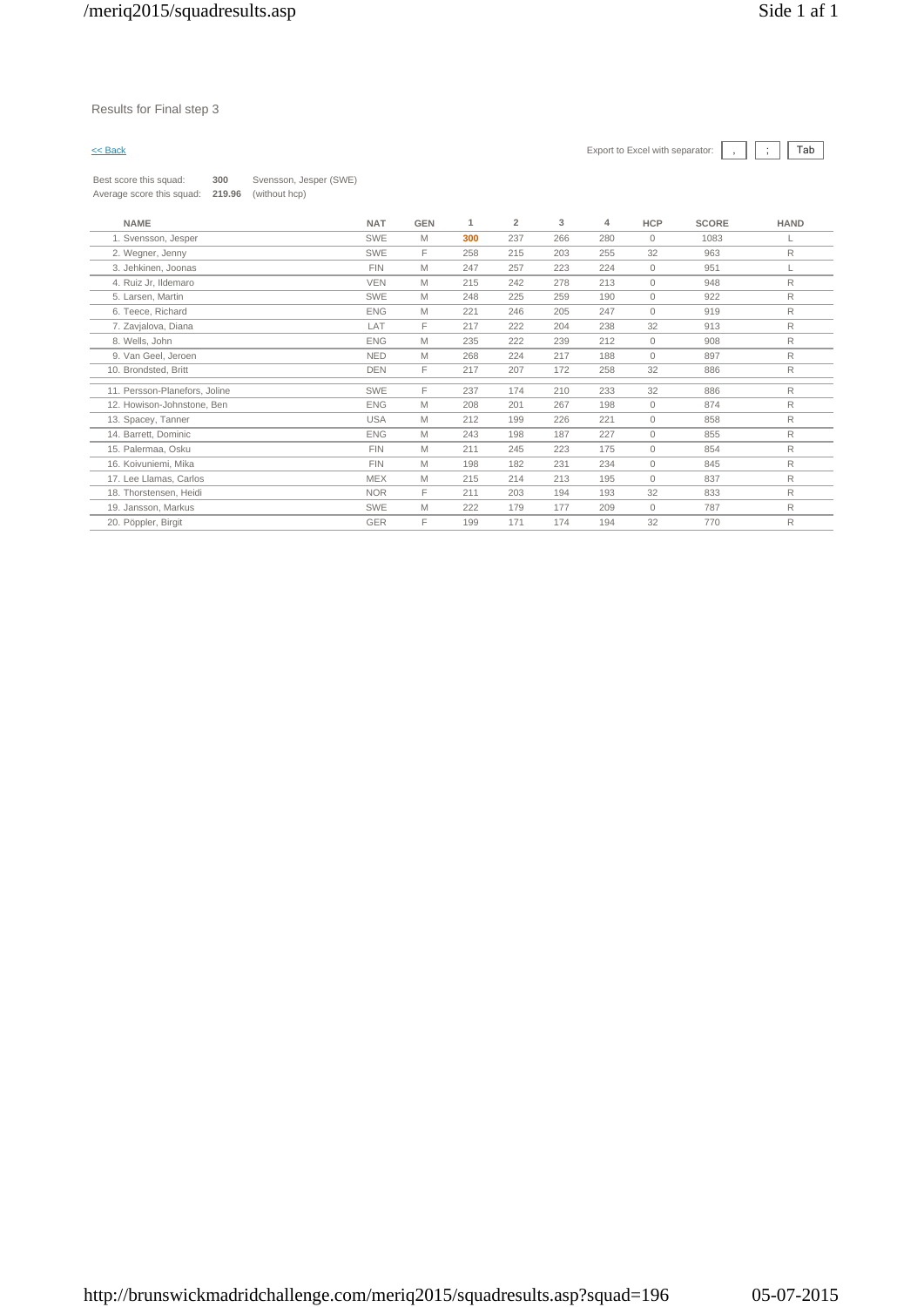### Results for Final step 4

| $\leq$ Back                                         |               |                                         |            |     |     |     |     |              |              | Export to Excel with separator: |              | Tab         |
|-----------------------------------------------------|---------------|-----------------------------------------|------------|-----|-----|-----|-----|--------------|--------------|---------------------------------|--------------|-------------|
| Best score this squad:<br>Average score this squad: | 290<br>221.22 | Svensson, Jesper (SWE)<br>(without hcp) |            |     |     |     |     |              |              |                                 |              |             |
| <b>NAME</b>                                         |               | <b>NAT</b>                              | <b>GEN</b> |     | 2   | 3   | 4   | <b>HCP</b>   | <b>SCORE</b> | PREV                            | <b>TOTAL</b> | <b>HAND</b> |
| 1. Svensson, Jesper                                 |               | <b>SWE</b>                              | M          | 290 | 257 | 211 | 194 | $\mathbf{0}$ | 952          | 1083                            | 2035         |             |
| 2. Jehkinen, Joonas                                 |               | <b>FIN</b>                              | M          | 257 | 217 | 257 | 257 | $\mathbf{0}$ | 988          | 951                             | 1939         |             |
| 3. Wegner, Jenny                                    |               | <b>SWE</b>                              |            | 188 | 246 | 255 | 184 | 32           | 905          | 963                             | 1868         |             |

4. Wells, John ENG M 210 267 237 217 0 931 908 1839 R 5. Larsen, Martin SWE M 227 221 231 225 0 904 922 1826 R 6. Zavjalova, Diana LAT F 226 234 191 229 32 912 913 1825 R

8. Van Geel, Jeroen NED M 183 224 259 189 0 855 897 1752 R 9. Ruiz Jr, Ildemaro VEN M 227 203 195 170 0 795 948 1743 R 10. Teece, Richard ENG M 178 193 212 215 0 798 919 1717 R

7. Brondsted, Britt DEN F 183 227 224 239 32 905 886 1791 R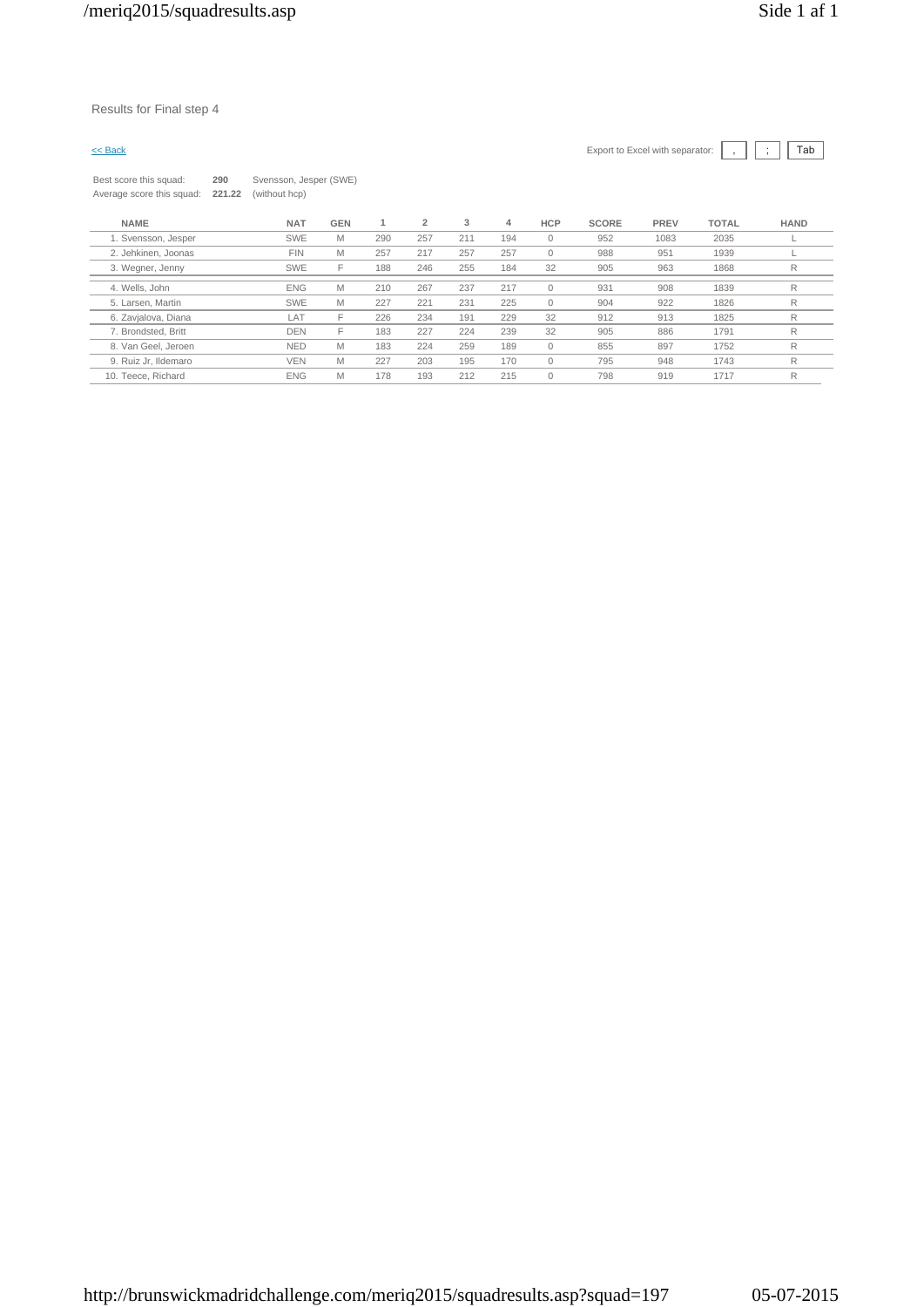Results for Final step 5 - Match 1

|                               |                         |     |            | Export to Excel with separator: | Tab<br>$\cdot$ |
|-------------------------------|-------------------------|-----|------------|---------------------------------|----------------|
| (without hcp)                 |                         |     |            |                                 |                |
| <b>NAT</b>                    | <b>GEN</b>              |     | <b>HCP</b> | <b>SCORE</b>                    | <b>HAND</b>    |
| <b>SWE</b>                    |                         | 204 | 8          | 212                             | R              |
| Average score this squad: 204 | 212 Wegner, Jenny (SWE) |     |            |                                 |                |

2. Jehkinen, Joonas FIN M 204 0 204 L